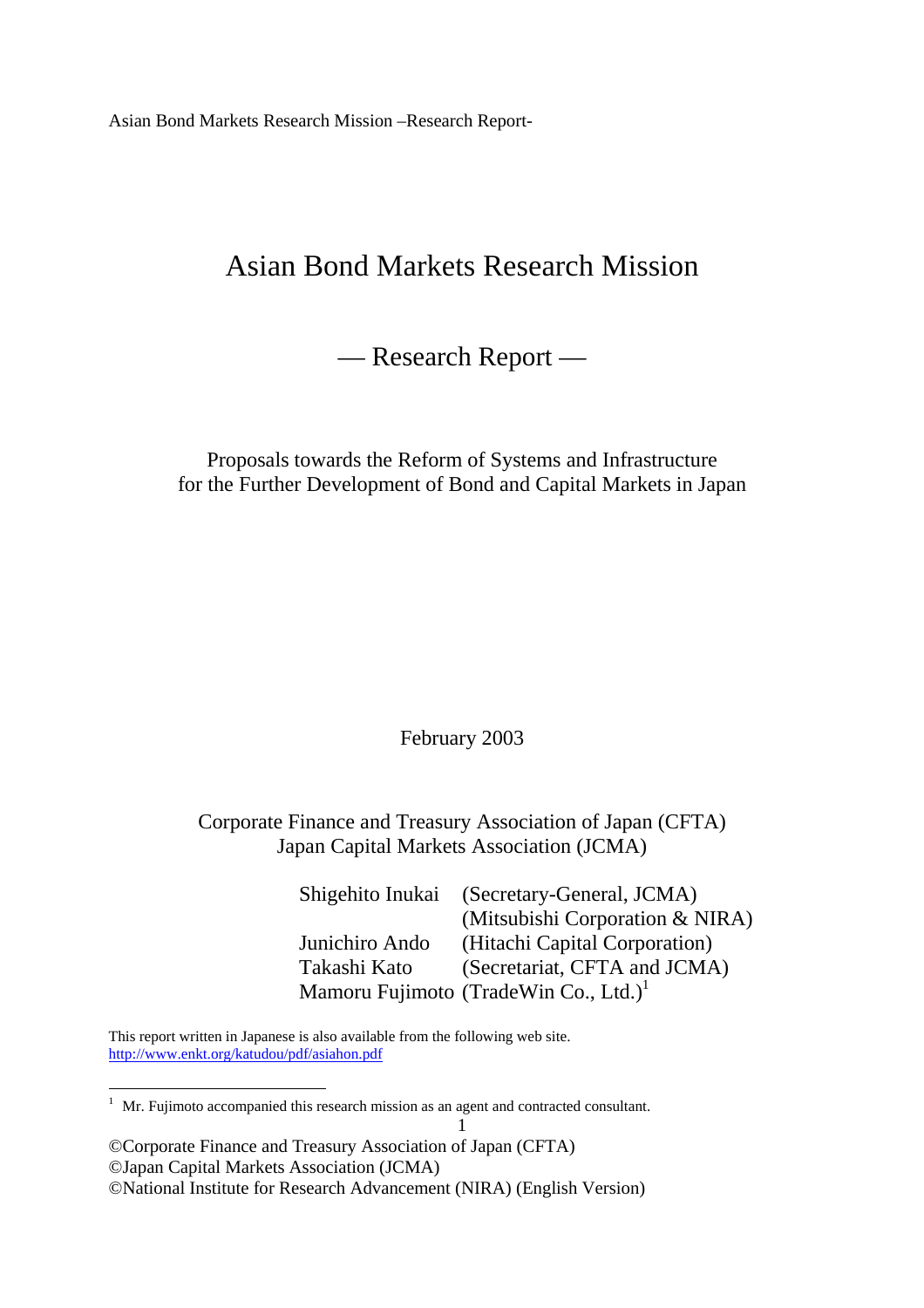#### **Executive Summary**

#### Position of current research

 As part of their efforts to promote the development of capital markets in Japan, the Corporate Finance and Treasury Association of Japan (CFTA) and the Japan Capital Markets Association (JCMA) have conducted research<sup>2</sup> into the bond markets of leading Asian countries, which in recent years have received little attention from market participants in Japan.

 In light of the current lack of comprehensive information on regulations and infrastructure in leading Asian countries which are in the process of market reconstruction following the Asian financial crisis, one objective of this research is to clarify areas in which Japan's capital markets are deficient in comparison to those of other Asian countries from the perspective of enabling the nation to play a key role in the Asian region. Furthermore, utilizing also the results of research conducted previously, this research mission has the ultimate objective of formulating recommendations to aid in the development of worldclass capital markets.

## Bond market development in four Asian countries

The research mission<sup>3</sup> conducted interviews with 48 market participants at 18 separate organizations, including regulatory authorities and securities clearing organizations, in South Korea, Hong Kong, Malaysia, and Singapore. These interviews provided a near-complete understanding of the status of the bond markets and securities settlement systems in these countries.

 Although South Korea's market is relatively large, bond markets (including government bonds) in the three other countries are small in comparison to Japan's. Nevertheless, corporate bond markets in all the countries surveyed are either comparable or larger than government bond markets, and have grown rapidly over the past several years.

 The rapid growth of these bond markets can be attributed to a variety of factors. First, faced with nonfunctioning banks due to the Asian financial crisis and the temporary prospect of a collapse in bankguaranteed bond issues and loan markets, government authorities placed emphasized the development of bond markets, and in a short period of time established a variety of bond-related regulations and institutions intended to facilitate the issuance and circulation of government bonds. These trends were especially pronounced in South Korea. Moreover, the governments of Hong Kong, Malaysia, and Singapore were pressed to develop healthy local currency denominated bond markets as an investment target for public pension funds and other institutional investors, and made this an important national goal. Interest rates have declined as a result of deflation in these countries, and slumping stock markets in recent years have created a greater need for more stable investment products. This has led to the growing importance of domestic bond markets. Above all else, the drive of top leadership and youthful staff members enabled the government authorities in these countries to plan and implement securities market reforms in an extremely short period of time.

1

<sup>&</sup>lt;sup>2</sup> Please refer P.52-P.55 to the specific questionnaire / Meeting Agenda for this mission.

<sup>2</sup>  <sup>3</sup> The mission was conducted from  $13<sup>th</sup>$  to  $17<sup>th</sup>$  of January 2003.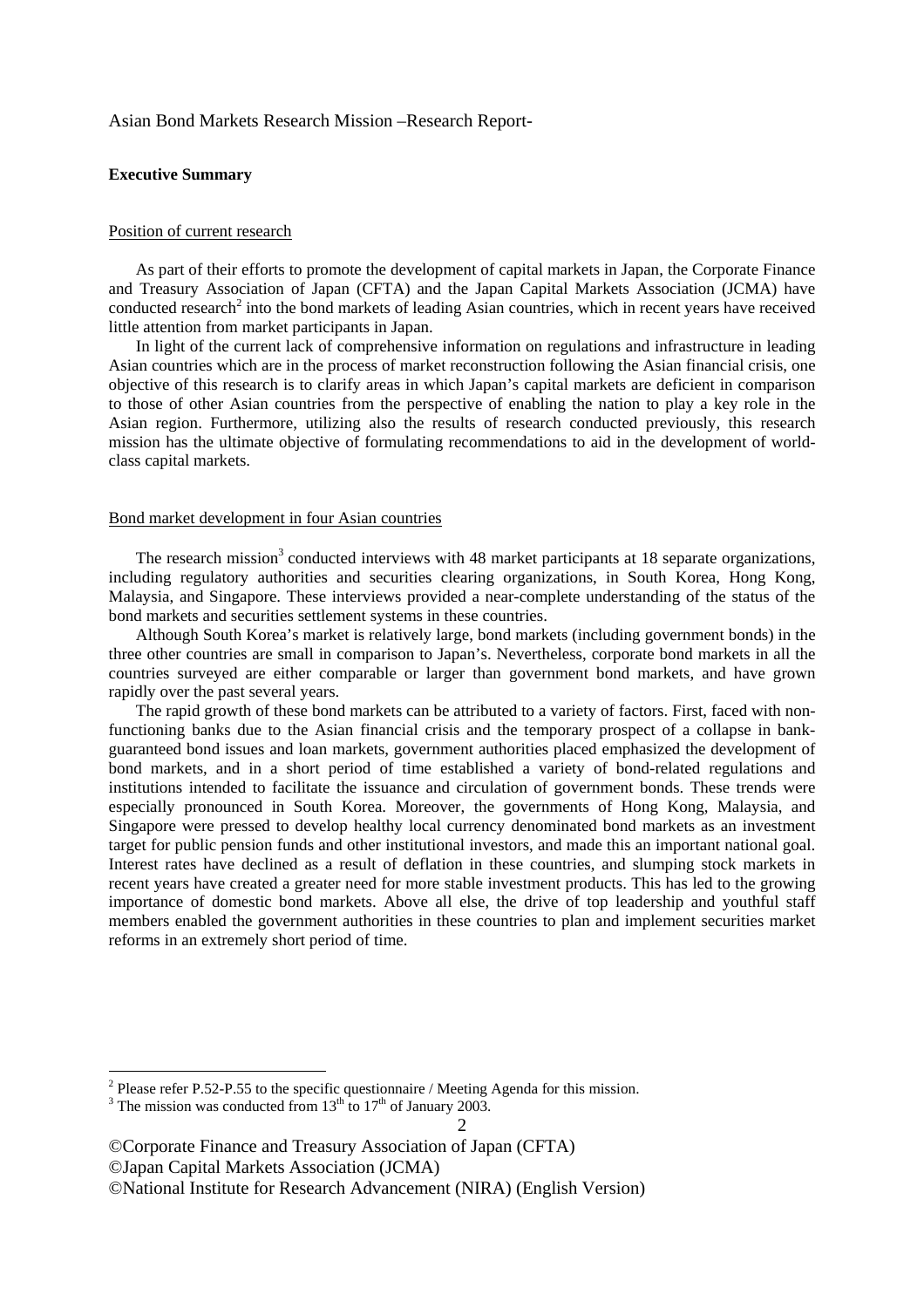#### Overview of bond markets in each country

 An overview of the status of regulatory systems and infrastructure in the four countries surveyed is provided below.

#### 1) South Korea

 Within a very short period, South Korea has independently implemented regulatory and infrastructural reform of its extremely advanced stock and bond markets. These reforms were carried out under the strong leadership of the Financial Supervisory Service, the agency responsible for securities supervision. The bond settlement cycle in South Korea is normally T+0, but due to the increase in delivery versus payment (DVP) ratios, there are plans to change the cycle to  $T+1$ .

#### 2) Hong Kong

 The domestic stock market in Hong Kong has reached its limit, and there is little prospect for major expansion. As a result, the Hong Kong Monetary Authority is steadily developing a securities settlement system based on a vision of playing a central role in Asia similar to that of London's financial district and the Euroclear securities settlement facilities in Brussels.

## 3) Malaysia

 Malaysia developed its comprehensive and ambitious Capital Market Master Plan in 2001 under the leadership of the Securities Commission, the country's securities supervisory agency. Phase I of the implementation of the plan is currently underway. Having first created a broad vision based on advanced regulatory systems and infrastructure in Europe, the US, and elsewhere, Malaysia is developing its markets in a careful and logical manner in order to avoid any missteps.

#### 4) Singapore

 Singapore is gradually easing currency control and other regulations imposed during the financial crisis and is moving to deregulate bond markets. At the same time, a new settlement system has been introduced and Central Depository (Pte) Limited, the sole central securities depository and part of the Singapore Exchange Limited, is developing and operating a number of systems. Singapore has an especially strong rivalry with Hong Kong, and is seeking to gain a superior footing in that competition.

#### Status of bond issuing regulatory and settlement systems

 This research mission focused on the status of bond issuing regulatory and settlement systems, and revealed the following broad commonalities among the four countries.

#### 1) Bond issuing regulatory systems

 Bonds in the countries surveyed are basically positioned as a "professional" rather than "retail" product. As a result, registration and disclosure requirements when bonds are issued are determined on a case-by-case basis and details are not subject to examination and approval procedures. Bond issuers and arrangers determine the information required and prepare registration and disclosure materials. They tend to use methods that ensure there are no omissions in details. Consequently, the burden of filing when issuing bonds in these countries seems low compared to Japan. Moreover, these countries do not have special exemption provisions for certain product types and additional requirements are imposed only as needed for asset-backed securities (ABS) and other securitization products. Regulatory systems are therefore extremely simple. The range of "professional" investors—this category corresponds to qualified

3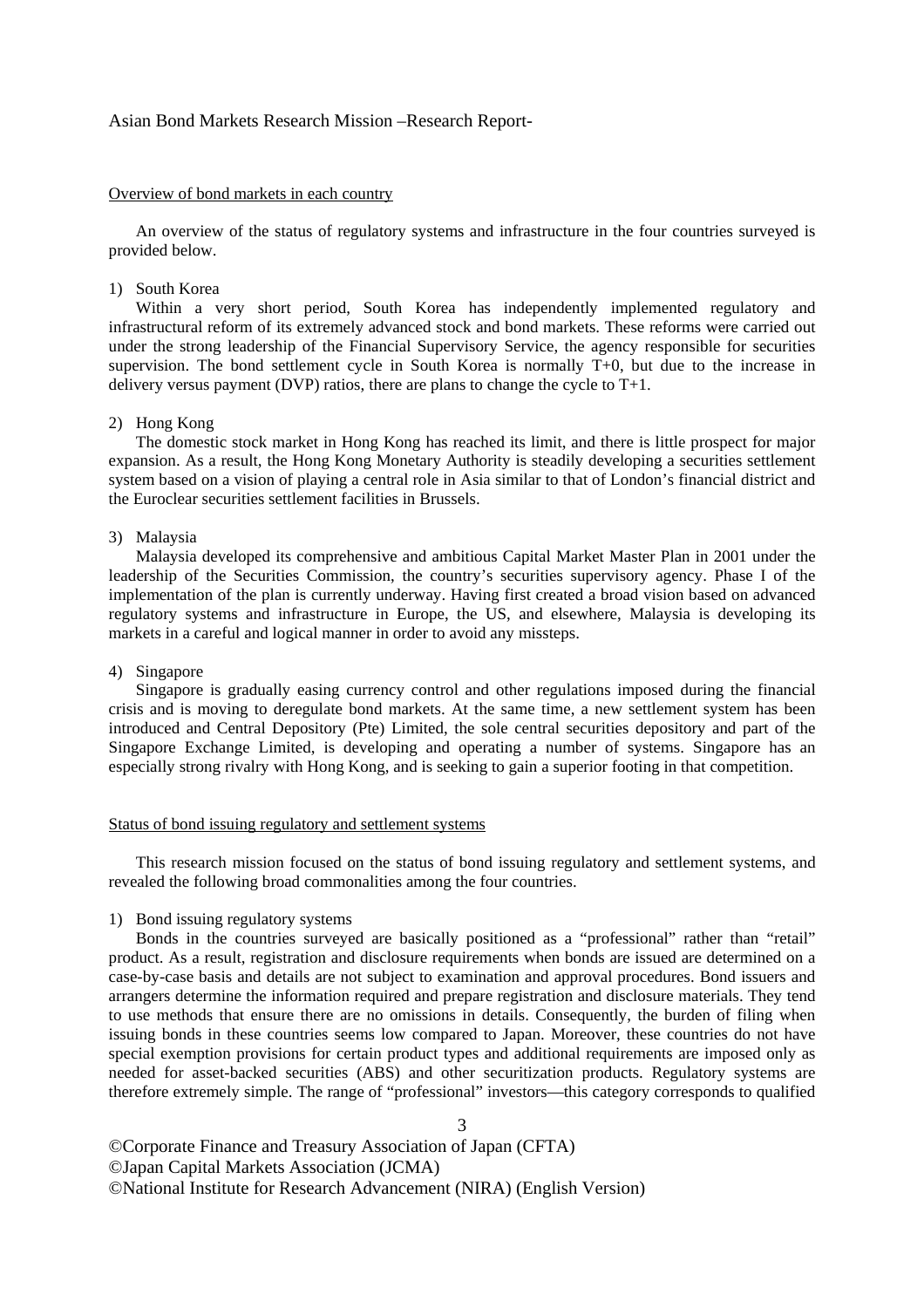investors in Japan—includes wealthy individuals, and the scope of prospectus preparation exemptions is extremely broad compared to Japan. Moreover, the determination of qualifications is made independently by banks, securities firms, and other such institutions based on laws and regulations (no prior notification is required). We were impressed by the clear advantage of this system in terms of practicality.

#### 2) Bond settlement systems

 All the countries surveyed utilize DVP systems that operate on a real time gross settlement (RTGS) basis using funds from the central banks as bond settlement systems. These systems are capable of handling government bonds as well as corporate bonds; these countries have thus already implemented the settlement mechanisms that are currently being debated in Japan.

 Although issuing volume is low compared to Japan, these countries have uniform settlement mechanisms for bonds and ABS, and sufficient consideration should be given to this point when improving settlement systems in Japan. Moreover, these systems were developed, expanded, and put into operation in the short span of one to two years (the mission did not conduct detailed research on this matter). We believe further exchange of information on the development, operation, and cost of these settlement systems would be valuable.

#### Conclusion

 In conclusion, the mission's survey left the impression that progress in reforming regulatory systems and infrastructure for debt and equity capital markets in these Asian countries has far outpaced reform in Japan. Compared with current conditions in Japan, including base infrastructure and related tax systems, these countries have already achieved a quite enviable position.

 In Japan, the reform of securities settlement systems has been under debate for quite some time, but has as yet not been actually implemented. There is a sense of crisis concerning the possibility of being completely excluded from global markets. What Japan now requires is determination to be displayed by supervisory authorities, central banks and central securities depositories, which collectively make up the national infrastructure. There is, perhaps, little time still available to attempt to reach agreement on formats – it is time for bold decisions by a strong leadership. It is important for Japan to humbly reflect on its current circumstances and to be prepared to learn from Asia.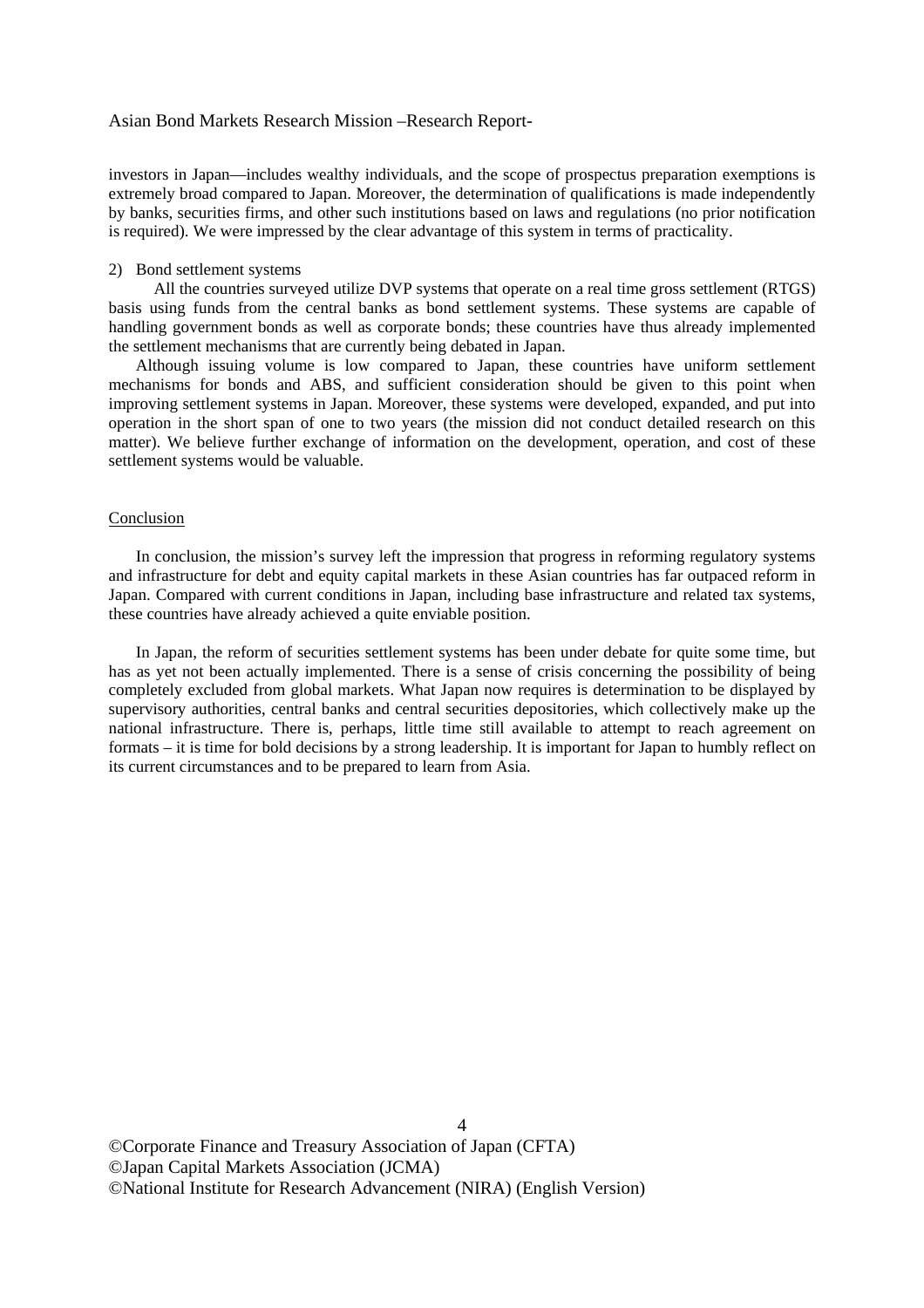#### **I Introduction**

#### 1. Research objectives

 The Corporate Finance and Treasury Association of Japan (CFTA) and the Japan Capital Markets Association (JCMA) have made constructive recommendations<sup>4</sup> from the standpoint of experienced market professionals on the development of a legal system for electronic commercial paper and electronic bonds and on the development of infrastructure and the market environment. In light of the objectives of the financial "big bang," it is important that Japan's capital markets develop world-class market infrastructure and assume a central role, in particular in Asia. This basic agenda remains unchanged. On the basis of this perspective, the JCMA has assessed the current status of Japan's infrastructure with reference to a concept of the ideal status of capital markets. With a particular focus on debt markets, the JCMA has addressed the questions of what is specifically lacking compared to Europe, the US, and Asia in terms of a legal framework, settlement systems, and business practices, and what priorities and formats are required to develop desirable capital market systems in Japan. The JCMA approaches these questions with an awareness of the important responsibility that it bears in making recommendations from the standpoint of market professionals and issuers with expertise and practical experience in major markets of various countries.

 The focus on these issues led to the dispatch of a mission two years ago to research securities settlement systems in Europe. The final report<sup>5</sup> of this research caused a stir among market participants, and partly for this reason, the current mission set out to conduct research into the bond markets of leading Asian countries, which have received little attention from market participants in Japan in recent years. The mission sought to clarify deficiencies in Japan's capital markets and offer recommendations for developing world-class capital markets.

 Preliminary research revealed a lack of comprehensive and up-to-date information concerning Asian bond markets at financial and research institutions in Japan. The current mission was fortunate to receive considerable understanding and support from the individuals interviewed, and was therefore able to gain a near-complete understanding of the status of debt capital markets and securities settlement systems in leading Asian countries.

-

<sup>4</sup> http://www.lookjapan.com/JV/02MarEF.htm

http://www.enkt.org/katudou/index.html 5

<sup>&</sup>lt;sup>5</sup> The full report written in Japanese is available from http://www.enkt.org/katudou/02\_01.html and http://www.enkt.org/katudou/02\_02.html.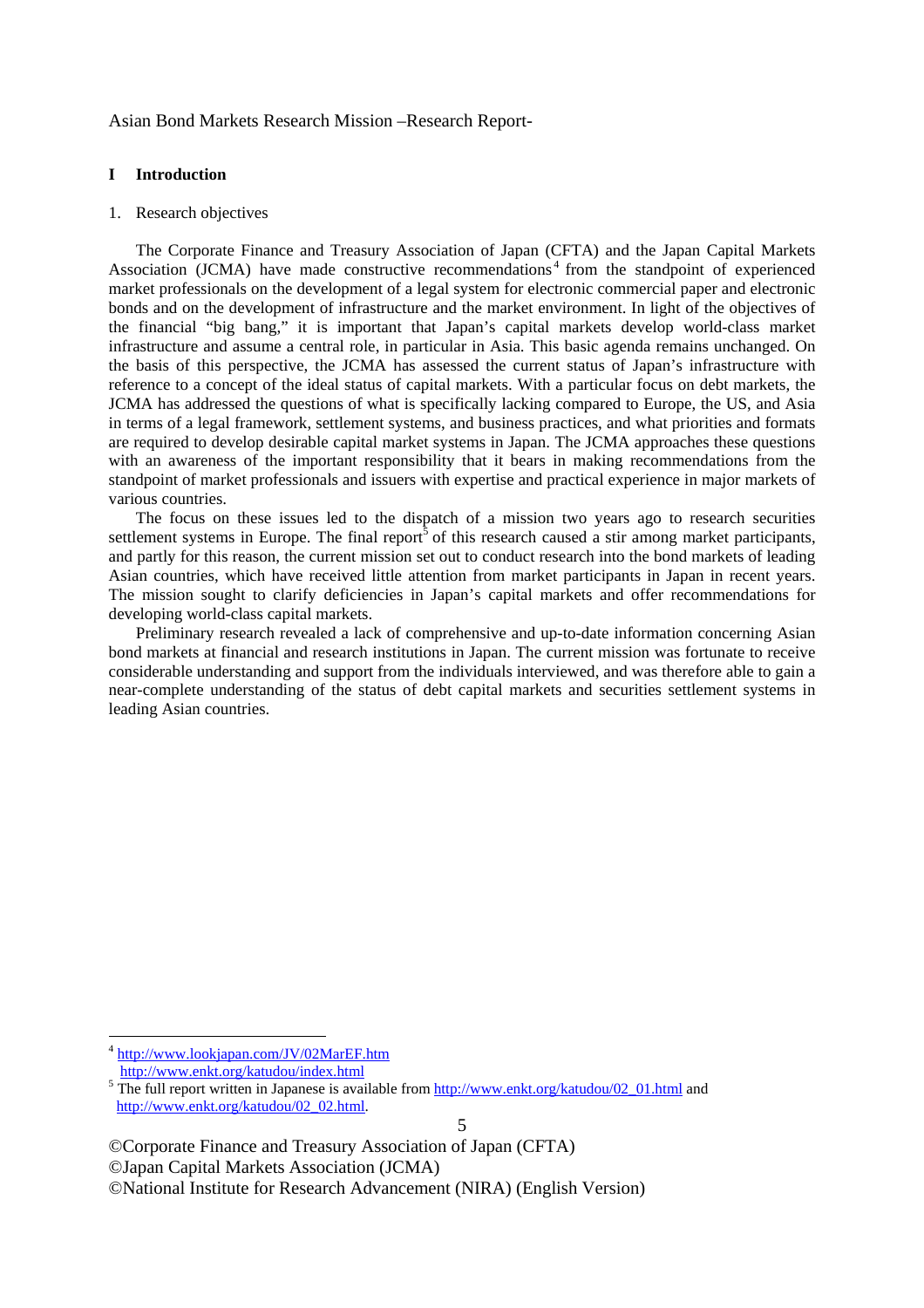#### Organizations visited

 Given its research objectives, the mission visited securities supervisory authorities responsible for promoting market development and providing the relevant legal framework, settlement organizations in charge of administering settlement systems, and financial institutions that provide issuing services as market intermediaries. Specifically, the mission visited the following institutions.<sup>6</sup>

#### Securities Supervisory Authorities

| Korea:     | Financial Supervisory Service (FSS <sup>7</sup> ) |
|------------|---------------------------------------------------|
| Hong Kong: | Hong Kong Monetary Authority (HKMA <sup>8</sup> ) |
| Malaysia:  | Securities Commission $(SC^9)$                    |
| Singapore: | Monetary Authority of Singapore (MAS)             |

#### Settlement Organizations

| Korea:     | Korea Stock Exchange (KSE)                   |
|------------|----------------------------------------------|
| Hong Kong: | Hong Kong Monetary Authority ( $HKMA^{10}$ ) |
|            | Hong Kong Exchange & Clearing Limited (HKEx) |
| Singapore: | Singapore Exchange Limited (SGX)             |

#### Financial Institutions

| Korea:     | J.P. Morgan Securities (Far East) Limited         |
|------------|---------------------------------------------------|
|            | J.P. Morgan Chase Bank                            |
| Hong Kong: | Hong Kong and Shanghai Banking Corporation (HSBC) |
|            | Tokyo Mitsubishi International (HK) Limited       |
|            | Daiwa Securities SMBC Hong Kong Limited           |
| Malaysia:  | J.P. Morgan Chase Bank Berhad                     |
|            |                                                   |

#### **Other**

-

| Korea:     | Korea Institute of Finance (Private research institution)     |
|------------|---------------------------------------------------------------|
| Hong Kong: | <b>ORIX</b> Asia Limited (Business corporation)               |
|            |                                                               |
| Malaysia:  | Rating Agency Malaysia Berhad (Rating agency)                 |
|            | Adnan Sundra & Low (Law office)                               |
| Singapore: | Institute of Southeast Asian Studies (Government institution) |

<sup>6</sup> See "Supplementary Reference 1. List of Organizations Visited" for more details concerning the organizations the mission visited. (Please refer the material written in Japanese. http://www.enkt.org/katudou/pdf/asiaten.pdf)

 $T$  The FSS is a special public corporation established in April 1999 with the merger of four financial supervisory agencies. The FSS acts on behalf of two government agencies, the Financial Supervisory Committee (FSC) and the Securities and Futures Commission (SFC).

the Securities and Futures Commission (SFC). 8 Supervisory organizations in Hong Kong include the Securities & Futures Commission (SFC) in addition to the

HKMA. 9 The Securities Commission also collects information on the RENTAS settlement system operated by Bank Negara Malaysia, the country's central bank.<br>
<sup>10</sup> The HKMA, in addition to serving as a supervisory agency, is also responsible for operating the CMU bond

<sup>6</sup>  settlement system.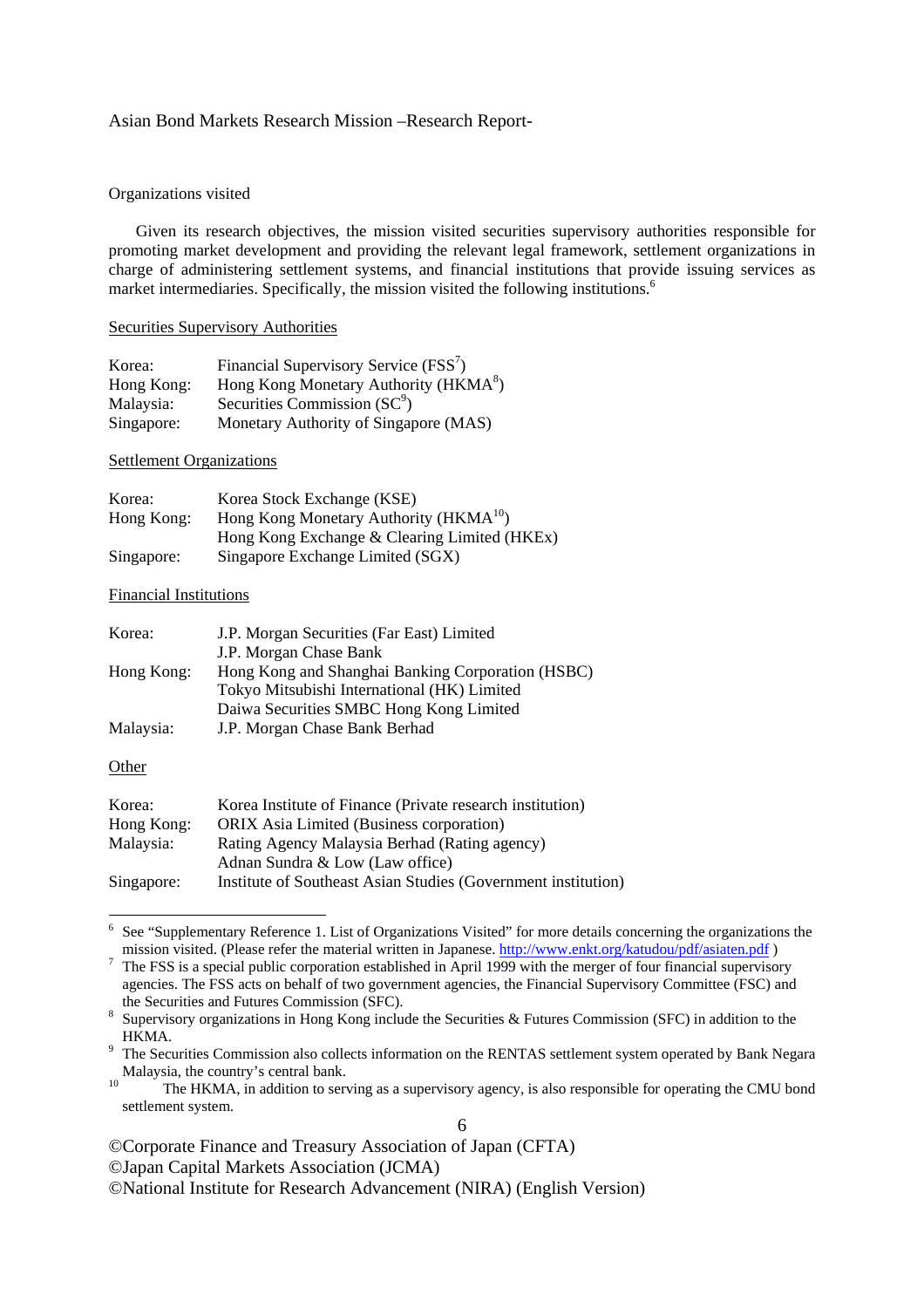The organizations visited by the mission were sent questionnaires<sup>11</sup> in advance and interviews were conducted on the basis of these questionnaires. All the organizations reviewed the questionnaires before the interviews, and more than half prepared materials appropriate to the purpose of the visit. This helped facilitate efficient meetings and information gathering.

#### 2. Organization of this report

 This report begins with a factual discussion based on the results of the research mission (Chapters II-IV). This is followed by recommendations on what this research can teach us about how Japan should proceed with reform in the future (Chapter V).

 Chapter II, "Current Status of Asian Bond Markets," begins with a discussion of trends in the size of bond markets in the four countries visited over the past several years, and the background to these trends. This is followed by an explanation of measures taken in each country to promote the development of bond markets, and a comparison with the current status of bond markets in Japan.

 Chapter III, "Legal Framework for Bond Issuance," discusses the procedures and regulations in each country for issuing bonds in addition to the regulations and taxation system for bond investors. It then highlights differences in bond issuing regulations in Japan.

 Chapter IV, "Bond Settlement Systems," discusses the current status of bond settlement systems and efforts being made towards reform in each country. It then highlights certain differences in Japan's pursuit of settlement system reform.

 Chapter V, "Recommendations for Regulatory and Infrastructural Reform in Japan," provides a discussion based on Chapters III and IV of the measures required for the future development of the bond and commercial paper markets in Japan with respect to the legal framework of bond issuance and bond settlement systems.

 $11$ See "Supplementary Reference 2. Agenda" for more information regarding the questionnaires.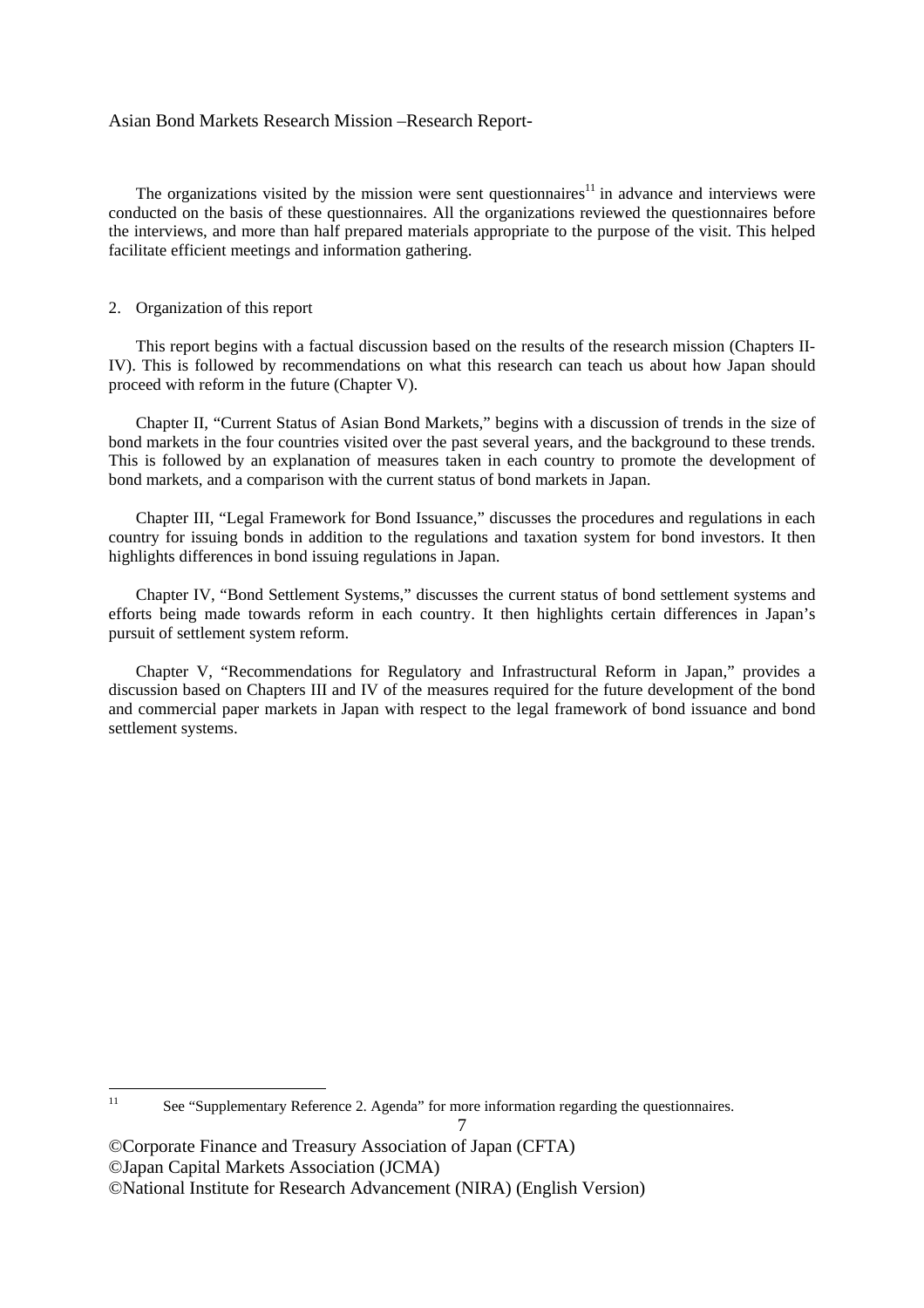## **II Current Status of Asian Bond Markets**

## Chapter II: Key points

a. Trends in market size

This section looks at the size (outstanding balance) of bond markets as a source of corporate financing in Asian countries compared to equity markets (aggregate market value) and bank financing (bank loans outstanding). It also breaks down bond markets to look at the size (outstanding balance and amount of issues) of public and corporate bond markets. Of particular interest is the extent to which corporate bond markets are expanding.

- b. Composition of market participants This section examines the composition of bond issuers and investors. It also looks at the proportion of foreign bond issuers and foreign investors in these bond markets.
- c. Efforts towards market development This section explores whether government authorities in each country have adopted or plan to adopt measures to expand corporate bond markets.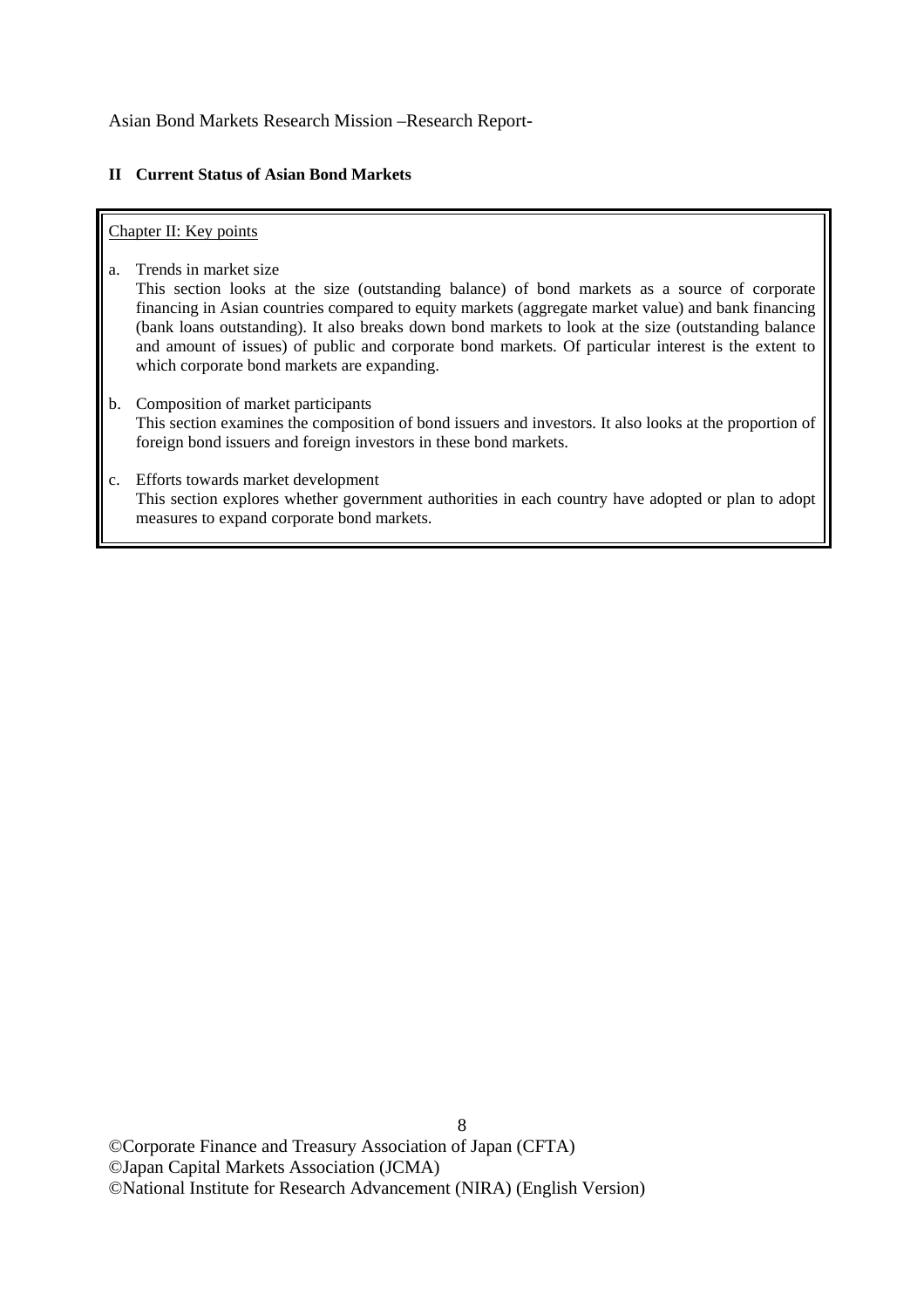## **1. South Korea**

## a. Market size

 South Korea's bond market was the largest among those of the Asian countries visited by this mission. The outstanding balance of bond issues exceeded 500 trillion won (approximately ¥52 trillion), surpassing the aggregate market value of the stock market by a wide margin (Figure 1). The bond market is expected to equal South Korea's GDP in 2002.



**Figure 1. Size of South Korea's financial markets (Source: KSE)** 

 The outstanding balance of corporate bond issues totaled 140 trillion won (approximately ¥14.6 trillion) as of end-November 2002, accounting for roughly 25% of the total bond market (Figure 2). The lack of an increase in outstanding corporate bonds compared to public bonds has the strong appearance of a "flight to quality" in the wake of the financial crisis, and is likely the result of a situation in which only companies with high creditworthiness are able to issue bonds. (Issues by companies with a AAA rating accounted for an extremely high 48.8% of corporate bond issues in 2001).



**Figure 2. Outstanding balances by bond type (Source: KSE, JPMorgan)** 

 On an issue amount basis, a total of 47.5 trillion won (approximately ¥4.9 trillion) of corporate bonds were issued in 2002 (Jan-Nov), accounting for approximately 20% of the total amount of bond issues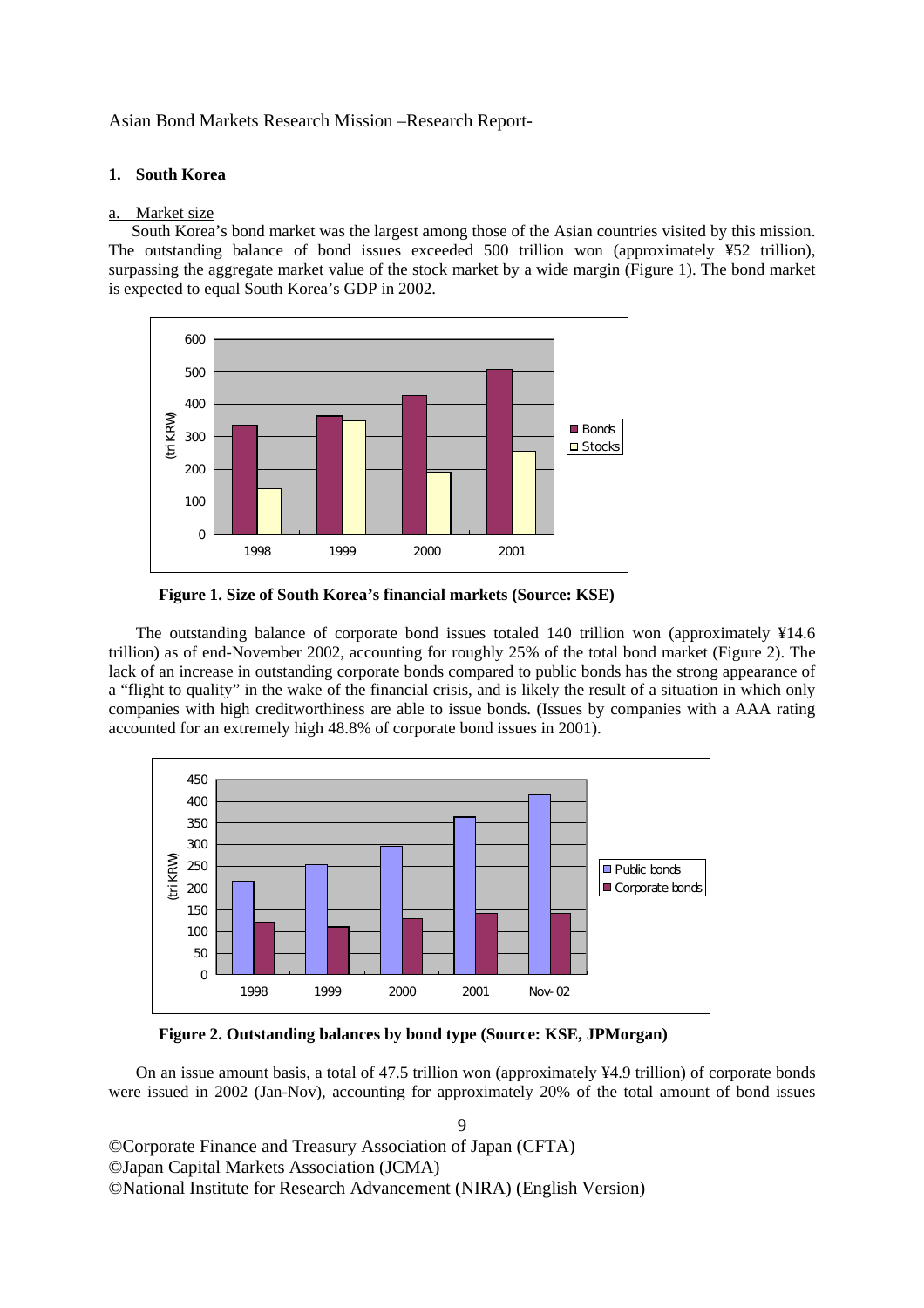(Figure 3). Until the year preceding the financial crisis, corporate bonds accounted for nearly 70% of bond issues, but this figure fell instantly to 10%. This decline can be attributed to a sharp increase in the issuance of Monetary Stabilization Bonds (MSB) by the central bank for the purpose of monetary adjustment as a result of the financial crisis. However, the outstanding balance of MSBs is expected to decline owing to the stabilization of financial conditions in South Korea and to the government's adoption of a low interest rate policy.



**Figure 3. Issue amount by bond type (Source: KSE, JPMorgan)** 

 Liquidity in the bond market is not especially high owing to a basic tendency among investors to "buy and hold." However, liquidity is gradually increasing due to the introduction of a primary dealer system for government bonds in 1999 and an inter-dealer trading system for public bonds at the Korea Stock Exchange (KSE) (Figure 4). Furthermore, in order to increase bond liquidity, in order to increase bond liquidity, the Financial Supervisory Service (FSS), has adopted mark-to-market requirements for public issues and has abolished tax withholding for repo and bond lending transactions.



**Figure 4. Trading volume by bond type (Source: KSE, JPMorgan)**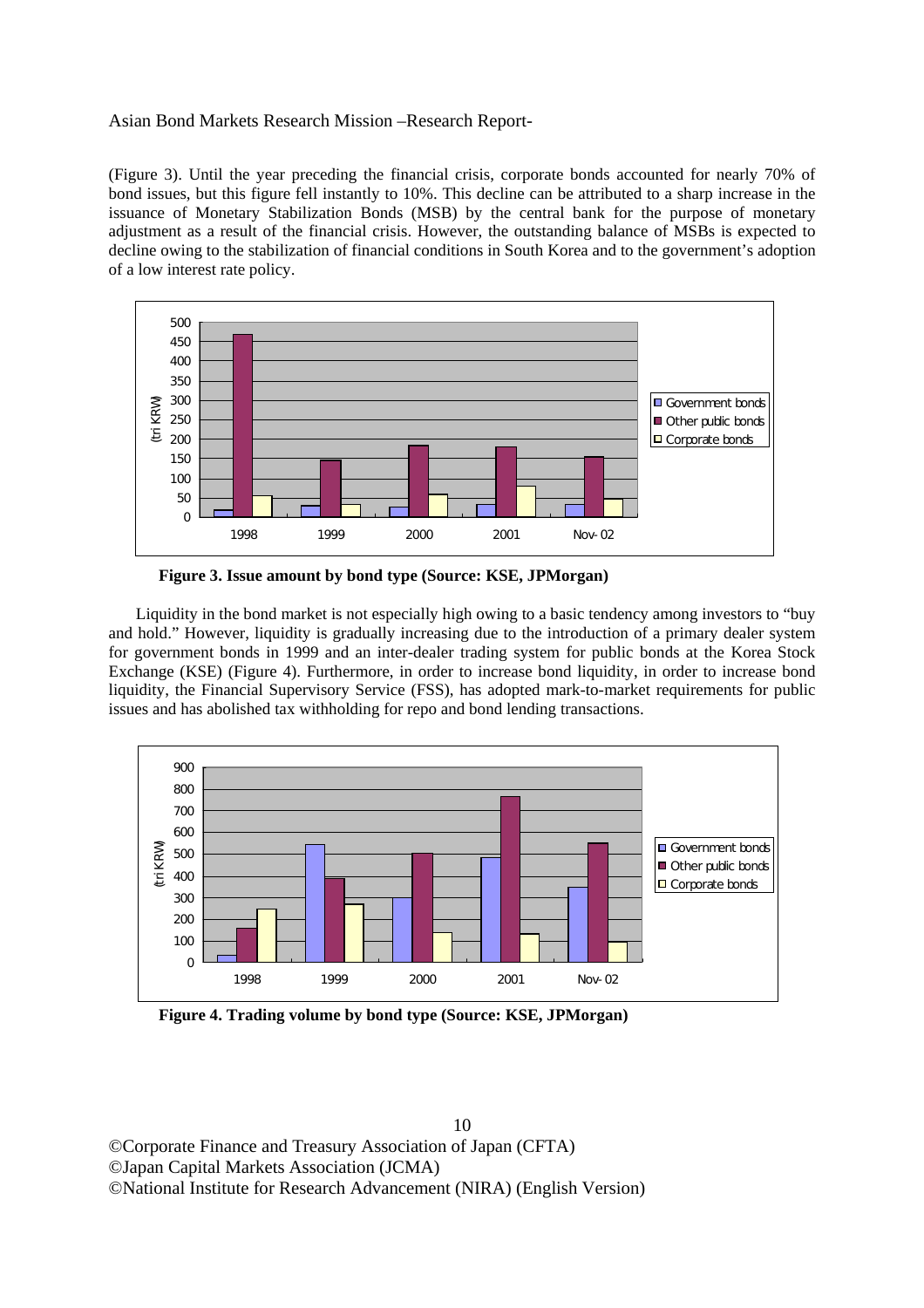#### b. Composition of market participants

 The vast majority of issuers and investors are domestic companies. The proportion of foreign issuers and investors represents only a few percentage points. A breakdown of investors in the bond market shows banks to be the largest investors, but the proportion of investment trusts and pension funds has increased significantly in recent years (Figure 5).



**Figure 5. Investment balances by investor (Source: JPMorgan)** 

c. Efforts towards market development

 South Korea, under the leadership of the FSS, has taken the following steps to expand the bond market:

- 1) Opened markets to foreign investors
- 2) Reformed the government bond market (Introduced primary dealers and reopenings to create fungibility)
- 3) Enhanced risk awareness (Mark-to-market requirements and development of the Korea Securities Dealers Association (KSDA) yield matrix)
- 4) Introduced a bond futures market (Three-year bond futures have the fifth highest trading volume in the world)
- 5) Introduced securitization products (Developed systems for collateralized bond obligations (CBO), collateralized loan obligations (CLO), and asset-backed commercial paper (ABCP))
- 6) Established an exchange repo market

These measures have enabled the majority of institutional problems to be solved in the past several years.

 Current plans for major institutional changes include the proposed change of the bond settlement cycle from  $T+0$  to  $T+1$  (scheduled to begin in June 2003). With the current  $T+0$  settlement, the DVP settlement ratio is low at around 40%, due to matching among investment banks and investment trust companies being too late for the cutoff time, among other reasons. The settlement cycle for normal bond trading will therefore be changed to T+1 in an effort to quickly increase the DVP ratio.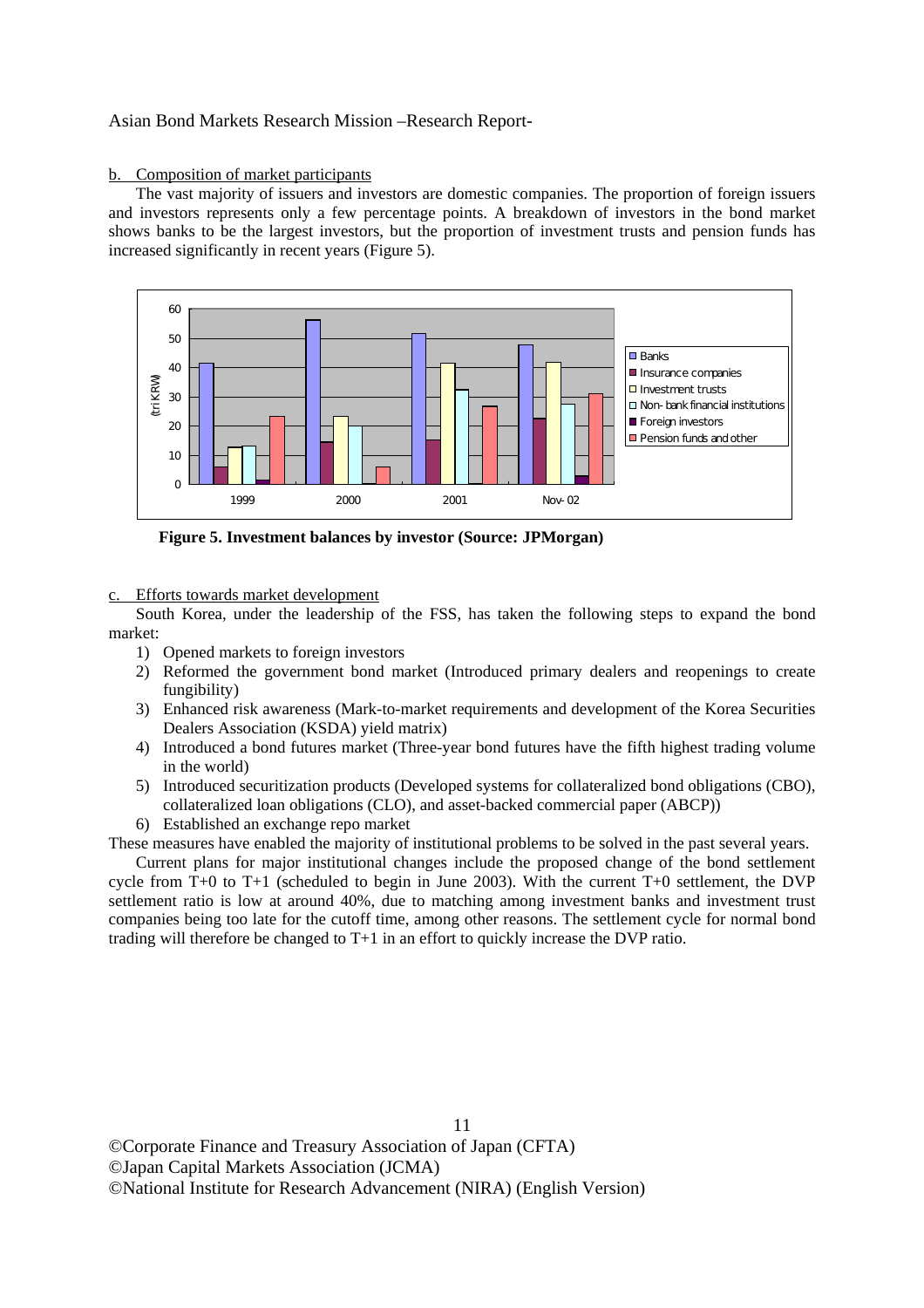## **2. Hong Kong**

## 1. Market size

 Hong Kong's bond market is still developing. With an outstanding balance of HK\$526 billion (approximately ¥8.3 trillion) as of end-2002, it pales by comparison to a stock market valued at HK\$3.6 trillion and bank loans outstanding of HK\$1.8 trillion (Figure 6). Apart from a few major corporations, companies tend to prefer bank loans, which have low financing costs. On the bank side, there is little resistance to increasing loan receivables due to the extremely low ratio of non-performing loans in Hong Kong. Consequently, there have been no signs to date of a shift from indirect to direct markets.



**Figure 6. Size of Hong Kong's financial markets (Source: HKMA)** 

 Corporate bonds account for approximately 80% of total bonds outstanding (Figure 7). In Hong Kong, Exchange Fund Bills and Notes (EFB&N) issued based on Hong Kong's foreign exchange reserves are positioned on an equal basis to government bonds. However, Hong Kong has historically been financially healthy and the government has not needed to actively issue these bonds as a means to raise funds. Consequently, the outstanding balance is currently not very high. (Although the situation is similar in Singapore, its government issues bonds on a regular basis in order to provide benchmarks for bond markets, rather than out of financial necessity.)



**Figure 7. Outstanding balances by bond type (Source: HKMA)** 

12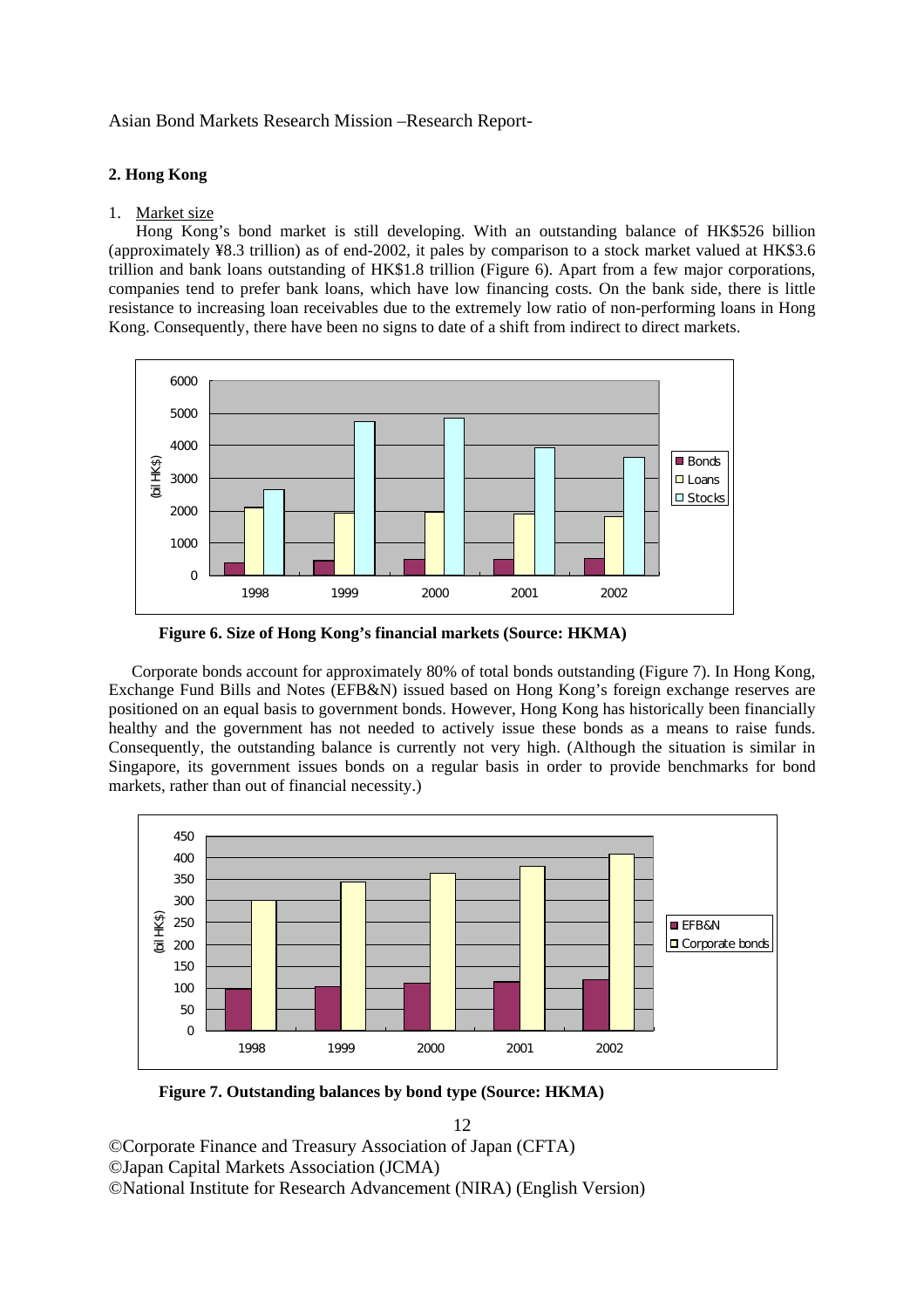Nevertheless, in response to growing demand in recent years for Hong Kong dollar denominated bonds from institutional investors, notably the Mandatory Provident Fund (MFP; a public pension fund), bond issues by the Hong Kong government and government-affiliated institutions have increased, and public bonds have surpassed corporate bonds on an issue amount basis (Figure 8). Interest rates are currently at historic lows in Hong Kong and banks are aggressively expanding their loan portfolios. This means the financing needs of companies are largely satisfied by bank loans, and as a result, the amount of corporate bonds outstanding is showing little growth.



**Figure 8. Issue amount by bond type (Source: HKMA)** 

#### b. Composition of market participants

 Banks are the largest issuers of corporate bonds in Hong Kong. Among general business enterprises, only a few major corporations conduct issues. Banks are the largest issuers because the 20% BIS risk weighting of bank bonds is low compared to general corporate bonds, making bank bonds the preferred choice of financial institutions, which represent the largest investors.

 The Hong Kong and Shanghai Banking Corporation enjoys the dominant position among the financial institutions underwriting Hong Kong dollar bonds, with an approximately 25% share on a new issue amount basis. (The Standard Chartered Bank ranks second, with an approximately 10% share.) Hong Kong financial institutions are essentially universal banks, and because there is no separation between banking and securities, companies basically consult with the same financial institution regardless of whether they seek to raise funds through loans or bonds.

 However, there is little overall demand on the part of companies for raising Hong Kong dollar denominated funds. Due in part to sharp declines in real estate values, major projects in Hong Kong which require Hong Kong dollars fall mostly in areas such as highway and subway construction, which are undertaken primarily by public institutions.

#### c. Efforts towards market development

 The Hong Kong Monetary Authority (HKMA) considers the development of a Hong Kong dollar denominated bond market for individual investors to be a priority policy issue. It is promoting bond issues by government-affiliated financial institutions such as the Hong Kong Mortgage Corporation. This position was prompted by the recent slump in the stock market (despite a strong preference for equity investment in Hong Kong, a growing number of investors are seeking stability owing to the decline in the stock market). The HKMA believes it is important to provide individual investors with new investment products other than stocks and deposits.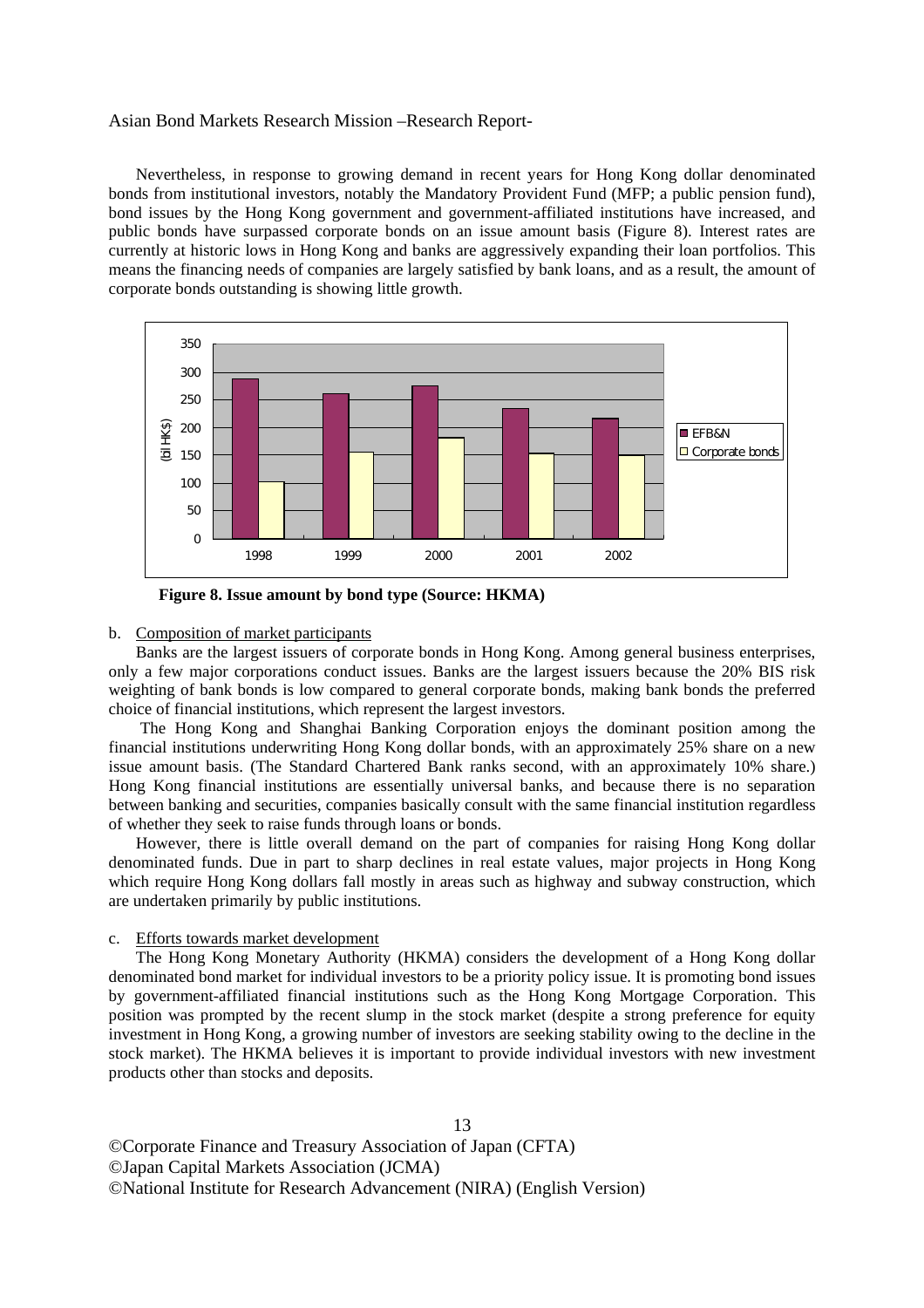As part of efforts to further develop bond markets, the HKMA has decided to list all EFB&Ns on the Hong Kong Exchanges and Clearing Limited and has lowered the minimum trading unit.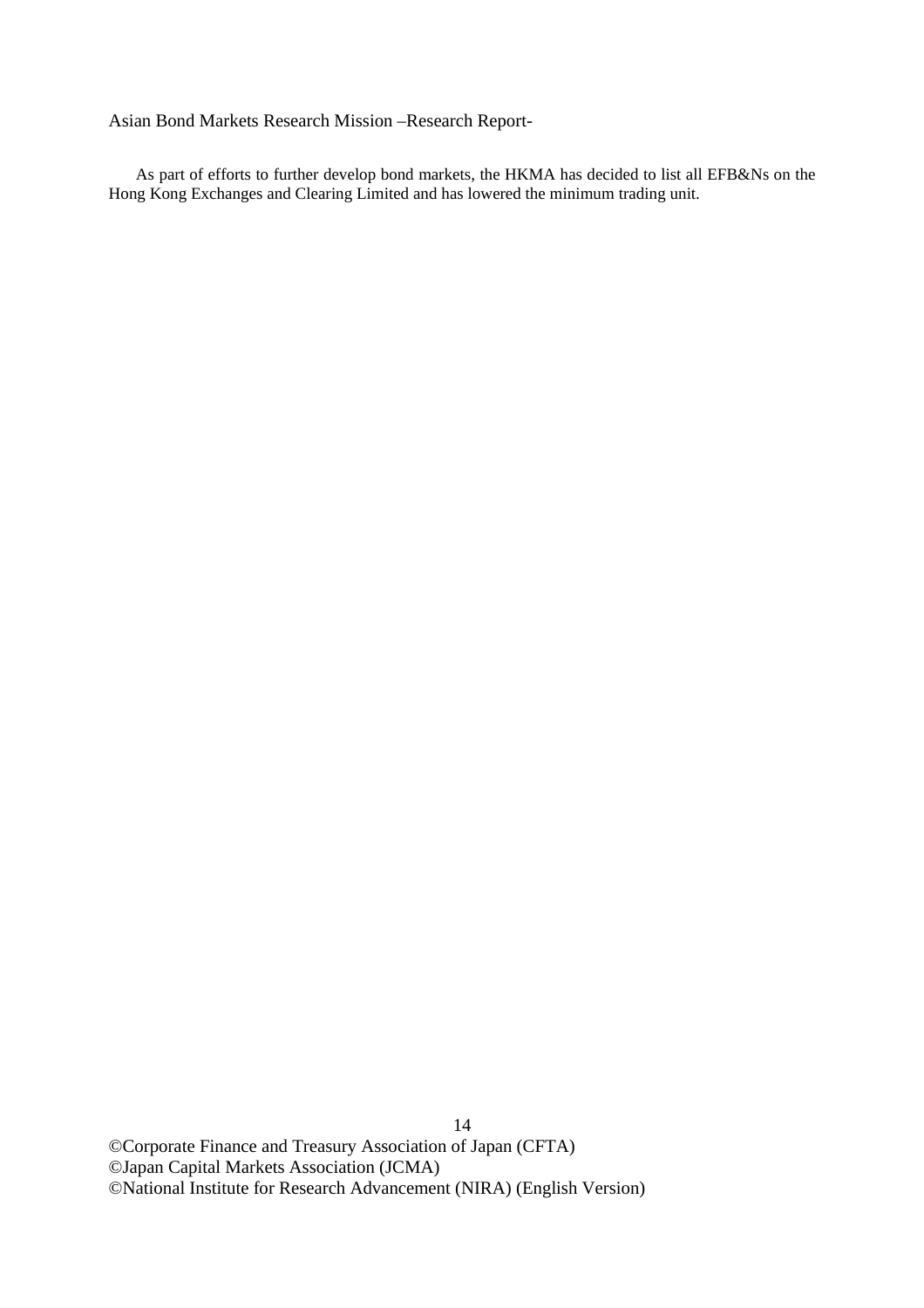## **3. Malaysia**

## Market size

 Malaysia's bond market has grown since the financial crisis in 1997 to reach 292.6 billion ringgit (approximately ¥9.3 trillion) as of end-2002 (Figure 9). This growth can be attributed to the financial crisis prompting banks to restrict lines of credit in order to avoid the risk of non-performing loans, and to a shift by general business enterprises from financing through loans to bond issues due to the switch to collateral-backed loans, among other reasons. Other contributing factors include the near impossibility of raising foreign currency funds as a result of foreign exchange regulations prompted by the financial crisis, and a growing preference among investors for government bonds as a more profitable investment than loans and stocks.



**Figure 9. Size of Malaysia's financial markets (Source: Bank Negara Malaysia)** 

 A breakdown of bonds outstanding shows that although corporate bonds accounted for over 50% as of end-2002, the ratio of government bonds is gradually increasing (Figure 10). This can be attributed to an increase in the government's procurement of funds in order to stimulate the economy following the financial crisis, and to bond issues to raise funds by government-affiliated agencies such as Danaharta, Danamodal, and Khazanah, which are involved in disposing of non-performing loans and industrial revitalization.



**Figure 10. Outstanding balances by bond type (Source: Bank Negara Malaysia)**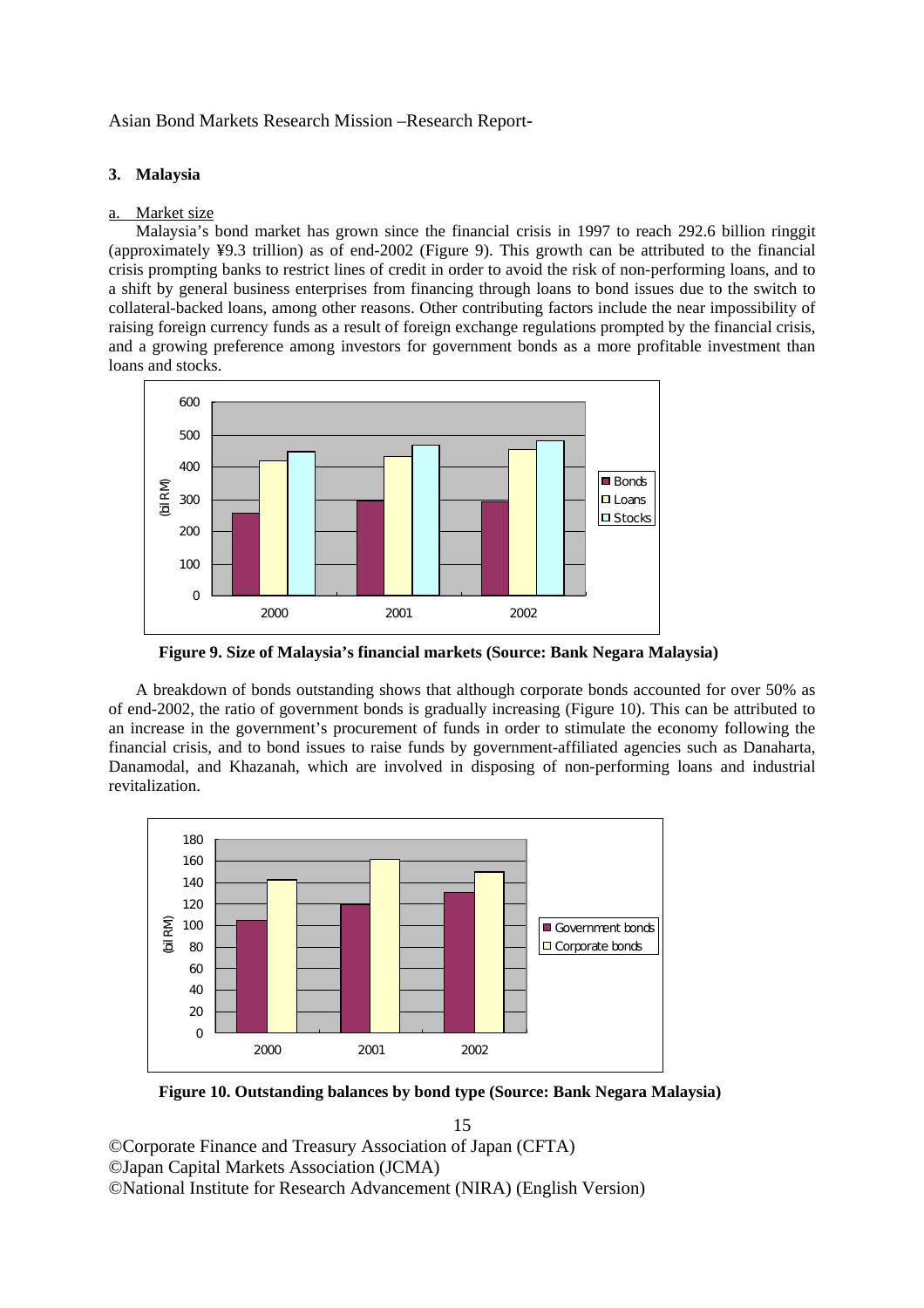However, with a decline in the issue amount of government bonds in 2002 (Figure 11), the outstanding balance of government bonds is likely to stop increasing. Malaysia does not have a fiscal deficit, and now that it has dealt with the financial crisis, it has little need to raise funds for fiscal purposes. Nevertheless, given the importance of establishing a yield curve and improving liquidity in secondary markets, it plans to issue bonds on an ongoing basis in order to help develop bond markets.



**Figure 11. Issue amount by bond type (Source: Bank Negara Malaysia)** 

 Secondary bond markets are relatively advanced, and the liquidity of government bonds in particular is increasing rapidly (Figure 12). This is due to the introduction of a primary dealer system for government bonds requiring primary dealers to trade in certain secondary markets. In addition, the availability of the latest price information for all bonds with the launch of the Bond Information and Dissemination System (BIDS) in 2000 has probably made a particular contribution to improving the liquidity of corporate bonds.



**Figure 12. Trading volume by bond type (Source: Bank Negara Malaysia)**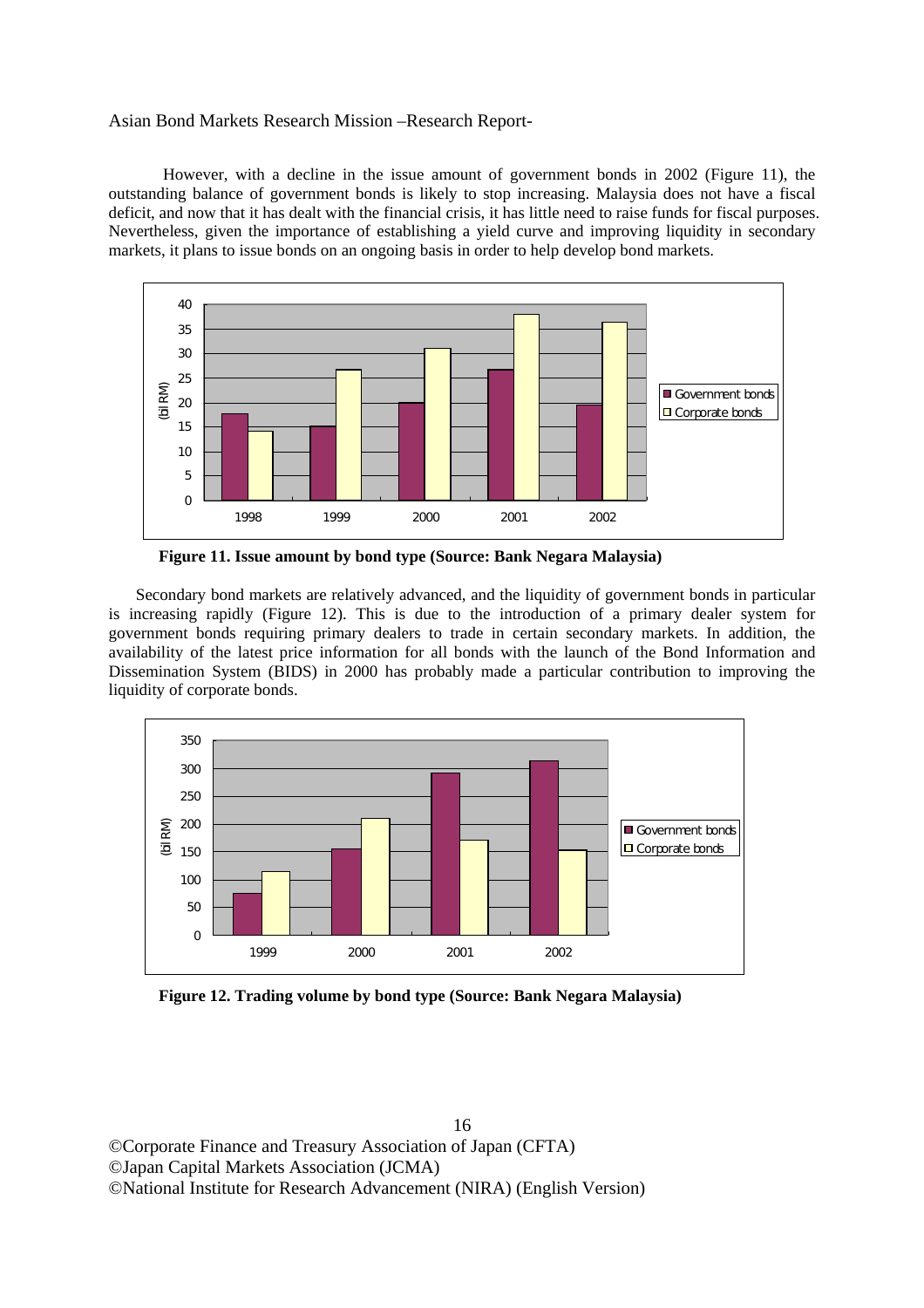#### b. Composition of market participants

 Almost all bond issuers are business enterprises (including non-banks). Due to foreign exchange regulations, there are virtually no issues by non-residents or foreign currency denominated issues. (Government agencies and certain major corporations such as Petronas raise funds in overseas markets). The issue format is generally a "bought deal" or private placement to professional investors. This is because the issuing procedures (preparing a prospectus, etc.) for general public offerings are complicated, and retail issues are quite rare as bonds are normally products for professional investors.

 The largest investor in bond markets is the Employee Provident Fund, a public pension fund. This giant institutional investor holds 60% of government bond issues. The next largest investors are banks and insurance companies. Overall, public and financial institutions hold an extremely high 90% of government bonds and 80% of corporate bonds. Investment by social insurance funds is expected to steadily increase in the future, a factor which will cause a corresponding increase in the amount of bond issues.

#### c. Efforts towards market development

 The Securities Commission has taken over the securities supervisory duties of Bank Negara Malaysia. After becoming the sole securities supervisory agency, it issued new guidelines on corporate bond issues in July 2000 and new guidelines on ABS issues in 2001. Alongside these efforts, the Securities Commission strengthened market infrastructure by launching the BIDS bond information system in October 1997 and the RENTAS RTGS-DVP settlement system in 1999.

 Moreover, the Securities Commission announced the Capital Market Master Plan in April 2001 as a strategic plan for overall capital markets. This ten-year plan was recently launched; Phase I, which is currently being implemented, focuses on measures to "strengthen the domestic market."

©Corporate Finance and Treasury Association of Japan (CFTA) ©Japan Capital Markets Association (JCMA) ©National Institute for Research Advancement (NIRA) (English Version)

17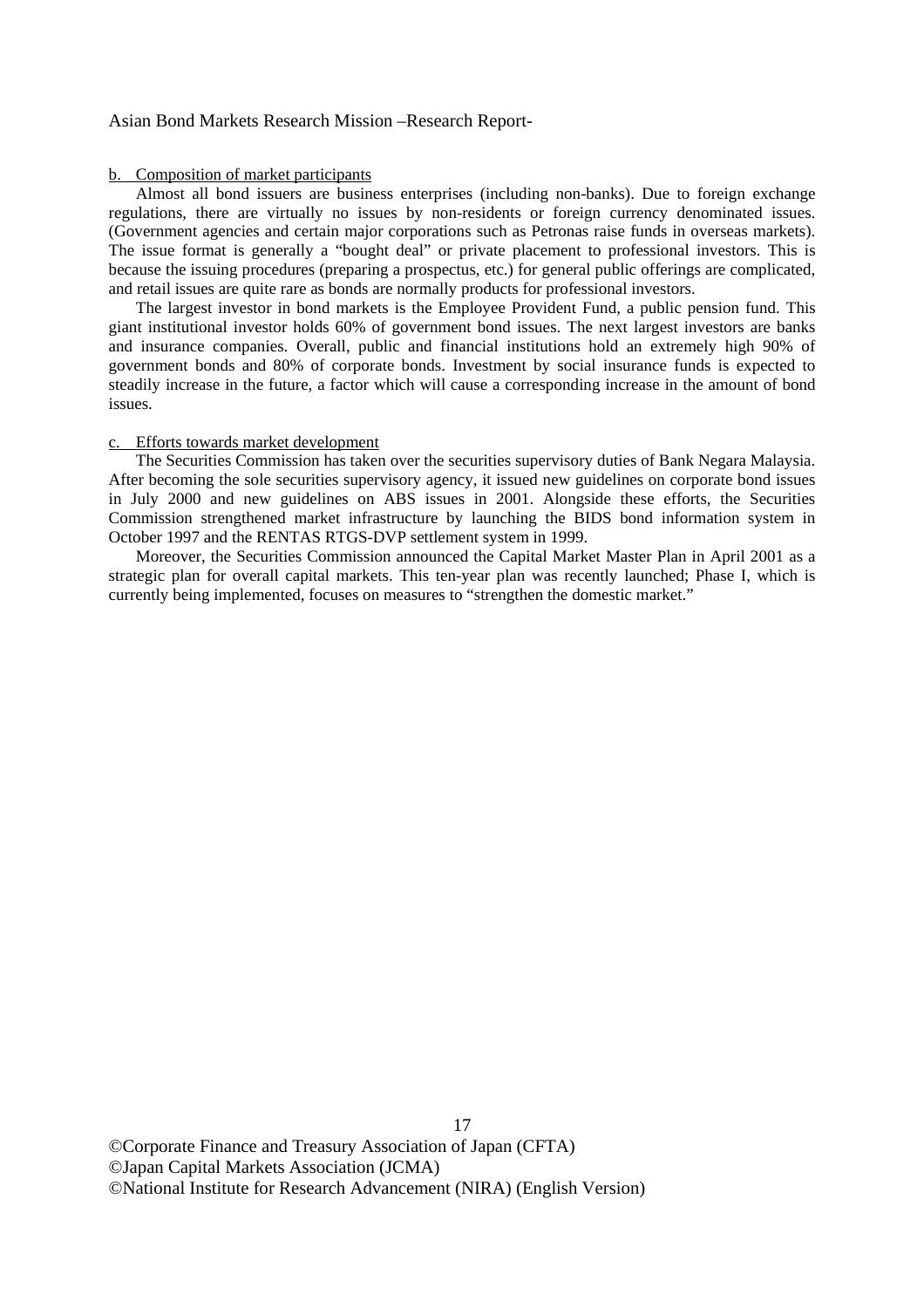## **4. Singapore**

#### a. Market size

 Singapore's bond market has more than doubled in size over the past five years to reach S\$141.1 billion (approximately ¥9.8 trillion) as of end-2002 (Figure 13).



**Figure 13. Size of Singapore's financial markets (Source: MAS for bonds, SGX for stocks)** 

 In Singapore, as in other Asian countries, the shift away from excessive dependence on bank loans toward direct markets has become an important issue since the financial crisis. Government authorities have focused on developing domestic bond markets and both government and corporate bonds have expanded steadily (Figure 14).



**Figure 14. Outstanding balances by bond type (Source: MAS)**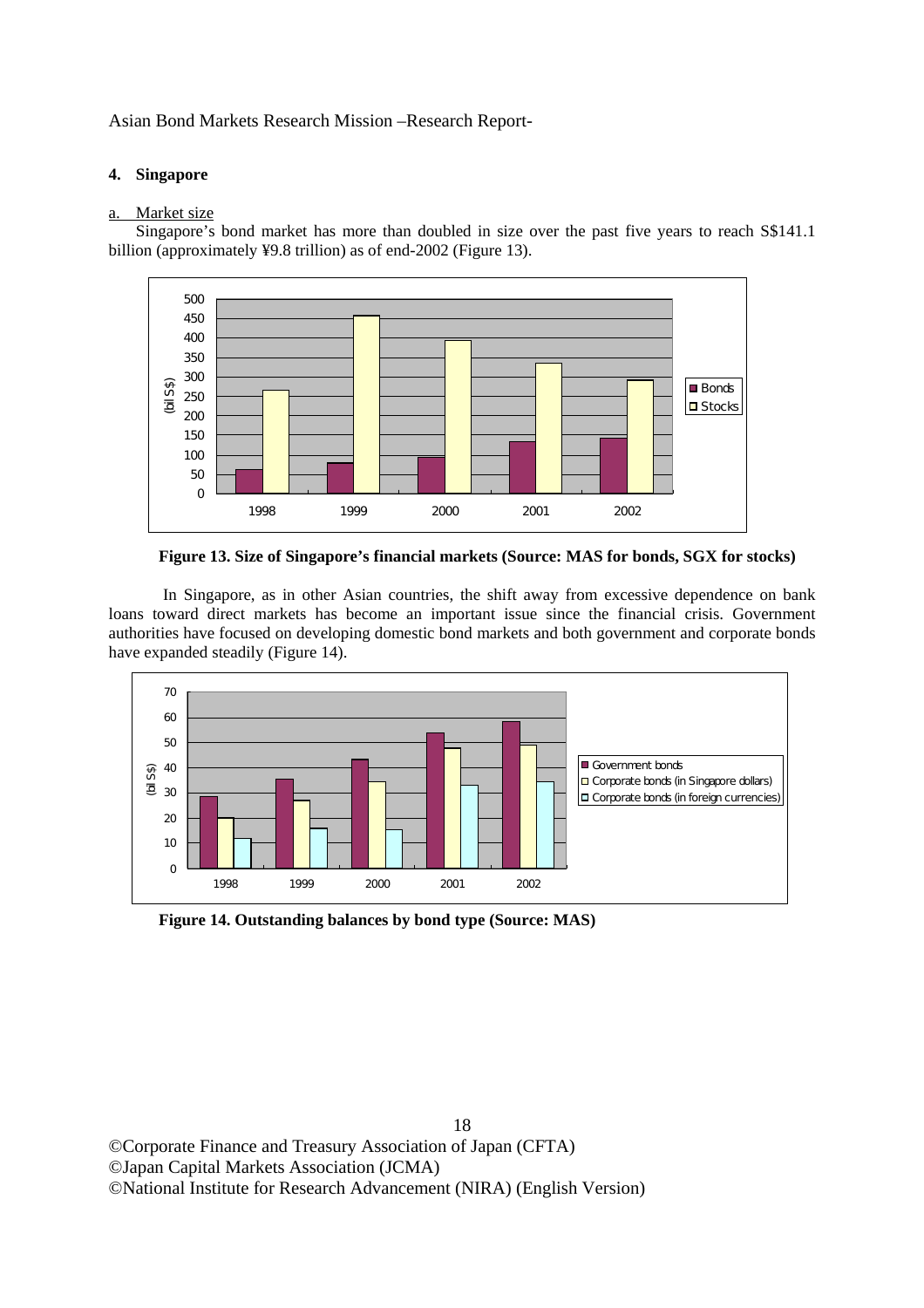The outstanding balance of new issues has shown a gradual upward trend, in particular for government bonds (Figure 14). Commercial paper with maturities less than one year issued by nonresidents account for over 50% of foreign currency denominated debt securities.



**Figure 15. Issue amount by bond type (Source: MAS)** 

 The increase in corporate bond issues can be attributed to participation of government-affiliated financial institutions (mortgage, etc.) in bond markets and to growing fund raising needs as a result of mergers and acquisitions by financial institutions and telecommunications companies.

#### b. Composition of market participants

 A variety of entities issue Singapore dollar bonds, including general business enterprises, financial institutions, real estate companies, and government-affiliated organizations. The proportion of real estate companies was high until recently, but the amount of funds they raise has been declining in recent years. At the same time, issues by business enterprises, financial institutions, and government-affiliated organizations have been increasing. Moreover, with the easing of regulations for foreign companies, issues by US and European financial institutions and companies, Asian companies, and international financial institutions have been gradually increasing.

 Domestic investors account for 99% of investors in Singapore dollar denominated bonds. By contrast, non-residents account for 92% of investors in foreign currency bonds. Banks are the largest investors in bond markets, accounting for over 40% of the total. Banks are followed by insurance companies and fund managers, with an approximately 25% share each. The proportion of non-residents is extremely low, at around 3%.

 Almost all issues, whether denominated in Singapore dollars or foreign currencies, are by private placement (96% for Singapore dollar bonds and 99% for foreign currency bonds). Bonds are essentially a product for sophisticated investors.

#### Efforts towards market development

 The Monetary Authority of Singapore (MAS) first developed a government bond market with a view to expanding overall bond markets. Specifically, MAS issued government bonds with multiple maturities in order to establish a 15-year benchmark yield, introduced a reopen system to increase the size of issue lots, and established a repo market. At the same time, to hasten the development of a corporate bond market, MAS eased regulations (abolished prior approval requirements, allowed unrated bond issues to qualified investors, etc.) in order to encourage successive bond issues by government-affiliated organizations and issues by foreign-owned companies.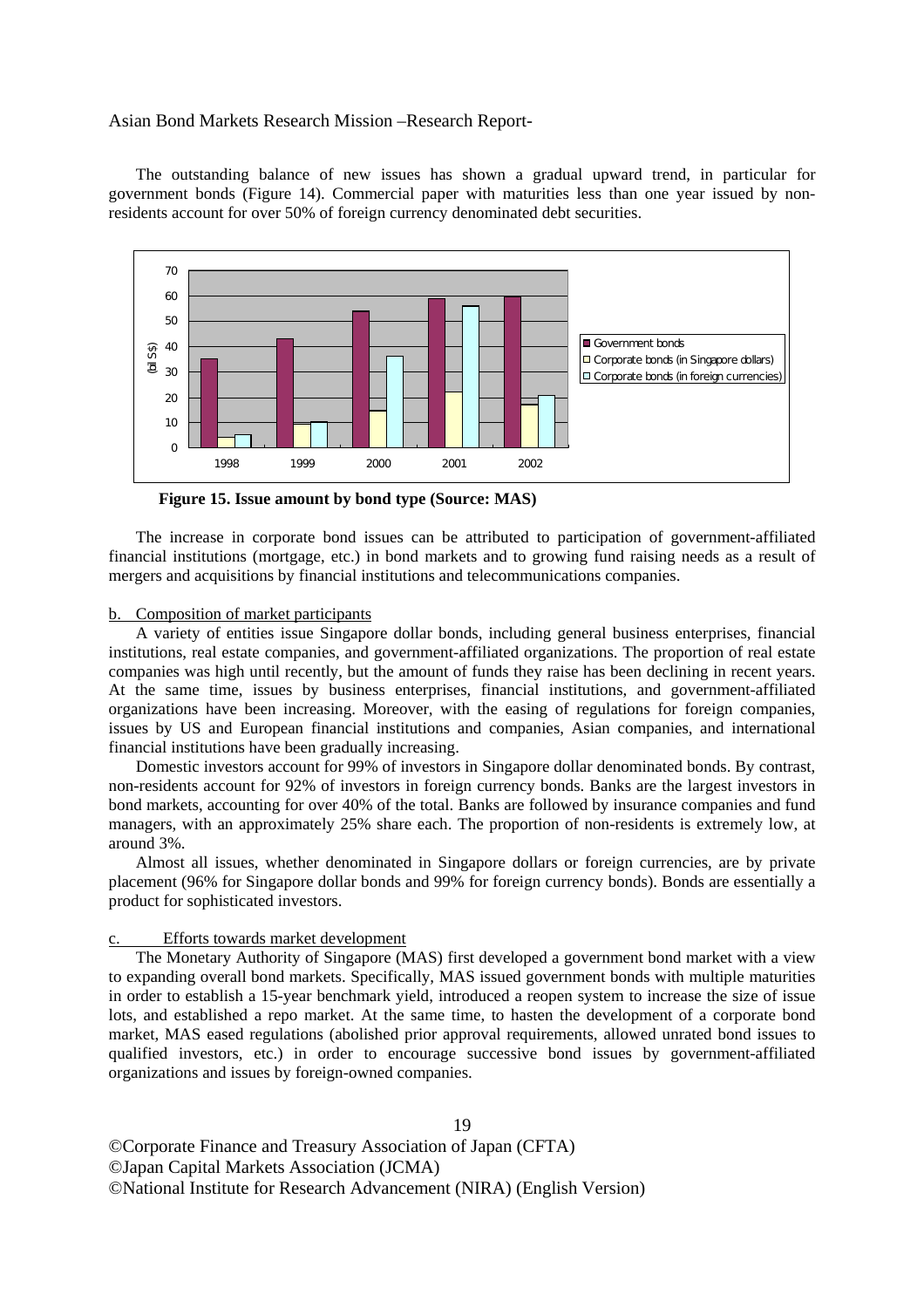The MAS has recently taken steps to establish hedge markets (bond and interest rate futures, swaps), set standards for repo transactions, and improve settlement systems, with a view to increasing liquidity in secondary markets.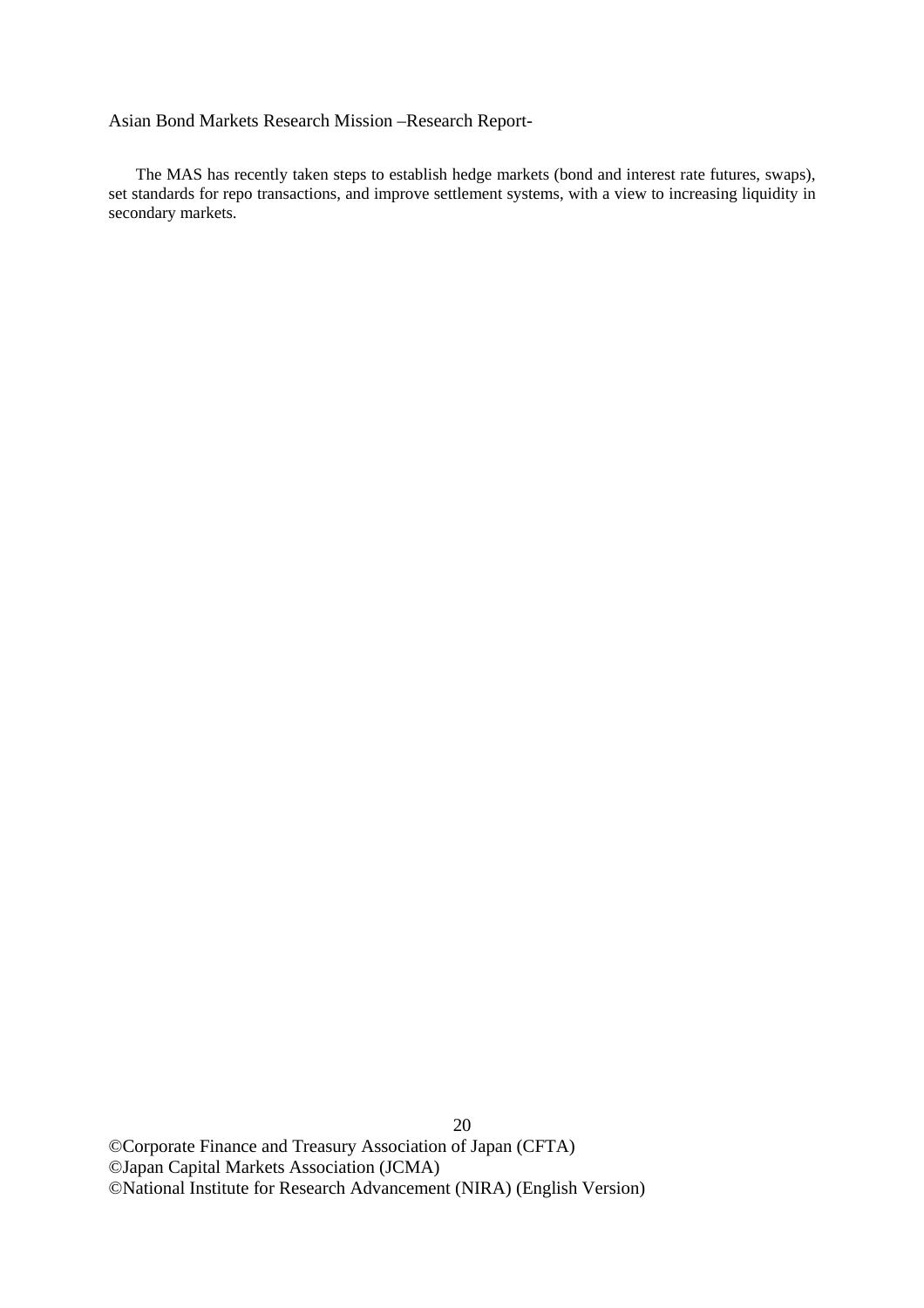#### **5. Conclusion**

#### a. Market size

 Bond markets are expanding in each of the four countries visited by the survey. To varying degrees, this can be attributed to a wide range of measures implemented by government authorities for the purpose of developing the markets. In the background of these efforts is a decline in bank loans prompted by the financial crisis, slumping stock markets, and the growing importance of bonds as an investment target for public pension funds and other institutional investors.

 Japan's bond market has also grown significantly in recent years (Figure 16), but this is almost entirely the result of rapid growth in the outstanding balance of government bonds, especially treasury bills (TB) and financing bills (FB). Corporate bonds outstanding have shown little growth (Figure 17). On an issue amount basis, corporate bonds account for an extremely low 3% of total bond issues (approximately 8% of private bond issues including bank bonds; Figure 18), in part reflecting a decline in corporate willingness to procure funds due to the deflationary environment.



**Figure 16. Size of Japan's financial markets (Source: BOJ, Monthly Statistics of Japan, TSE monthly statistics)** 



**Figure 17. Outstanding balances by bond type (Source: BOJ, Monthly Statistics of Japan)**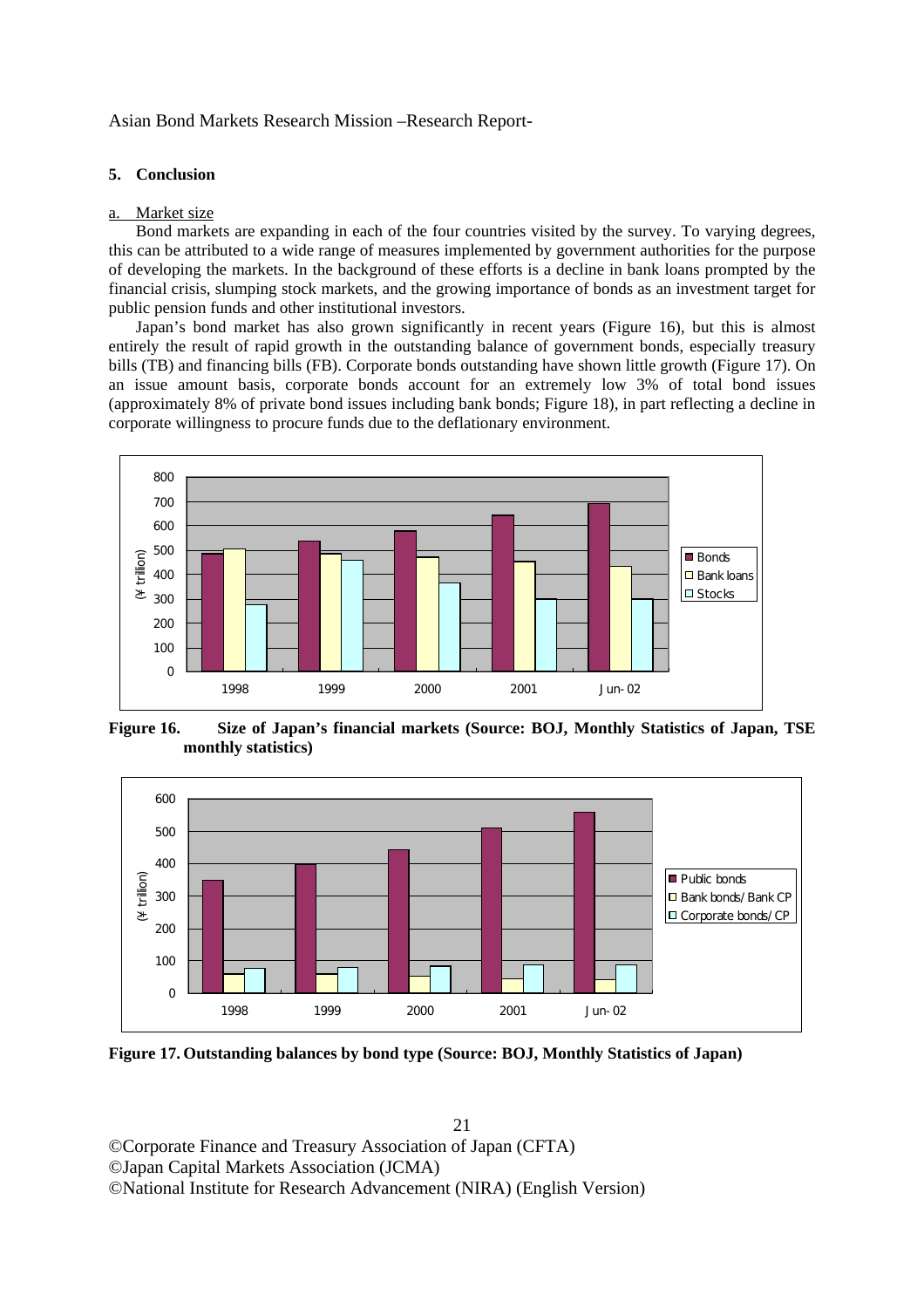

**Figure 18. Issue amount by bond type (Source: BOJ, Monthly Statistics of Japan)** 

 The ratio of corporate bonds to the overall bond market is lower in Japan than in any of the four Asian countries visited in the survey (Figures 19 and 20). (The difference is even more pronounced when bank bonds are excluded from corporate bonds).



**Figure 19. Proportion of corporate bonds to overall bond market (outstanding balance; end-2001)** 



**Figure 20. Proportion of corporate bonds to overall bond market (issue amount; 2001)** 

22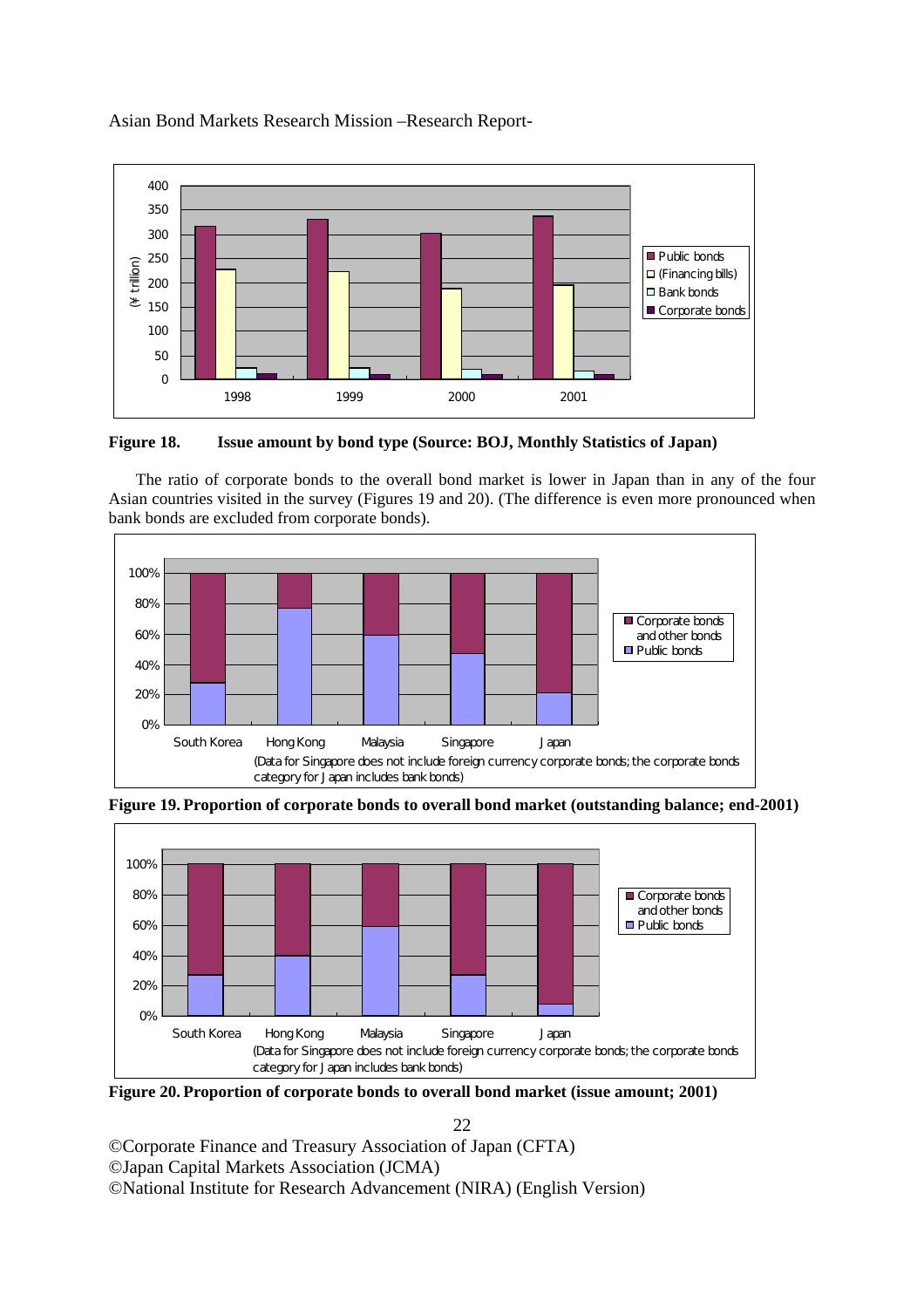In Japan's bond market, government bonds account for 74% on an outstanding balance basis and have surpassed 91% on an issue amount basis. The market therefore appears to be a mature market with high liquidity. In reality, however, there is no balance in terms of issue valuations and the market lacks depth. We believe measures to develop the corporate bond market are particularly necessary to change this situation and create a bond market with true depth.

#### b. Composition of market participants

While the composition of bond issuers varies from country to country, bond investors in the four Asian countries surveyed are primarily financial institutions and public pension funds. Malaysia, followed by Singapore and Hong Kong, has seen significant growth in the outstanding balance of bond holdings by public pension funds. They are now (or are fast becoming) the largest investors in bond markets. Government authorities, aware of the importance of local currency bond markets as an investment target for public pension funds, are pursuing a variety of measures to help develop bond markets.

The proportion of bond issues and investments by non-residents is extremely low in the bond markets of these countries, with the exception of foreign currency bonds. There are two major reasons for this fact. The first is restrictions on the cross border flow of funds as a result of foreign exchange regulations imposed after the financial crisis. The second is low demand for fund raising and investment by non-residents in Asian countries.

#### c. Efforts towards market development

 Government authorities in these four countries have taken the following steps to promote the development of bond markets:

- 1) Establishing benchmarks by developing primary and secondary markets for government bonds and government agency bonds (and also developing interest derivative markets as needed)
- 2) Developing an issuing and taxation environment that offers incentives to corporate bond issuers and investors
- 3) Developing bond settlement systems (RTGS-DVP settlement systems)

 Government authorities sought through these measures to achieve balanced growth in public and corporate bond markets, and we were impressed by the development of various regulatory systems and infrastructure in such a short period of time. Looking at the present situation in Japan, although item 1) above, the establishment of benchmarks, is almost completed, Japan lags behind the surveyed countries in the second two items. We believe these issues require immediate attention.

 To date, Japan has adopted a variety of measures to promote the market, primarily targeting government bonds. As noted earlier, however, we believe that it will be extremely important to develop regulatory systems and infrastructure for non-government bonds in a short space of time in order to create a bond market with depth and genuine significance.

23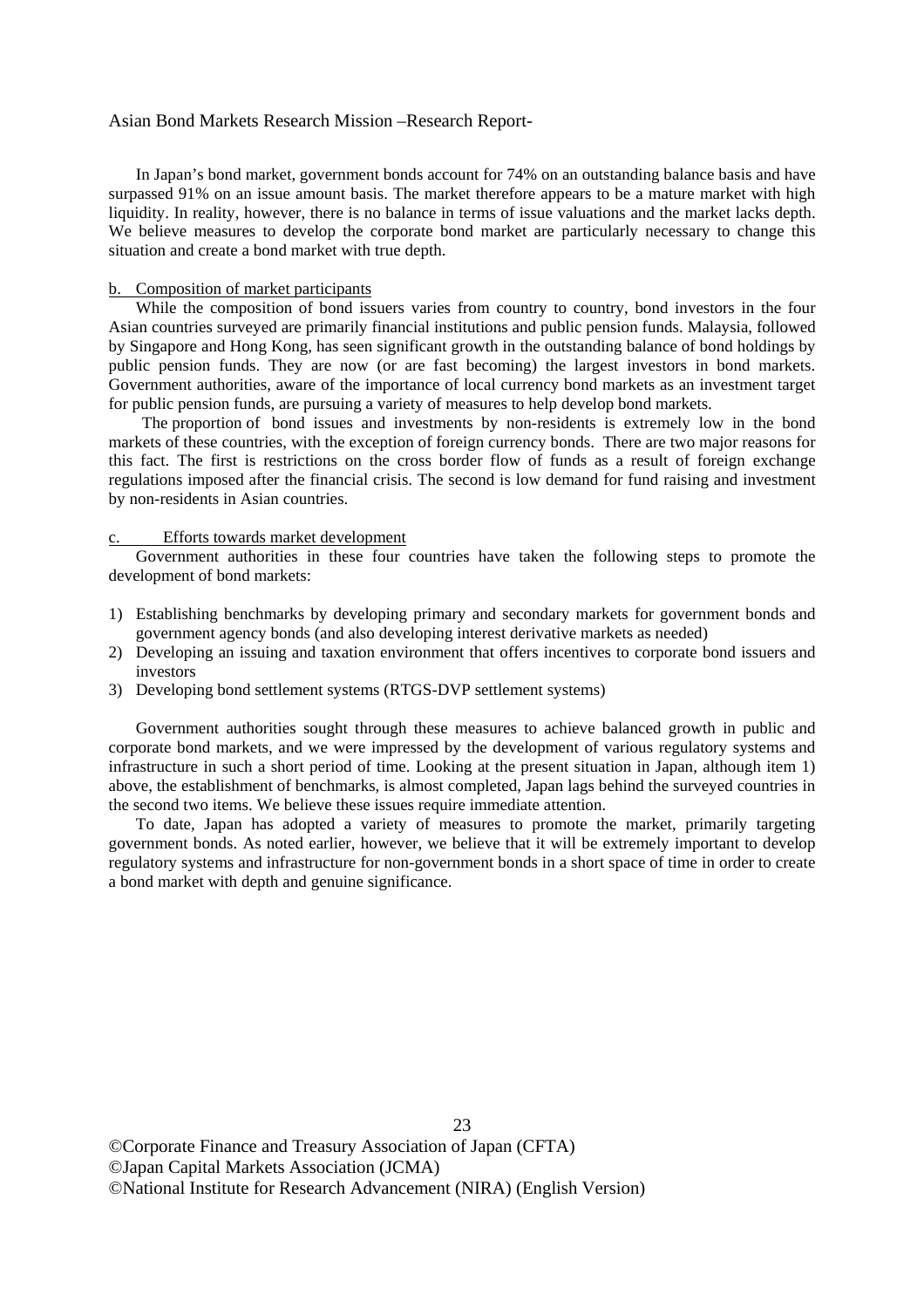## **III Legal Framework for Bond Issuance**

## Chapter III: Key points

a. Bond issuing regulatory systems

 This section looks at the regulatory systems relating to bond issuing procedures and bond issuing applications in the surveyed countries. It also examines disclosure exemption provisions based on issue format (public or private offering) or product type, and requirements for corporate bond issues (e.g. rating acquisition).

 It then discusses the time period required to gain approval for corporate bond issues and looks at any provisions, such as the issue suspension period in Japan, that create problems for issuing bonds in a flexible manner. It concludes by examining whether the countries discussed have a shelf registration system for issuing bonds on an ongoing basis.

b. Investor regulations

 This section looks at regulations that impose restrictions on investors when investing in corporate bonds, and how the surveyed countries regulate what are known as "qualified institutional investors" in Japan.

c. Bond taxation

 This section addresses taxes on bond investments, and in particular how these countries handle interest tax withholding, which has become an issue in Japan.

d. Future direction of reforms This section explores current issues in fostering bond markets and plans for future reforms concerned with issuing and holding bonds.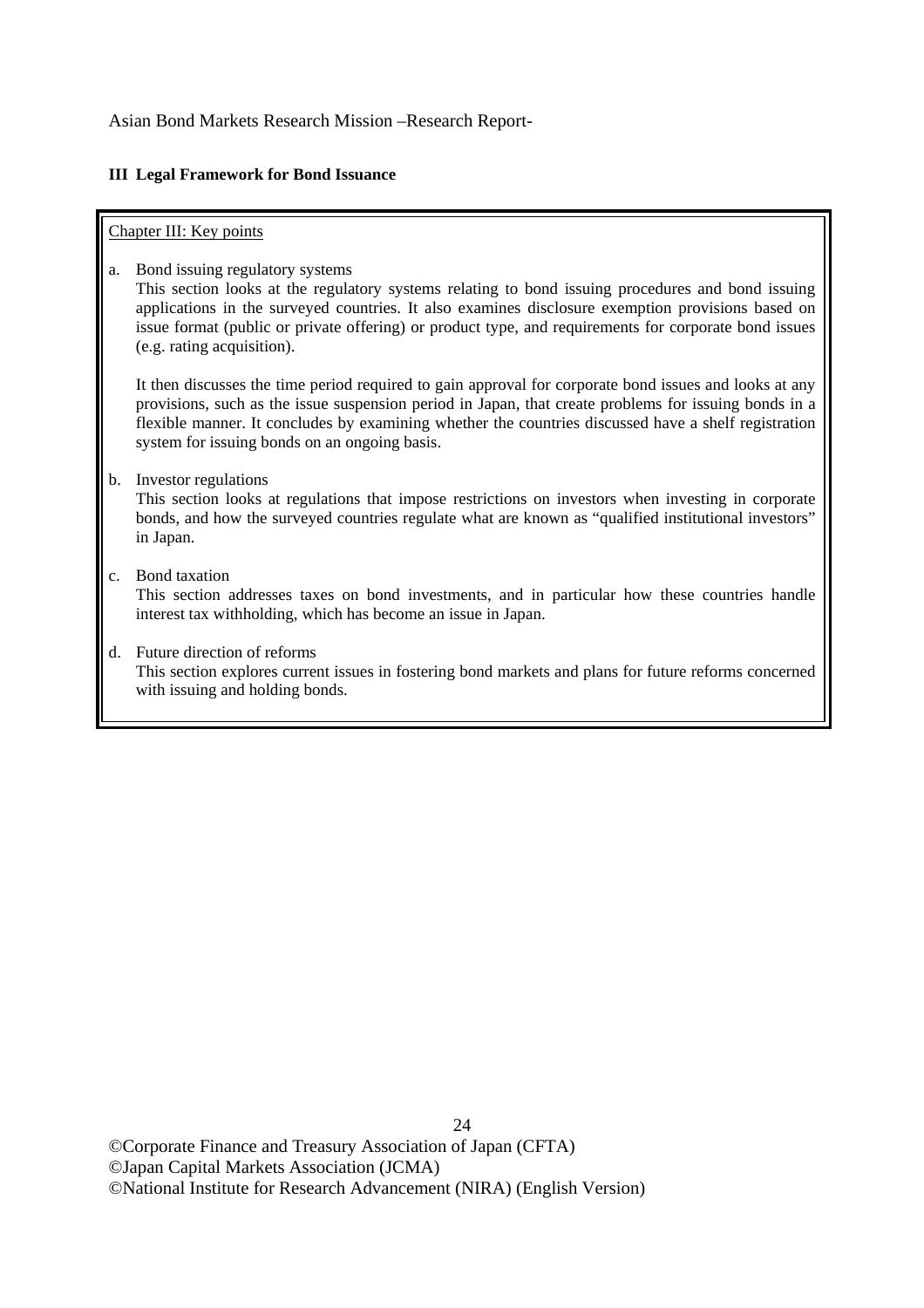#### **1. South Korea**

#### a. Bond issuing regulatory system

 The primary feature of bond issuing practices in South Korea is that all procedures including filing are performed via a web-based system. The entire process is paperless. Filing with the Financial Supervisory Committee (FSC), which is the securities supervisory agency, can be broadly separated into the following three steps:

- 1) Issue registration
- 2) Filing (Securities report and preliminary prospectus)
- 3) Issue results report

 Initial issue registration is performed prior to selecting a lead manager, and prescribed items are filed with the FSC via the web-based system. Filing entails the submission of documents detailed in the prescribed items (draft prospectus, etc.) via the web-based system. After filing, the bond issue is announced and subscription and sales activities can begin on the day the filing enters into force (10 days after filing for non-guaranteed bonds). The details of these activities are reported to the Korean Securities Depository (KSD) and an issue results report is filed with the FSC via the web-based system. These procedures are followed for all bonds.

 Publicly issued bonds are required to be rated by a minimum of two rating organizations. Privately placed bonds are not subject to this requirement and the question of rating is left to the discretion of the issuer. Aside from this, there are no exemption rules for private offerings. Moreover, there are no special provisions containing exemption rules for specific products such as commercial paper programs.

 The bond issue approval period is now seven days, shortened from the pre-financial crisis period of fourteen days. There are no special provisions for an issue suspension period, and this matter is left to the discretion of the issuer. Although a shelf registration system is in place, only credit card companies and other non-banks actually use the system.

#### b. Investor regulations

 South Korea has no special regulations governing investment grades (bonds rated BBB and higher are considered "investment grade," but there is no system to regulate investment in "non-investment grade" bonds). For trust banks, however, all bond holdings are required to be marked-to-market. This provision was introduced in conjunction with a mark-to-market requirement for all publicly issued bonds as a measure to increase bond liquidity and protect investors. In response, there are currently three bond valuation companies that are independent from financial institutions and which announce market values for public and corporate bonds.

#### c. Bond taxation

 Tax on bond interest is withheld at a rate of 15% for residents and 27.5% for non-residents. However, non-residents that are residents of a country with which South Korea has concluded a tax treaty may qualify for a reduction of or exemption from withholding tax.

 In either case, the KSD is required to withhold tax for all bonds deposited at the KSD, and it pays interest to each participant on the basis of their account information. For bonds not deposited at the KSD, the paying party is required to withhold tax, but because nearly 99% of all bonds issued in South Korea are deposited at the KSD, the KSD withholds and pays almost all interest tax to the national government.

 Corporate capital gains are subject to aggregate taxation, with profits up to 100 million won subject to income tax of 10% and profits over 100 million won to income tax of 27%.

#### d. Future direction of reforms

 Since its founding, the Financial Supervisory Service (FSS) has developed a variety of securities systems, including web-based systems for issuing bonds. In addition to the items already mentioned, a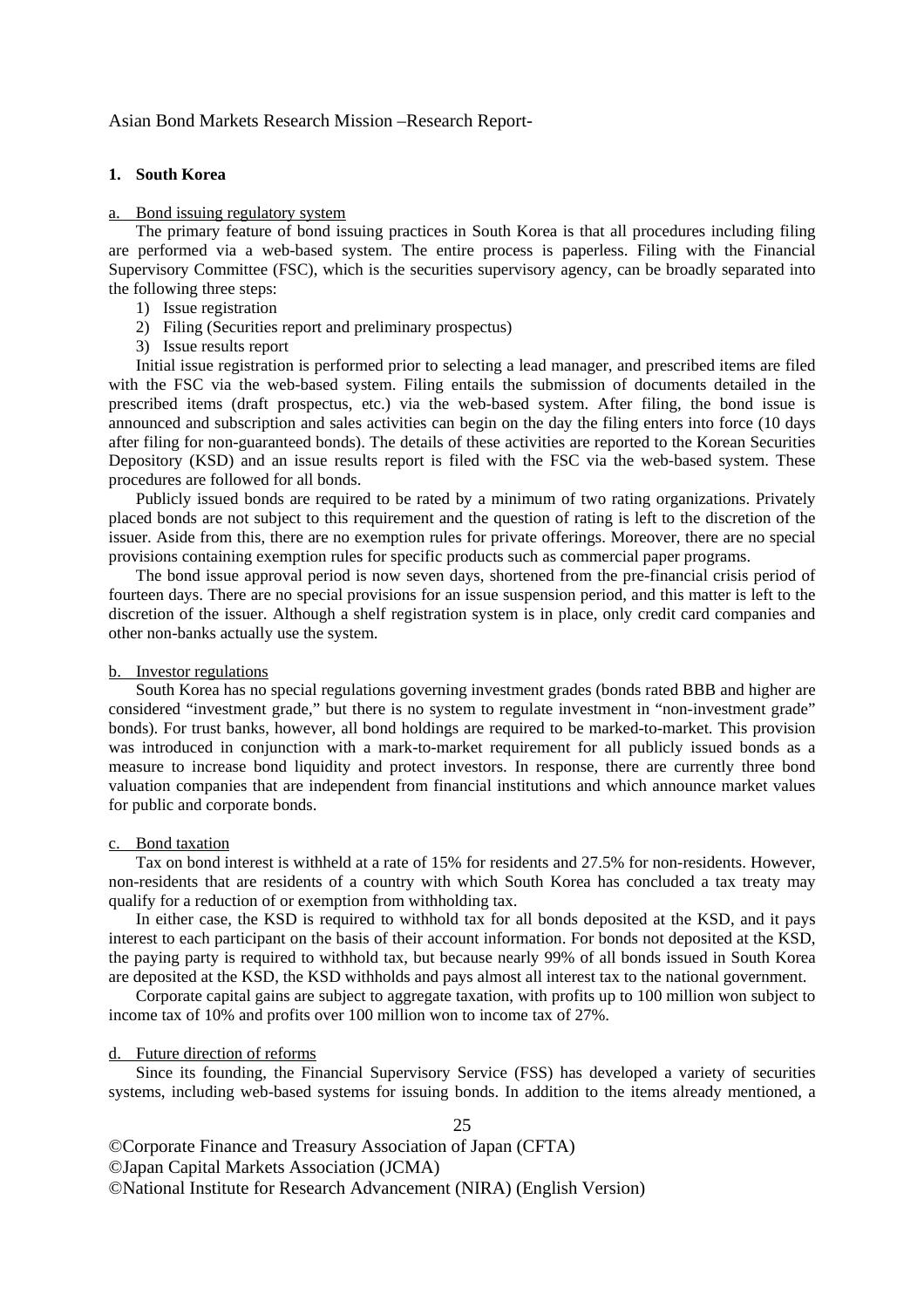standard contract between an issuing body, underwriter, and trustee has been developed under the direction of the FSS.

 Due to the prompt development of appropriate systems for new products such as ABS, outstanding issues grew ten-fold in just one year from the first issuance in 1999. At the present time, structured bonds have grown to account for over 50% of total issues in the bond market.

 Given the above, the FSS believes that its reforms with respect to issuing bonds are generally complete. We predict that the FSS will focus future reform efforts on measures to enhance settlement safety and bond liquidity.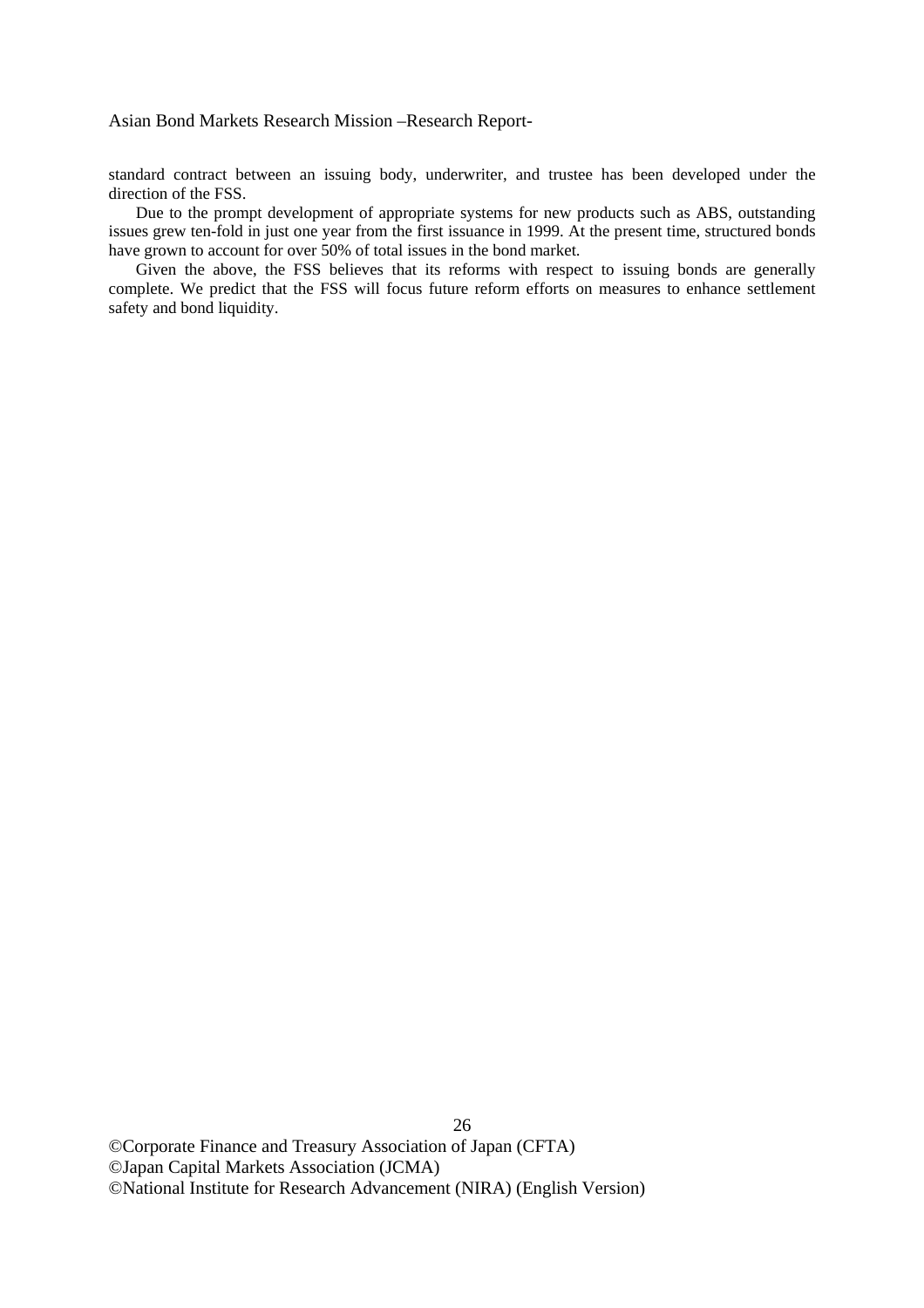#### **2. Hong Kong**

#### Bond issuing regulatory system

 Prior approval of the Hong Kong Monetary Authority (HKMA) is not required when issuing bonds in Hong Kong. Therefore, there is no minimum required number of days for bond issues. (Private offerings can theoretically be issued the same day.) However, although prior approval is not required, there are guidelines for issuing procedures. In general, it takes about a week and a half to issue privately placed bonds and about three weeks for publicly issued bonds. The Securities and Futures Commission (SFC), which determines the guidelines, has shown its willingness to simplify and lighten the procedural burden at the request of market participants.

 The bond market is fundamentally a professional market, and as such, almost all issues are privately placed. Public issues are extremely limited owing to a lack of issue flexibility due to the requirement of preparing a prospectus and to the fact that there is essentially no demand for raising funds from individuals. Moreover, although a listing examination is required for listing on an exchange, because issuers are not seeking bond liquidity, virtually no corporate bonds are listed (government agency bonds are the exception).

 With regard to disclosure documents, because Hong Kong's legal system is based on the English system of common law, issuers generally consult with a law firm and prepare documents to "satisfy the needs of market participants." Consequently, government authorities do not provide individual guidance on issue disclosure.

 A rating is not required for issuing bonds in Hong Kong, and in actuality there are few companies that have acquired a rating. Additionally, there is no shelf registration system, and the concept of an issue suspension period does not exist.

#### b. Investor regulations

 Hong Kong has no system for designating qualified institutional investors, but the SFC does determine a code of conduct for professional investors, and the term "professional investor" is defined in this code. The qualification of investors is therefore determined by each financial institution on the basis of this code of conduct.

 Hong Kong has no investment regulations for non-residents. Hong Kong is fundamentally an open market, and there are no trading regulations for products denominated in either Hong Kong dollars or other currencies.

#### c. Bond taxation

 Individuals are not taxed on either capital gains or interest. For corporations, treatment varies as follows depending on the type of bond.

- 1) Exchange Fund Bills and Notes and similar government bonds and international organization bonds are not taxed.
- 2) Government agency bonds and corporate bonds that meet certain conditions are taxed at a rate of 8% (50% reduced rate).
- 3) Other bonds are taxed at 16%.

#### d. Future direction of reform

 As touched on above, the HKMA's current focus is on developing a retail bond market. The SFC has simplified procedures for publicly issued bonds with a view to easing requirements, in order to encourage the development of a retail bond market.

 Potential obstacles to developing a retail bond market include: (1) the high cost for companies of issuing bonds through public offering compared to borrowing from banks; and (2) the cost to individual investors from bond custody fees, etc. We believe the high cost for companies can be solved by easing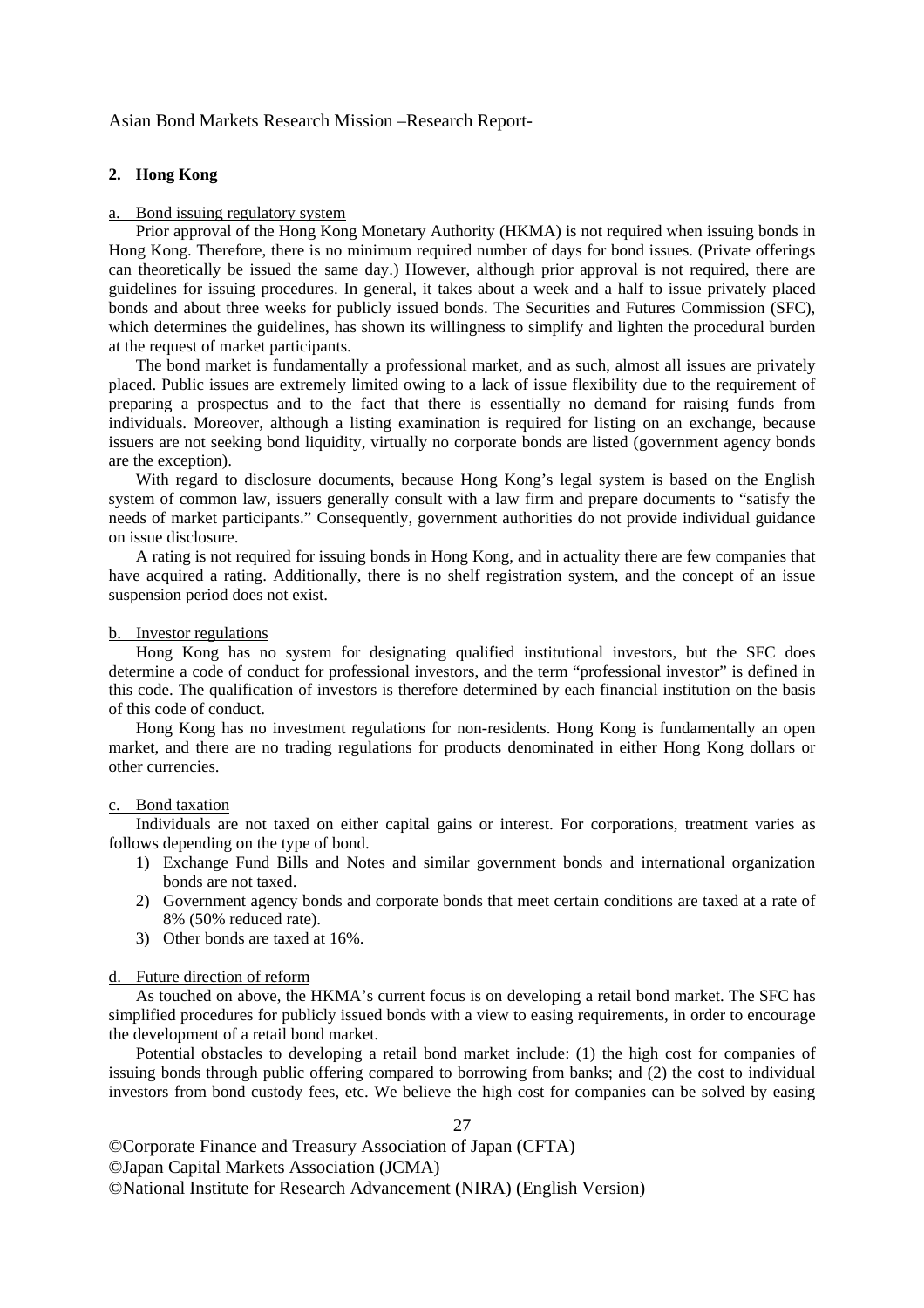requirements for issuing procedures, and the cost to investors by growth in the retail bond market to a certain size.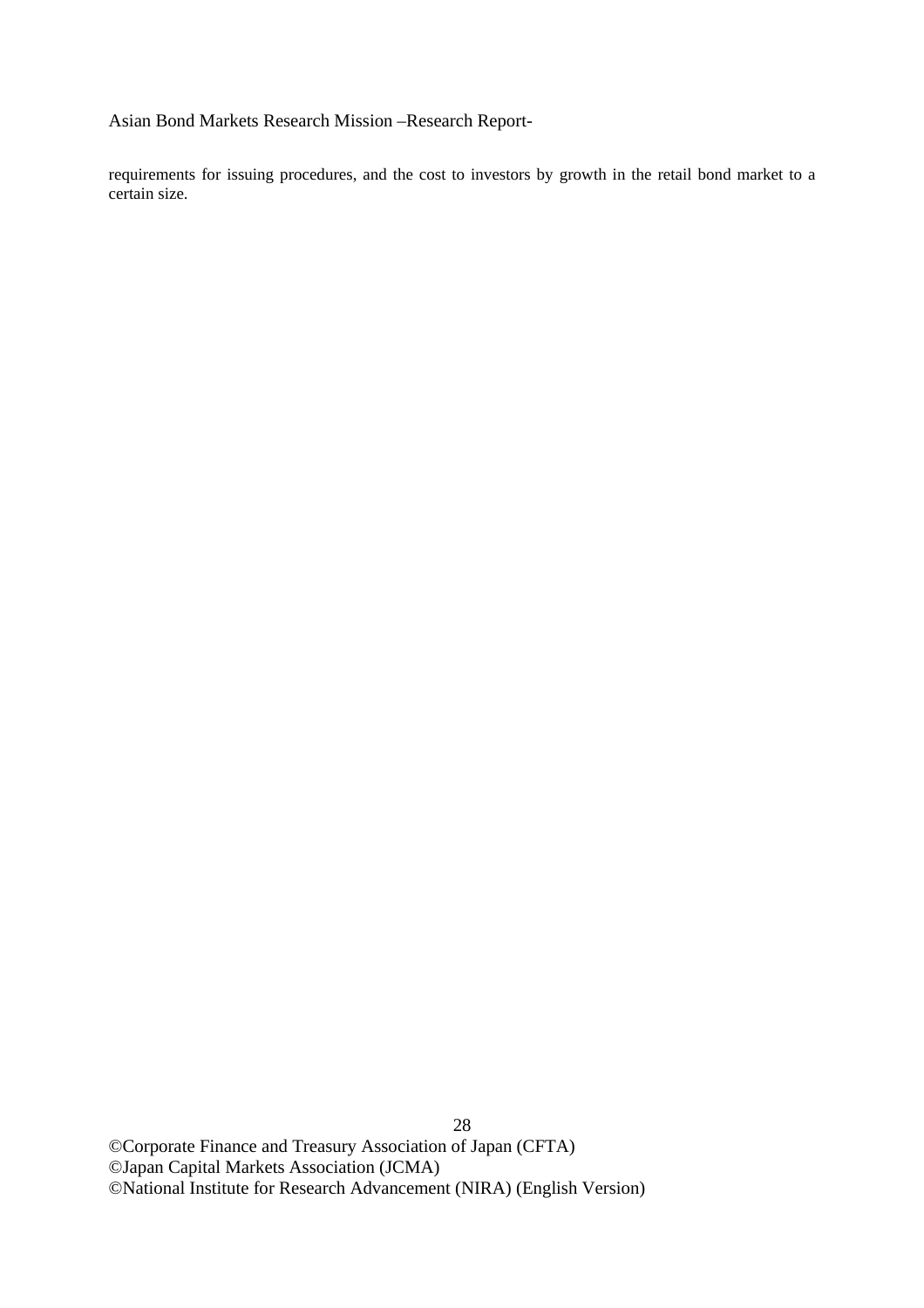#### **3. Malaysia**

#### a. Bond issuing regulatory system

 From July 2000, all bonds issued in Malaysia, with the exception of bonds issued or guaranteed by the government, have required approval by the Securities Commission based on the Guidelines on the Offering of Private Debt Securities. Bonds previously needed the approval of the Kuala Lumpur Stock Exchange (KLSE), Foreign Investment Committee, and the central bank, but now only the approval of the Securities Commission is required.<sup>12</sup>

 The preparation of the abovementioned Guidelines substantially reduced the regulatory requirements for issuing bonds. For general bond issues, the following three documents are submitted to the Securities Commission.

- 1) Issuer and Advisor Declaration
- 2) Term Sheet
- 3) Information Memorandum

 The details of the Issuer and Advisor Declaration and Term Sheet are determined by the Guidelines, and approval by the Securities Commission is based solely on the details contained in these two documents. The Information Memorandum is only registered with the Securities Commission, and the details are not individually examined. The Declaration represents an oath by the issuer and advisor that disclosure will be fair and in accordance with the Guidelines. The Term Sheet encompasses the essential 28 items required for issuing bonds. The Information Memorandum is prepared solely as disclosure material (abbreviated prospectus) for market participants. Normally, the advisor prepares a Due Diligence Report concerning documents relating to the issue, and this is generally submitted with the Issuer and Advisor Declaration.

 Issuing bonds generally requires the preparation of a prospectus, but this requirement does not apply when bonds are issued to so-called sophisticated investors (banks, professional investors, government agencies, and other specially designated investors), and an Information Memorandum is prepared instead. In reality, over 90% of all bonds are issued to sophisticated investors.

 Malaysia has no disclosure exemption provisions depending on the type of product issued, but additional guidelines were prepared for ABS. With respect to product specific regulations, redemption term regulations were prepared for commercial paper and medium-term notes (maximum of seven years). The Guidelines also contain many provisions for Islamic bonds based on Islamic law.

 The Guidelines stipulate the approval period for bond issues as within 14 days for ordinary bonds and within 28 days for ABS. There are no provisions for a bond suspension period and issue-related documents cannot be amended following approval (notification concerning post-issue changes is not required). Malaysia has developed a shelf registration system, but because it is relatively new, there are few examples of its use at the present time.

 The acquisition of a rating is normally required when issuing bonds, but there is no minimum rating requirement. However, appropriate risk information must be disclosed for bonds that are below investment grade (BBB). Almost all bonds actually issued are rated AA or higher.

#### b. Investor regulations

 With regard to investor-related regulations, there are investment restrictions for government agencies (including public pension funds) and for insurance companies (these can only invest in bonds rated BBB or higher).

 $12$ As an exception, bonds issued by foreign corporations require prior approval from the Controller of Foreign Exchange due to foreign exchange regulations. In reality, however, bond issues by foreign corporations are extremely rare.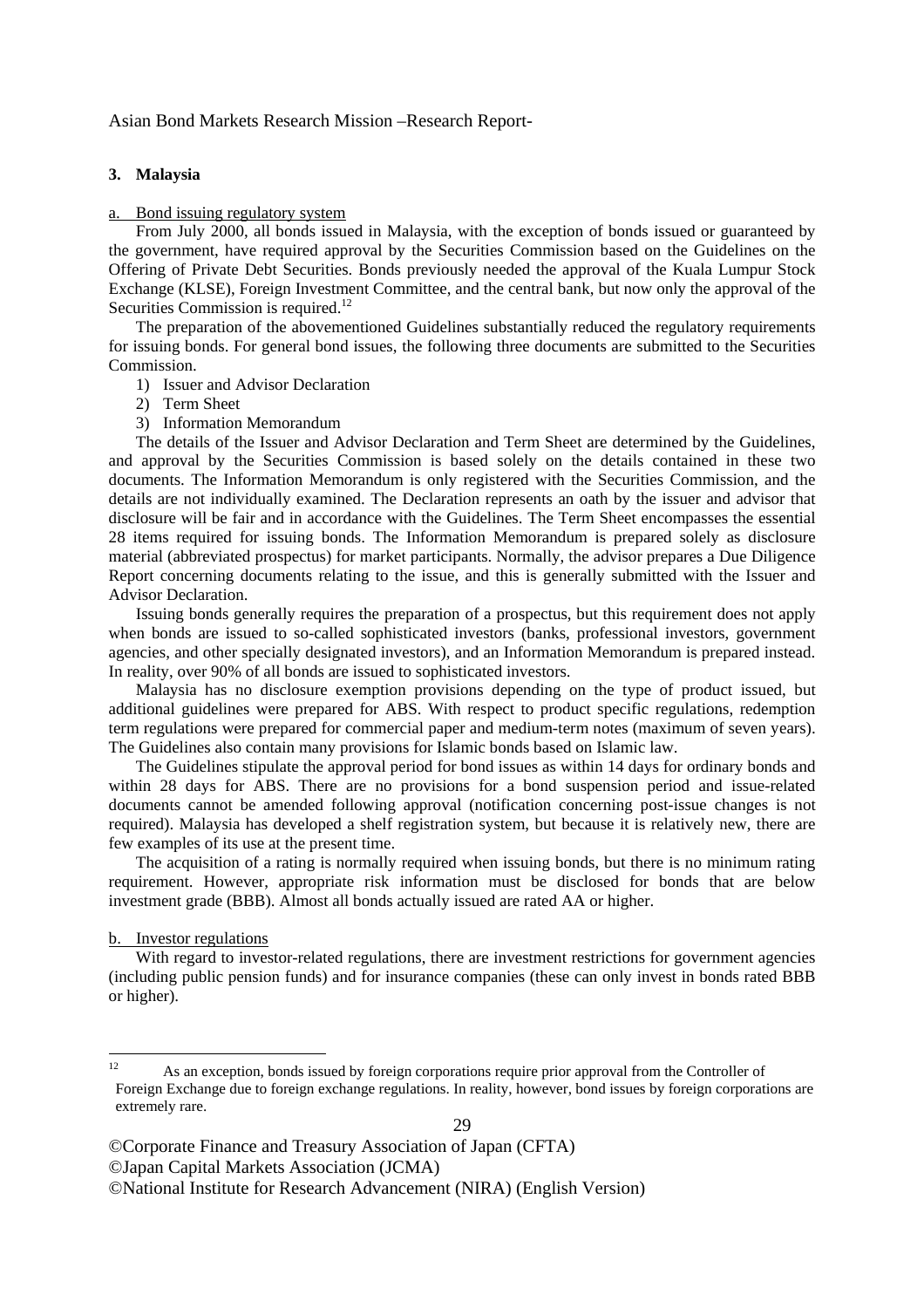For non-residents, there are no regulations for securities, but there are regulations in foreign exchange laws (the approval of government authorities is required to exchange ringgits and foreign currencies). As a result, the ratio of foreign investors holding bonds is less than 5%.

 New bond issues (including commercial paper and medium-term notes) must be registered with the Fully Automated System for Tendering (FAST), a bidding system operated by the central bank.<sup>13</sup>

#### c. Bond taxation

 $\overline{a}$ 

 Malaysia does not tax capital gains. Moreover, interest is tax-free for residents and tax is withheld at a rate of 15% for non-residents. Residents other than individuals were previously taxed, but this requirement was eased in an effort to encourage bond investment.

## d. Future direction of reform

 The basic regulatory system for issuing bonds is already in place, but there are plans to make modifications on an ongoing basis in order to promote further market development. Specific measures under consideration include an easing in the tax requirements for ABS and the abolition of interest tax for non-residents to encourage investment by foreigners.

 There are plans to move forward with reform of securities markets based on the Capital Market Master Plan.

 $13$ This system is not always used for bidding on new issues, but as a means to disclose issue information to investors.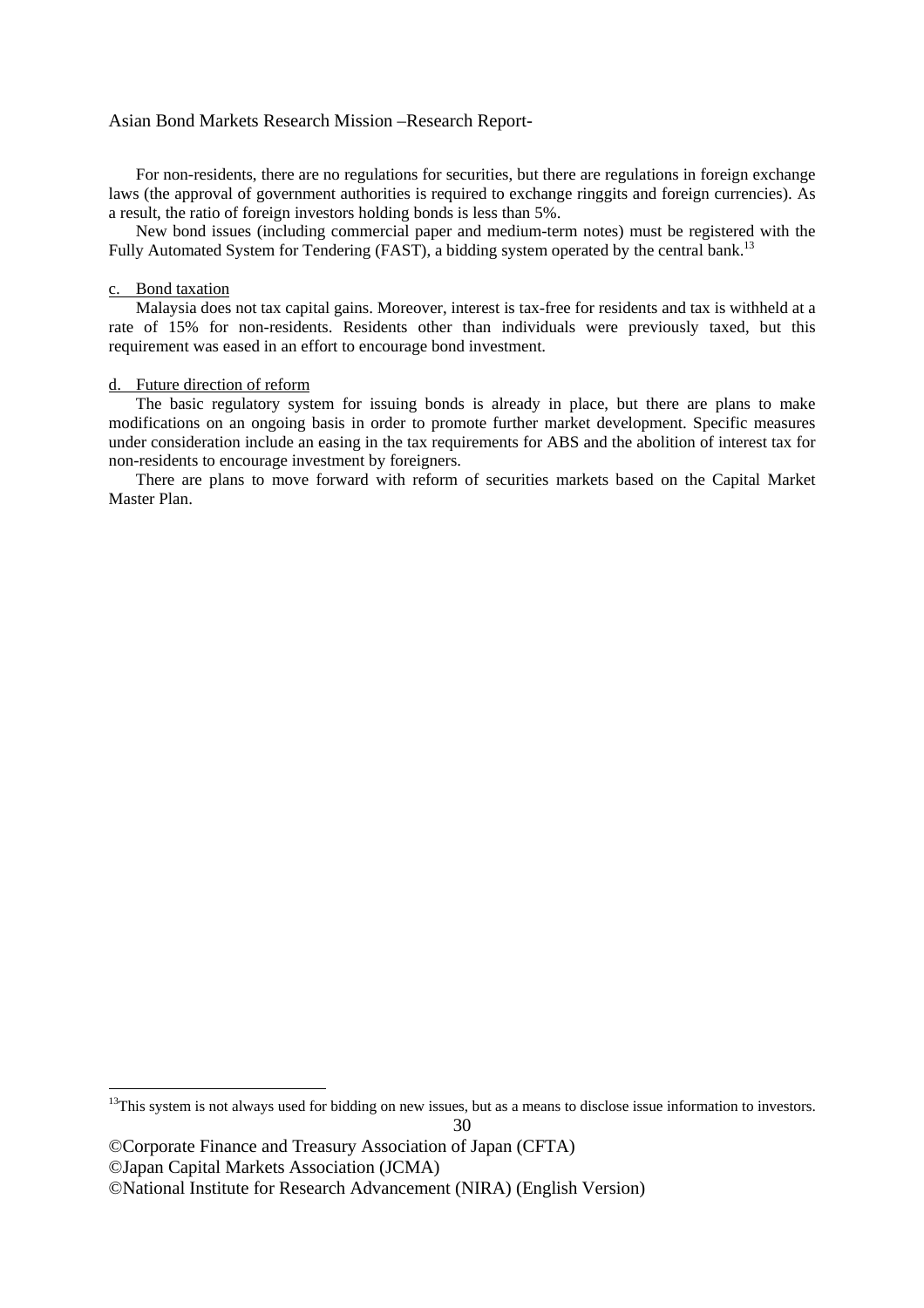#### **4. Singapore**

#### a. Bond issuing regulatory system

In Singapore, because of the requirement to prepare a prospectus for publicly issued<sup>14</sup> corporate bonds, the majority of bonds are privately placed with sophisticated investors, who are not subject to disclosure with a prospectus. Exemption provisions for disclosure depend solely on whether or not the investor is a sophisticated investor. There are no provisions for exemption from disclosure for specific products. There are several additional entry items for ABS and other securitization products.

 With regard to the details of a prospectus or Information Memorandum in the case of private placement, although there is a checklist, there is no template or model for entry items. These documents are therefore prepared on the basis of the idea of "covering the information required by investors." The review by the Monetary Authority of Singapore (MAS) is basically only a check to ensure that the checklist items are included. The level of detail is left to the issuer and arranger. Consequently, the format of disclosure documents is different for each arranger.

 The flow of MAS procedures is application receipt, prospectus review, filing, and registration. The entire process from application to registration takes from 14 to 21 days.

 Singapore does have a shelf registration system, but the effective period is a maximum of six months. In other words, ongoing bond issues require that an application be filed at least once every six months. Moreover, in the event of "significant changes" in registration details during the effective period, a supplement must be filed in each case. The determination of "significant changes" is left to the discretion of the issuer, and as a rule a notification is issued when a change is judged important for investors. A system for an issue suspension period regardless of whether or not a supplement is filed has not been established. Should an issuer determine that an important matter should be made known to investors, it is considered best for the issuer to independently suspend the issue.

 It is not necessary to acquire a rating for a bond issue, but only sophisticated investors are able to purchase unrated bonds (this has not become a significant constraint).

#### b. Investor regulations

 Singapore has no particular regulations concerning investors. Investment targets are essentially determined independently. However, public funds such as the Central Provident Fund determine an institutional investment grade rating.

 Sophisticated investors exempt from disclosure regulations are defined as wealthy individuals with assets of over S\$1 million or annual incomes of over S\$200,000, and corporations with net assets of over S\$5 million.

#### c. Bond taxation

-

 Singapore does not have a capital gains tax (Tax on income from bonds is treated as ordinary income tax). Interest on qualifying debt securities is taxed at a reduced rate of 10% for corporations, while nonresidents are not taxed. Qualifying debt securities include all bonds managed by an Approved Bond Intermediary<sup>15</sup> in Singapore.

#### d. Future direction of reform

 Ongoing deregulation efforts are expected in order to encourage the further development of the corporate bond market. Authorities are considering abolishing the guidelines that govern the Information Memorandum required when applying for a bond issue. (We believe the final goal is for bond issues

©National Institute for Research Advancement (NIRA) (English Version)

<sup>&</sup>lt;sup>14</sup> While there is no clear legal definition of "public issue," in actual practice, public issues are viewed as those not placed with sophisticated investors but rather on the retail market. There are plans to clarify this point in the future.<br><sup>15</sup> There were a total of 27 financial institutions with Approved Bond Intermediary status as of en

<sup>©</sup>Corporate Finance and Treasury Association of Japan (CFTA) ©Japan Capital Markets Association (JCMA)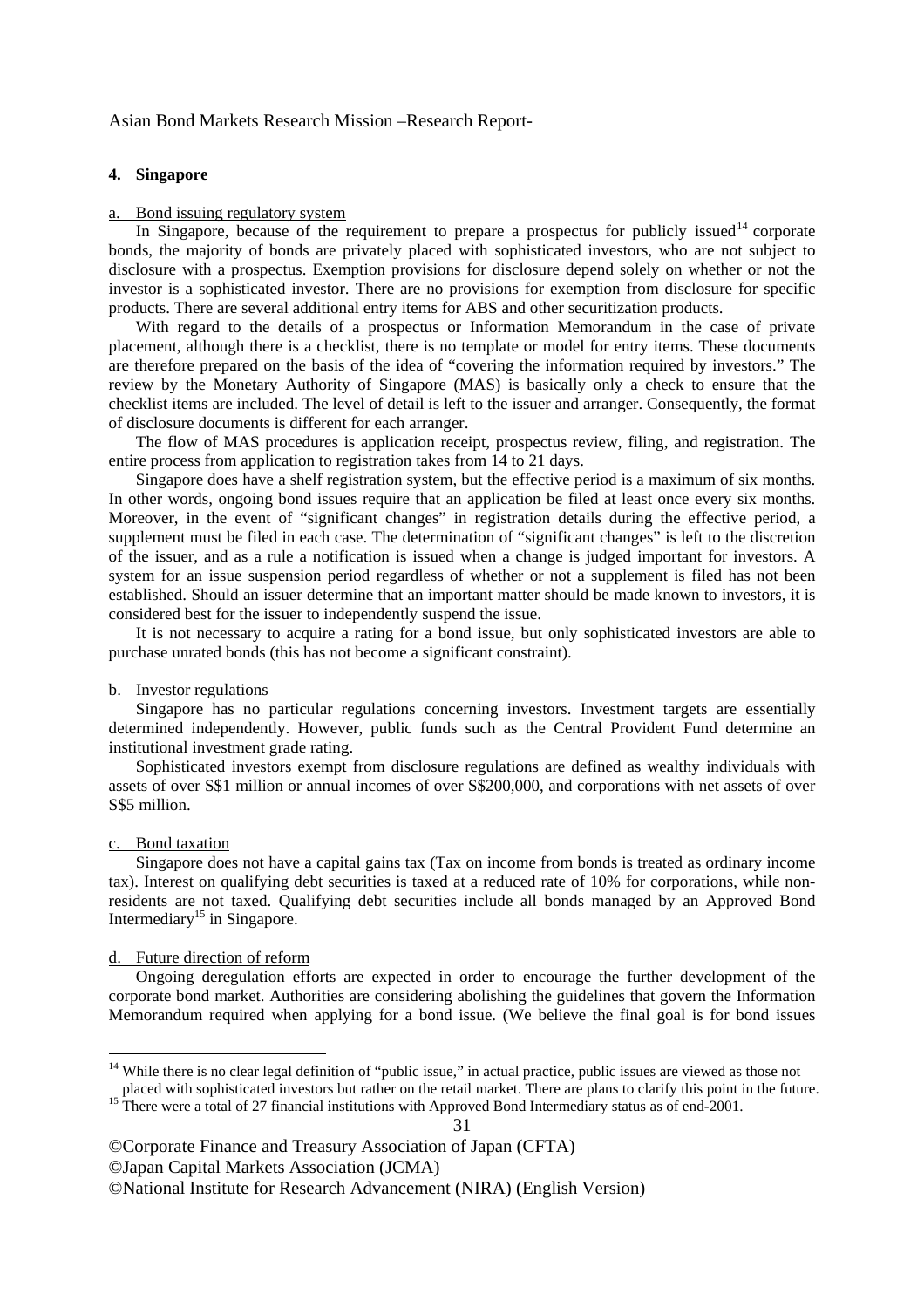based entirely on voluntary disclosure.) Authorities are also planning to ease any remaining regulations for transferring Singapore dollar funds out of the country.<sup>16</sup>

©Corporate Finance and Treasury Association of Japan (CFTA) ©Japan Capital Markets Association (JCMA) ©National Institute for Research Advancement (NIRA) (English Version)

1

<sup>&</sup>lt;sup>16</sup> Singapore dollar funds raised by issuing bonds or other instruments must be exchanged for a foreign currency in order to transfer these funds out of the country.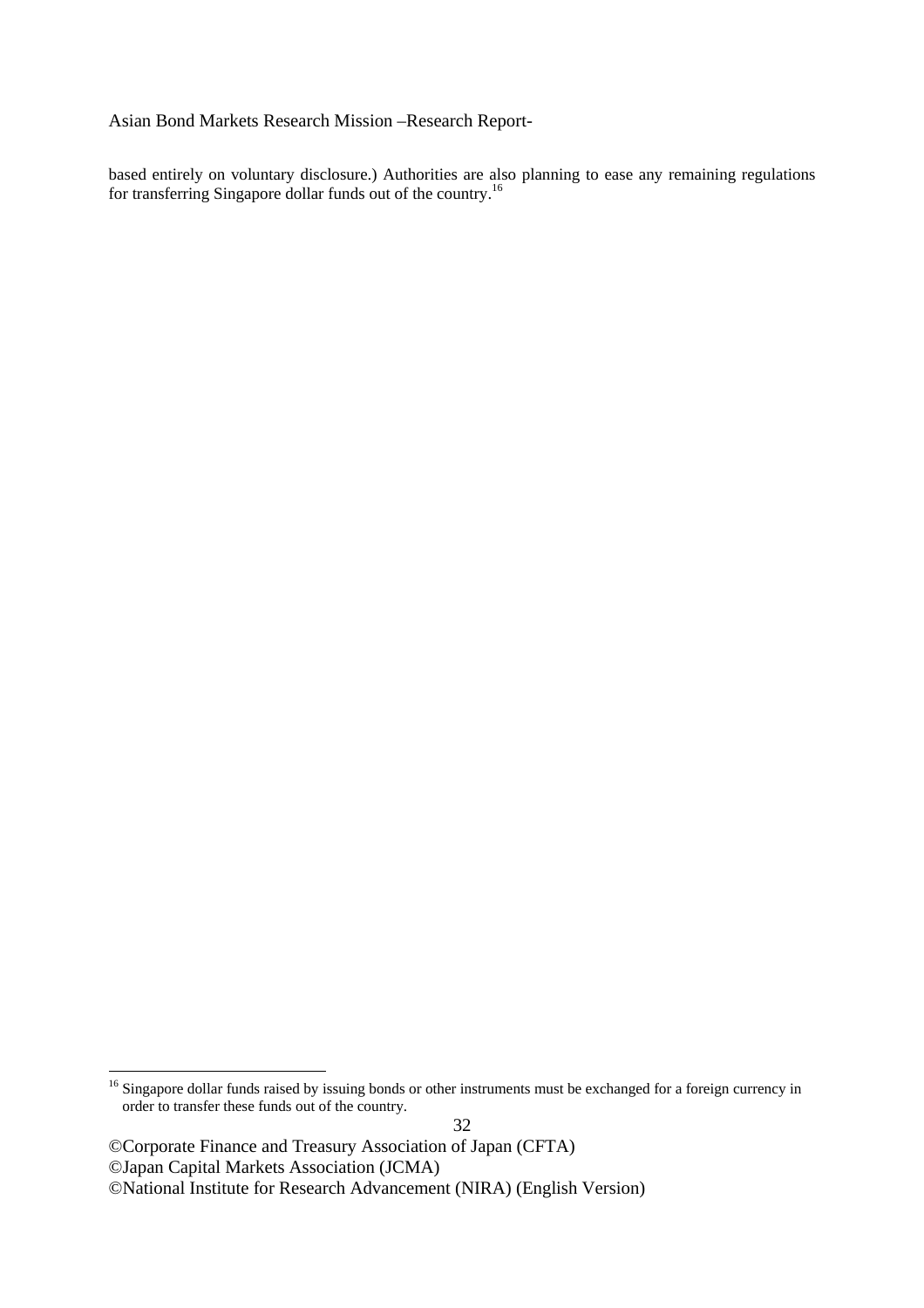#### **5. Conclusion**

#### a. Bond issuing regulatory systems

 There is one major difference in the requirements for bond issue applications between South Korea and the other three countries surveyed. South Korea does not have any special exemption provisions for disclosure requirements and instead all application procedures are performed online. By contrast, the other three countries effectively have prospectus disclosure exemption provisions for almost all bonds. In either case, however, the provisions do not prevent efficient issuing.

 In South Korea, performing all application procedures online via a web-based system results in a decided difference in terms of issue efficiency compared to the paper-laden requirements in Japan. (A web-based system standardizes and simplifies disclosure, which essentially eliminates the major problem of preparing documents, even in the absence of exemption provisions.)

 In the other three countries, almost all bonds are issued to professional investors, thereby exempting the bonds from prospectus requirements and making application documents extremely simple. Moreover, details of information memorandums accompanying applications are checked only to see whether they conform to guidelines prepared by government authorities. There is no particular guidance on the level of detail. (Issuers and arrangers are basically responsible for providing the information required by investors.)

 There is one further major difference between Japan and the countries surveyed in terms of disclosure requirements. This is the concept of an issue suspension period. The countries we visited do not have such provisions. Although supplemental filing may be required for any "significant changes" in disclosure information, as this is not, per se, related to the advisability of the issue, these countries share a common stance that issuers should determine whether or not to suspend an issue in the event of significant changes. This stance is underpinned by a basic belief that the decision on whether to suspend an issue should be based on the personal responsibility of issuers under the supervision of the market (investors) rather than being left to government authorities.

## b. Investor regulations

 Hong Kong, Malaysia, and Singapore have disclosure exemption provisions for "professional investors," but due to the broad scope of application and the fact that there is no requirement for individual approval by government authorities, these provisions do not provide a major constraint. Although Japan also has disclosure exemption provisions for private placement with small groups and professional investors, because the actual scope of application is narrow and approval is required, there is a major difference in terms of usability.

 The countries we visited do not have exemption disclosure provisions for specific products as Japan does, and their bond issuing systems have the advantage of being extremely simple.

#### c. Bond taxation

The greatest impediment to bond liquidity in Japan is the "taxable / non-taxable" issue, which does not exist in the four Asian countries surveyed. This issue is the same regardless of whether or not interest tax is withheld. (Although it took some time, we were able to convey some idea of the problems associated with tax withholding in Japan to the individuals we interviewed; they had no idea that Japan's tax system was so complicated.)

 With regard to interest tax, Hong Kong, Malaysia, and Singapore are establishing tax-free or reduced tax incentives under certain conditions with a view to developing bond markets. Moreover, even when tax is withheld, in the case of a central securities depository making interest payments, it is the central securities depository that withholds tax, resulting in virtually no administrative burden on financial institutions. We believe that if Japan implemented a simple system similar to those in operation in these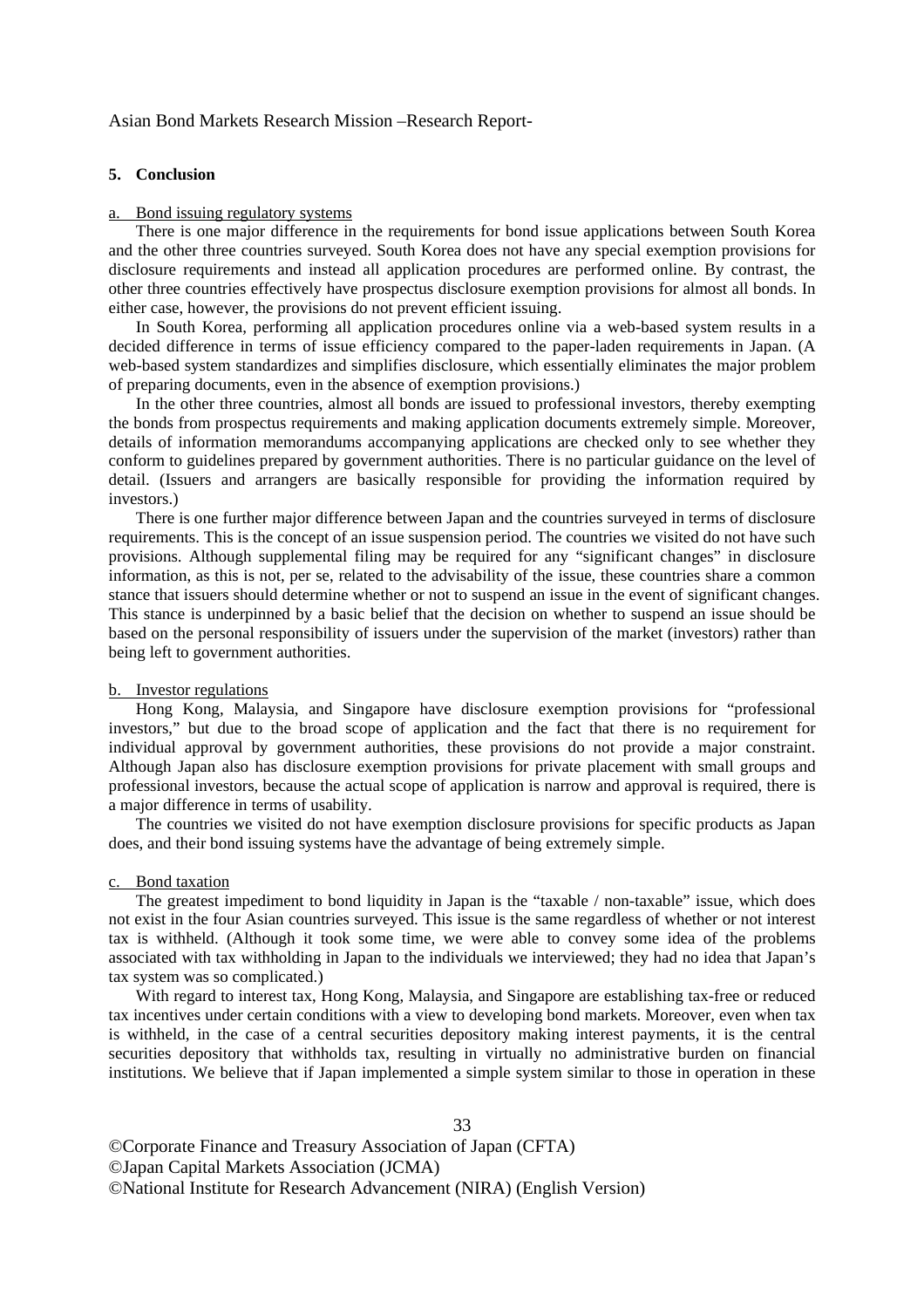Asian countries, it would be able to significantly reduce the cost (commissions, etc.) to both issuers and investors associated with principal and interest payments.

## d. Future direction of reform

 The development of bond issuing regulatory systems has been essentially completed in the countries discussed in this report, and they are now considering how to simplify and ease disclosure requirements to promote further market development.

 Malaysia is considering tax-free measures for non-residents, but there are no other plans for major changes to interest tax. This means that basic tax measures have also been completed.

 The framework for issuing bonds in Japan is more complicated than in these countries, and we believe it is necessary to simplify this system to encourage market development, to ease requirements to broaden the scope of investors, and to fundamentally reform the tax withholding system.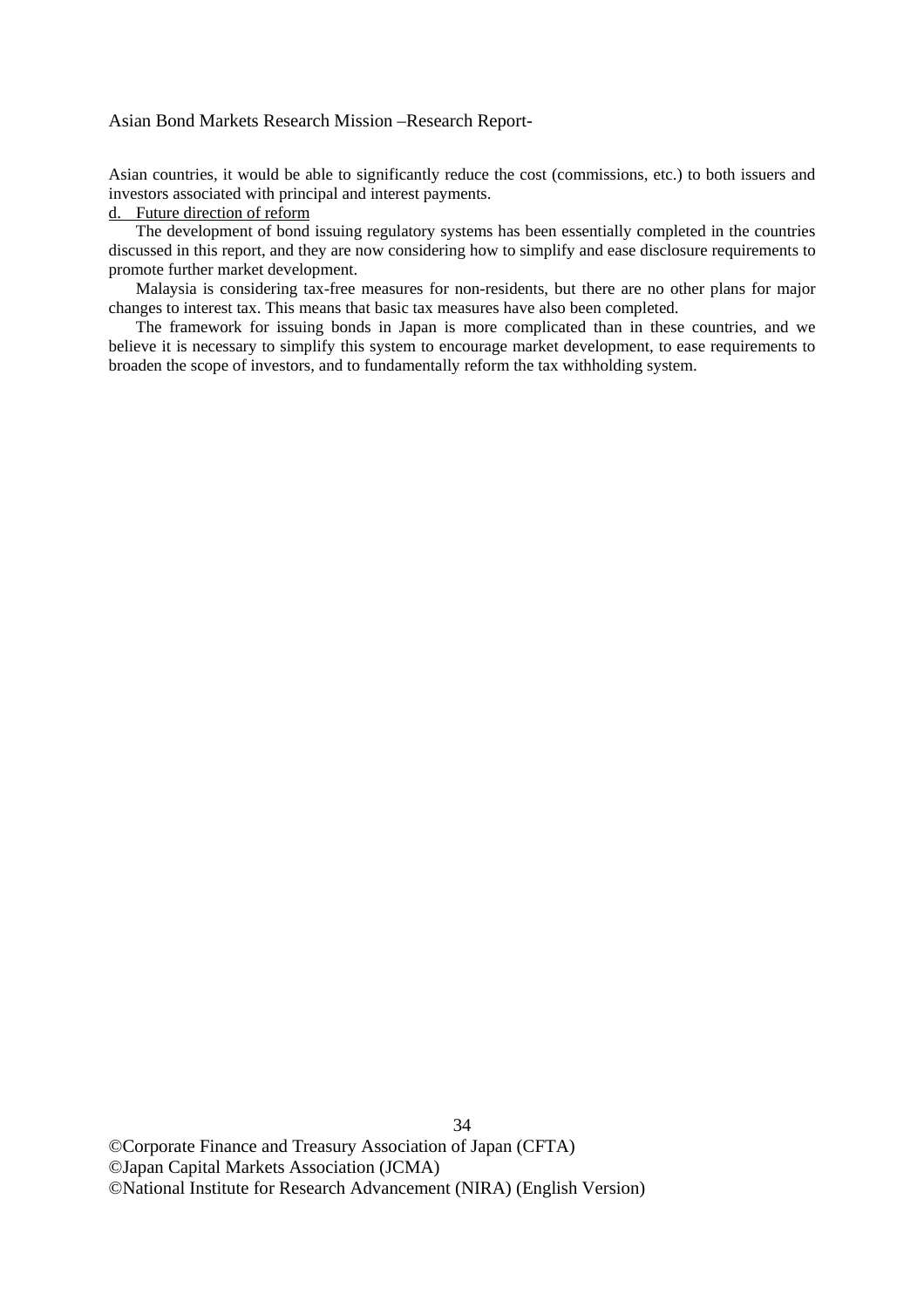## **IV Bond Settlement Systems**

## Chapter IV key points

- a. Bond settlement systems This section discusses the status of bond dematerialization and immobilization as well as book-entry systems and delivery-versus-payment (DVP) systems for bond settlement. Bond settlement cycles are also covered.
- b. DVP settlement systems This section looks at whether the four Asian countries have central bank fund settlement systems and related bond DVP settlement systems (funds and securities are delivered at the same time). If these systems have been established, we examine what kind of DVP settlement method is used.
- c. Future direction of settlement system reform This section looks at current settlement system issues and future plans for settlement system reform.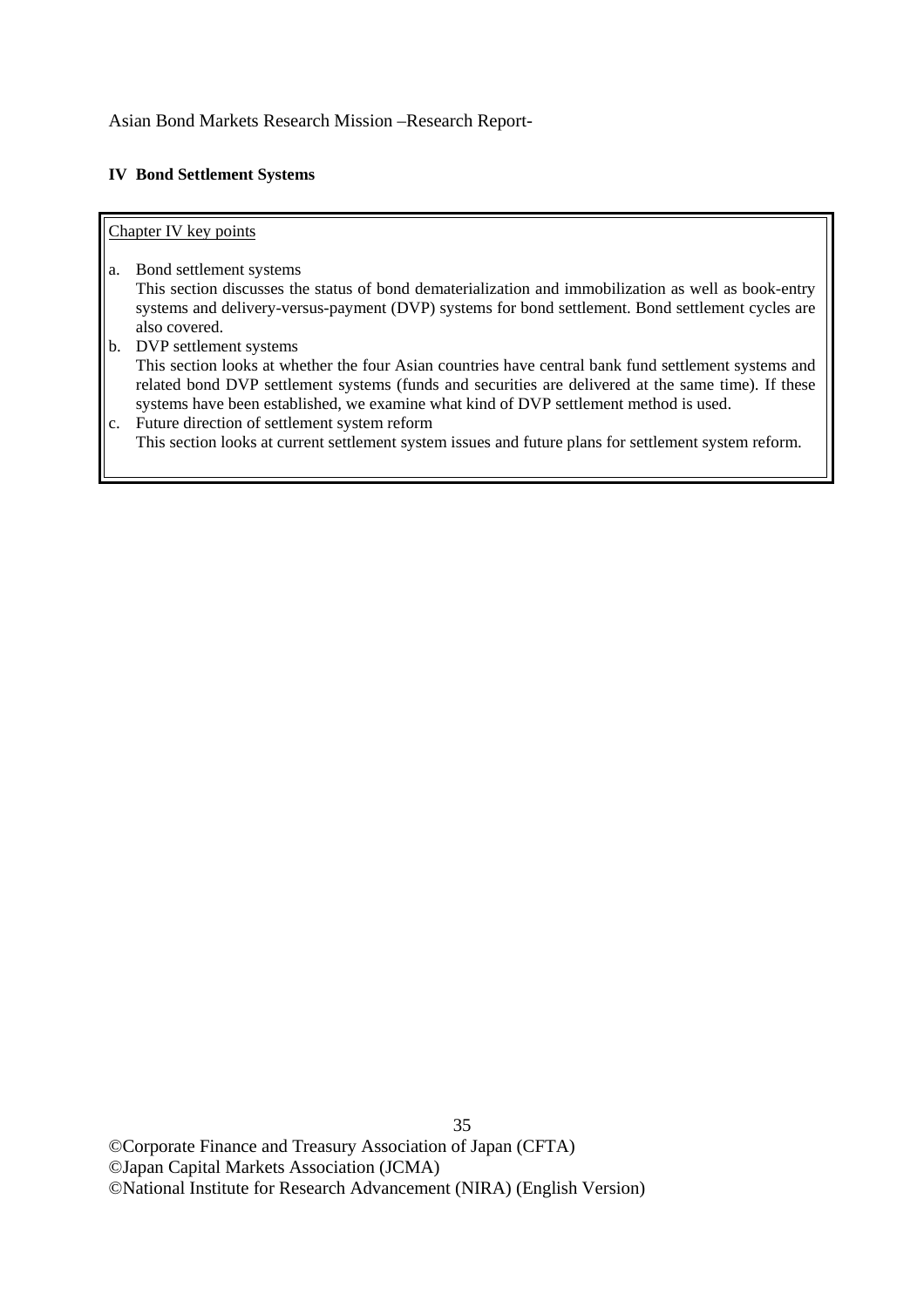#### **1. South Korea**

#### a. Bond settlement system

 South Korea has not implemented full dematerialization in terms of the legal system, but the immobilization rate for bonds is extremely high at 92.6% (dematerialization rate of 86.2%). All securities are deposited at the Korean Securities Depository (KSD) and ownership is transferred through book-entry transfer at the KSD. (Bonds are not required to be deposited at the KSD. However, bonds not deposited at the KSD cannot be traded. Settlement with physical certificates is extremely rare.)

 Bond settlement systems are different for exchange transactions and over-the-counter (OTC) transactions. Exchange transactions use multilateral netting settlement via the clearing system of the Korea Stock Exchange (KSE), while OTC transactions use gross settlement at the KSD. The following discussion assumes OTC transactions, which account for 96% of total transactions.

 Bond settlement at the KSD is either RTGS DVP settlement using BOK-Wire, the fund settlement network of South Korea's central bank, the Bank of Korea, or free settlement. The settlement cycle can range from T+0 to T+14 based on an agreement between the transacting parties, but T+0 settlement is currently the norm. (Exchange transactions are certain to use a T+0 settlement cycle.)

 In the case of DVP settlement, because there is currently no settlement matching mechanism, transacting parties, after confirming transaction details, must send a settlement order to the KSD and BOK by the 5pm deadline of BOK-Wire. (After that, free settlement is possible until the KSD deadline.)

#### b. DVP settlement system

 South Korea's DVP settlement system is shown in Figure 21. The party delivering the securities (seller) sends an order to the KSD and the party delivering funds (buyer) sends an order to the BOK. The KSD reserves the seller's securities balance according to the DVP settlement order and sends a fund transfer order to the BOK. BOK-Wire is used for transferring funds based on the fund transfer order from the buyer and KSD. Funds are transferred from the buyer to a KSD account and then transferred from the KSD to the seller's account. The KSD, after receiving a fund transfer completion notification, transfers the securities to the buyer's account. All transfers are on a RTGS basis, but for convenience, the KSD acts as a central counterparty and settlement is performed via a KSD account.

 Development of this DVP settlement system began in the fall of 1998, mainly at the request of overseas investors. The system was completed in November 1999 and all settlement was transferred to this system in December.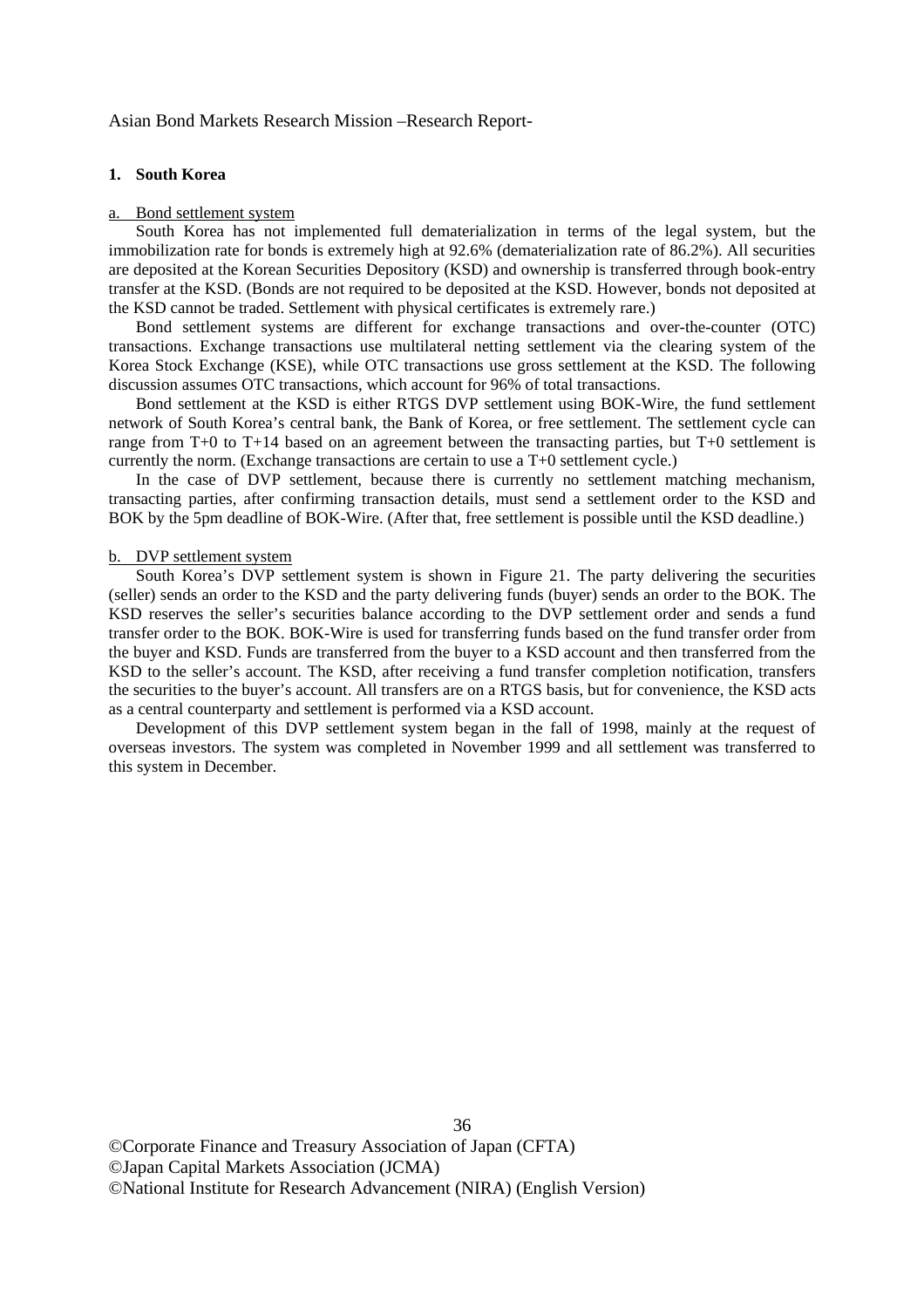

**Figure 21. South Korea's DVP settlement system** 

c. Future direction of settlement system reform

 As noted earlier, T+0 settlement is standard in South Korea. This makes it difficult for investment trusts and other institutional investors with extremely high trading volumes to finish confirmation of all trades between the market closing time of 3pm and the BOK-Wire deadline of 5pm. As a result, they generally choose free settlement to avoid increasing the administrative burden (including cancellations, corrections, etc.) that results from choosing DVP settlement. The DVP settlement ratio using the DVP system introduced in 1999 has therefore peaked at just under 50%. The Financial Supervisory Service (FSS), in an effort to reduce settlement risk in this global process, has decided to switch settlement cycles from T+0, which is a main reason for the low DVP settlement ratio, to T+1 settlement. Use of T+1 settlement is scheduled to begin on June 1, 2003. The FSS expects this change to boost the DVP settlement ratio to 99% by mid-2003.

 Concerning future improvement in the settlement system, in order to simplify fund liquidity management for securities settlement on BOK-Wire, there are plans to introduce a new system to manage fund transfers in securities settlement.

 Additionally, as part of infrastructure development to help raise settlement efficiency, the introduction of an electronic trading system and establishment of a clearing organization is under consideration.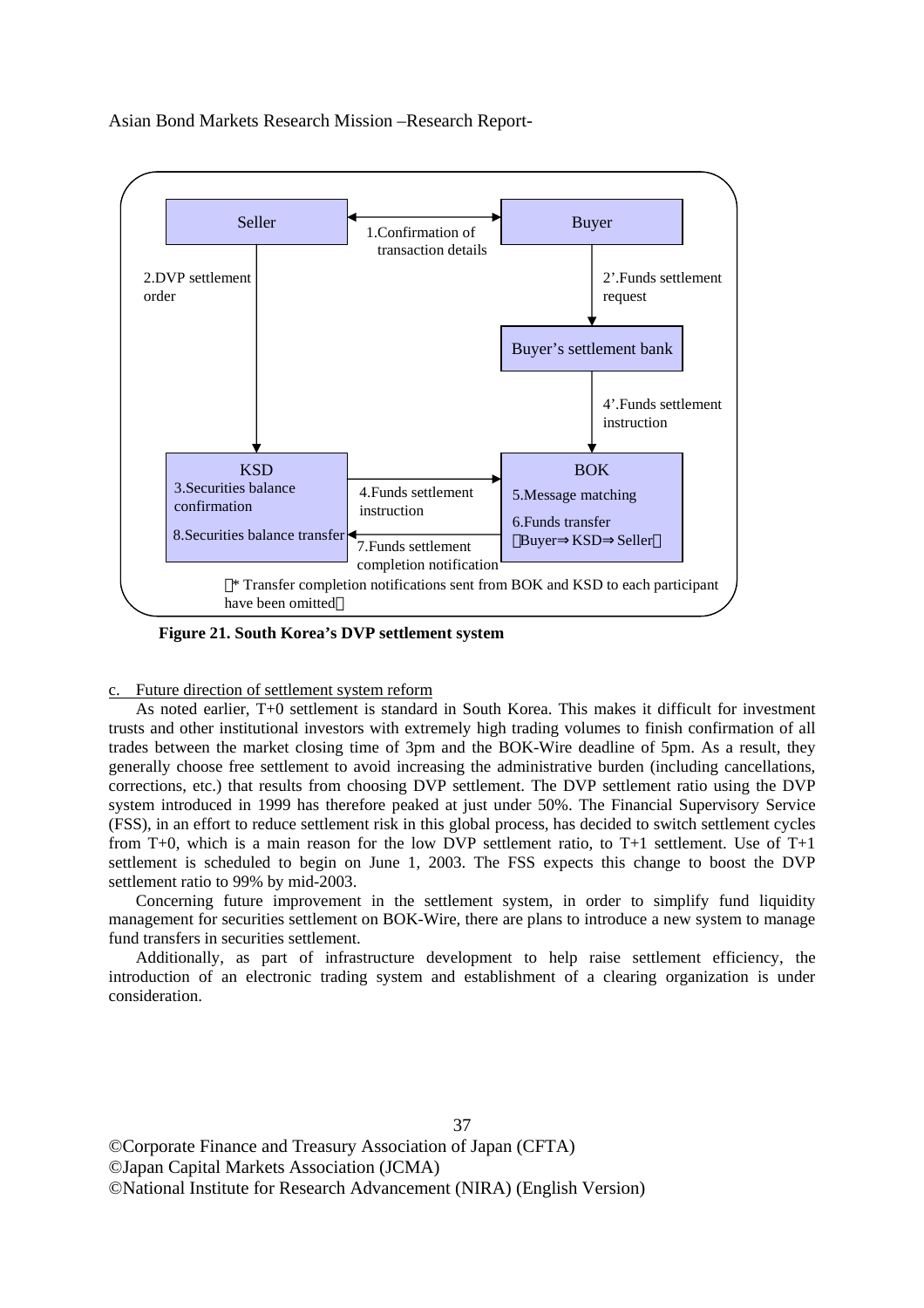#### **2. Hong Kong**

1

#### a. Bond settlement system

 Approximately 60% of all Hong Kong dollar denominated bonds issued in Hong Kong, amounting to HK\$300 billion, are deposited and dematerialized at the Central Moneymarket Unit <sup>17</sup> (CMU) administered by the Hong Kong Monetary Authority (HKMA). The remaining 40% are deposited at either Euroclear or Clearstream. Bonds deposited overseas at international central securities depositories are essentially handled as non-resident bonds similar to euro bonds, and for this reason, they are not traded or settled in Hong Kong.

 Bond settlement systems are different for exchange transactions and OTC transactions. Exchange transactions use multilateral netting settlement via the Central Clearing and Settlement System (CCASS) operated by the Hong Kong Exchanges and Clearing (HKEx), while OTC transactions use gross settlement at the CMU. When settling through CCASS, HKEx acts as a central counterparty for end-ofday DVP settlement using a CMU account where the bonds are deposited. Bond trading on an exchange is limited to small lots, and in reality, there are virtually no transactions. Therefore, the following is a discussion of OTC transactions.

 In gross settlement at the CMU, settlement orders sent prior to 11am are settled the same day, and orders sent between 11am and 3pm (CMU cutoff time) are settled the following day. The settlement cycle is T+2 as a market rule rather than settlement system regulation. The CMU system is also capable of  $T+0$ settlement.

 RTGS DVP settlement of Hong Kong dollar bonds is performed by the CMU in cooperation with the RTGS funds settlement system of the HKMA. Nearly all transactions currently use DVP settlement. Moreover, a DVP settlement system for US dollar bonds has been operating since 2000, and there are plans to launch a DVP settlement system for euro bonds in 2003. With foreign currency DVP settlement, because the HKMA handles only Honk Kong dollar funds, accounts at Hongkong and Shanghai Banking Corporation are used for US dollar funds and at Standard Chartered Bank for euro funds. The RTGS funds settlement system is operated entirely by Hong Kong Clearing Bank.

<sup>&</sup>lt;sup>17</sup> The CMU launched a settlement system for government bonds in 1990 and began handling corporate bonds and other debt securities in 1994.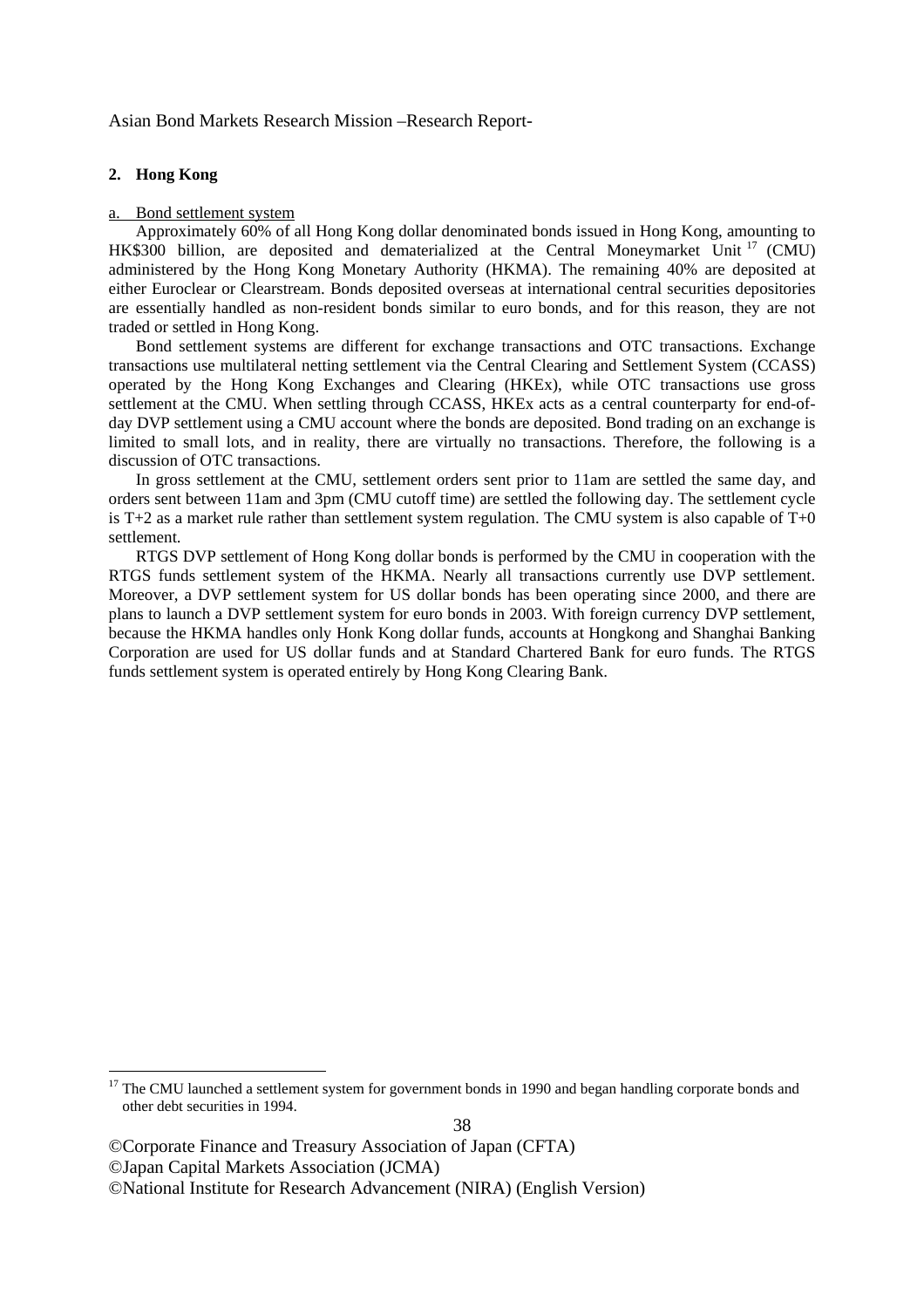#### b. DVP settlement system

 Hong Kong's DVP settlement system is shown in Figure 22. The CMU, upon receiving a matching transaction, locks the securities balance and sends a payment order to the funds settlement system. The funds settlement system, after receiving payment approval from the payer's settlement bank and settling the funds, sends a securities release order to the CMU. The CMU transfers the securities and releases the balance lock.



**Figure 22. Hong Kong's DVP settlement system** 

 The CMU has established an intraday repo and overnight repo system as a means of providing fund liquidity throughout the day for DVP. Additionally, it established a system that allows market maker participants to hold temporary short securities positions throughout the day.

 Aside from the DVP settlement system described above, the CMU also provides securities lending services, principal and interest payment services, and other custody services.

#### c. Future direction of settlement system reform

 The HKMA positions the CMU as the regional settlement hub of the Asia Pacific region and has formed partnerships with several central securities depositories. Specifically, the HKMA already has working partnerships with the Korean Securities Depository (South Korea) and AustraClear (Australia and New Zealand), and plans to launch a partnership with the China Government Securities Depository Trust & Clearing (CDC), China's central securities depository for government bonds, in the first half of 2003. Moreover, through mutual partnerships with Euroclear and Clearstream, the HKMA aims to function as a hub between the euro market and Asia Pacific market.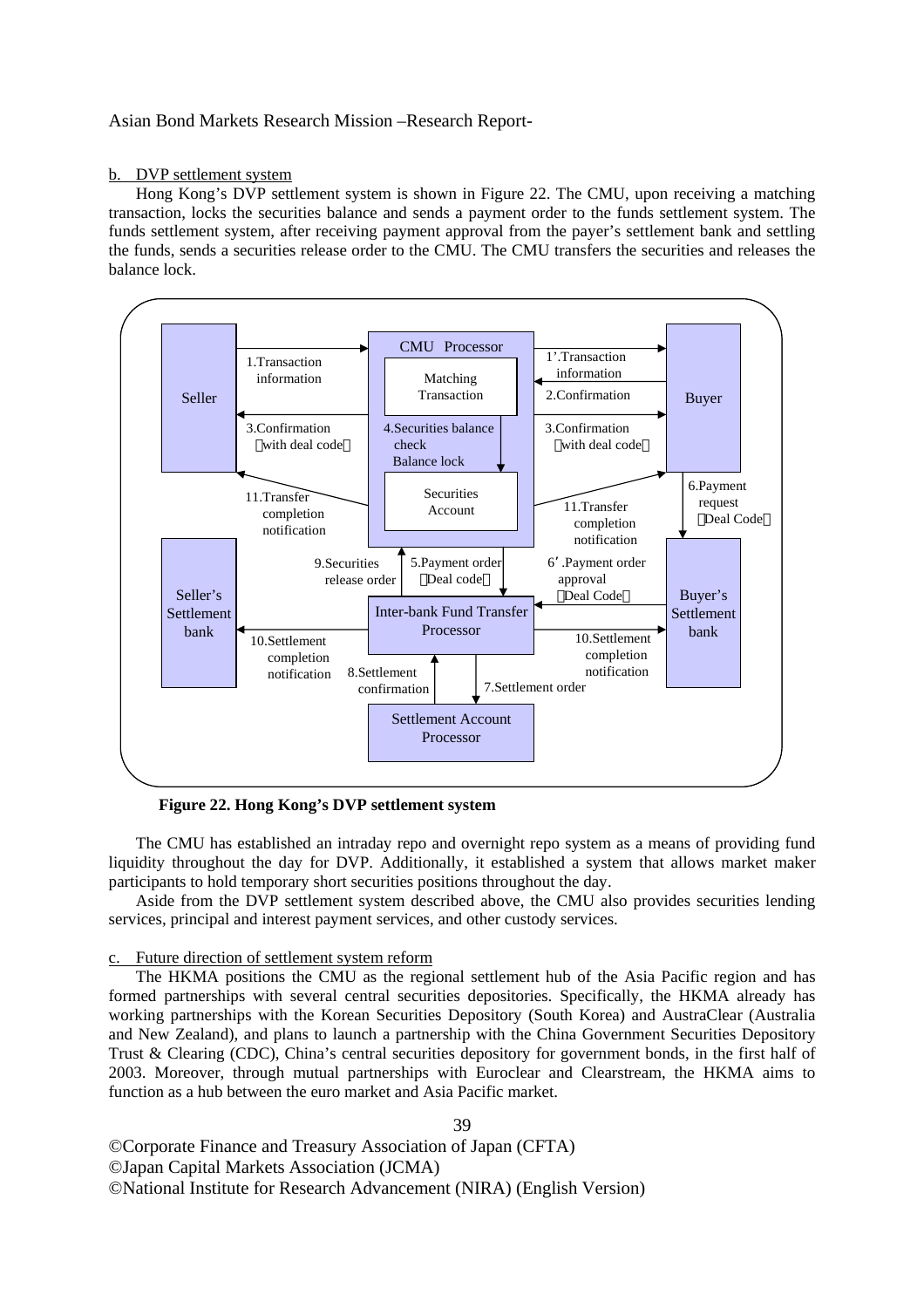As noted earlier, funds settlement in Hong Kong dollars, US dollars, and euros are all possible, thus providing the capability for DVP settlement among these currencies. This gives the HKMA the ability to complete cross-border settlement within Asia of bonds issued in Asia and purchased by investors in Asia. (Because nearly all such cross-border transactions are currently settled through Euroclear or Clearstream, administrative efficiency is extremely low, due partly to the time difference.)

 In the future, the HKMA aims to further expand bond markets in the Asia Pacific region by offering a seamless process from trade execution to settlement by linking settlement systems to electronic trading systems.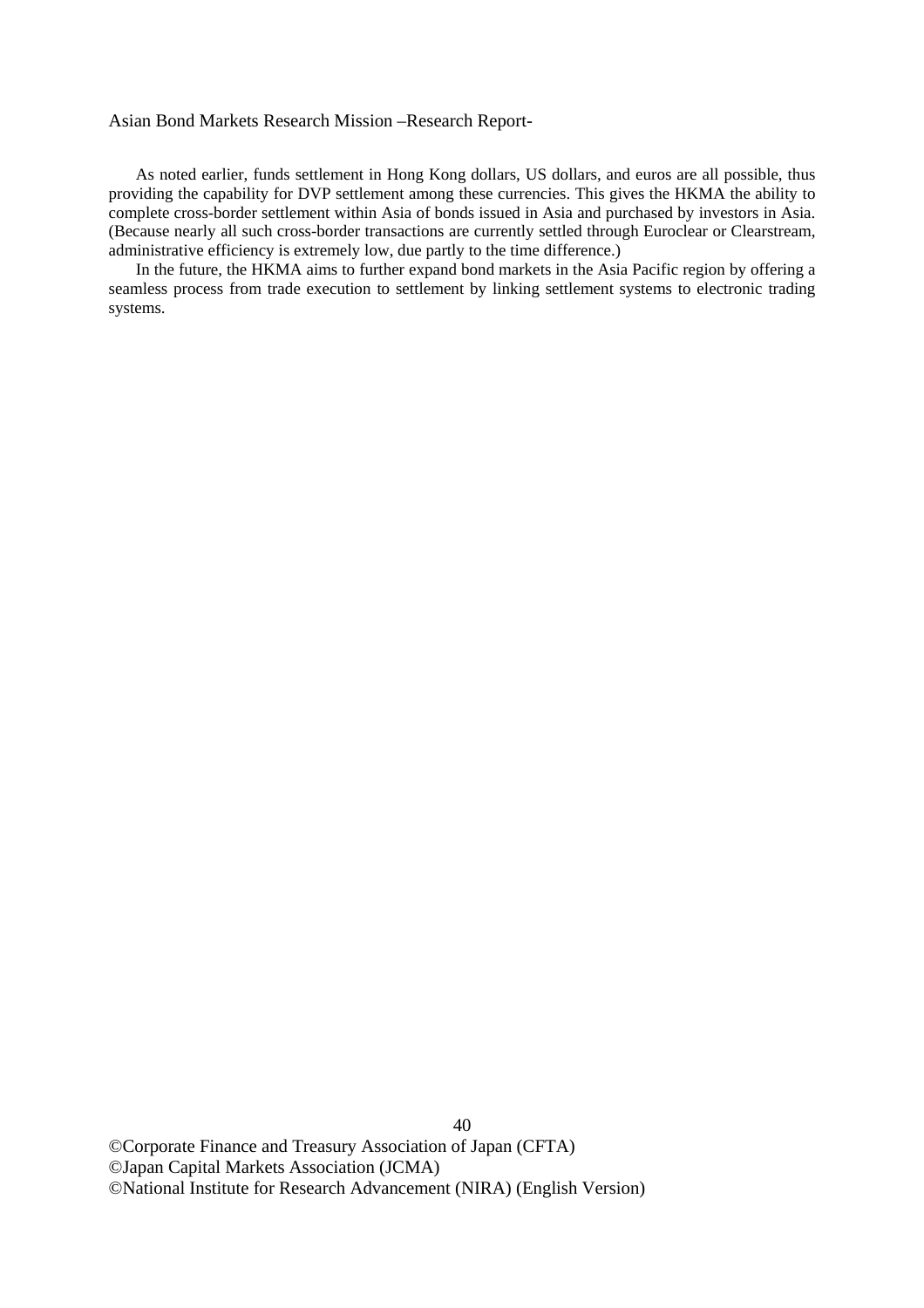#### **3. Malaysia**

#### Bond settlement system

 Malaysia has established guidelines for bond settlement using the Real Time Electronic Transfer of Funds and Securities (RENTAS) system operated by the central bank. However, because commercial paper and medium-term notes are settled by delivering the physical security, they do not use the RENTAS system for settlement. (We think this is because circulation is not the original purpose of commercial paper and medium-term notes.)

 For corporate bonds, a global certificate must be deposited at the central bank by the day before the issue date. Since the launch of the RENTAS system in 1999, settlement has been through book-entry transfer at both the time of issue and while in circulation.

The RENTAS system can support either same-day settlement, ordinary settlement  $(T+2)$ , and postdated settlement (maximum of one month). Settlement cutoff times are 5:30pm for same-day settlement and 11am on the delivery date for the other two settlement options. (The RENTAS system operates from 8am to 6pm. $^{18}$ )

#### b. DVP settlement system

 Malaysia's DVP settlement system is shown in Figure 23. The RENTAS system does not perform transaction matching. Instead, the settlement agent delivering the securities (authorized depository institution) sends a settlement order to RENTAS on the basis of a settlement request following trade confirmation, and the settlement agent of the receiving party (payer of funds) approves the order. The approved settlement order initiates DVP settlement on the settlement date.



**Figure 23. Malaysia's DVP settlement system** 

 Settlement agents have collateral accounts in order to ensure intraday liquidity, and the central bank grants intraday credit based on a valuation of collateral securities (includes valuation haircut).

©Japan Capital Markets Association (JCMA)

 $\overline{a}$ 

<sup>&</sup>lt;sup>18</sup> Malaysian markets are also open on Saturday, and the RENTAS system operates from 8am to 1pm on Saturday.

<sup>©</sup>Corporate Finance and Treasury Association of Japan (CFTA)

<sup>©</sup>National Institute for Research Advancement (NIRA) (English Version)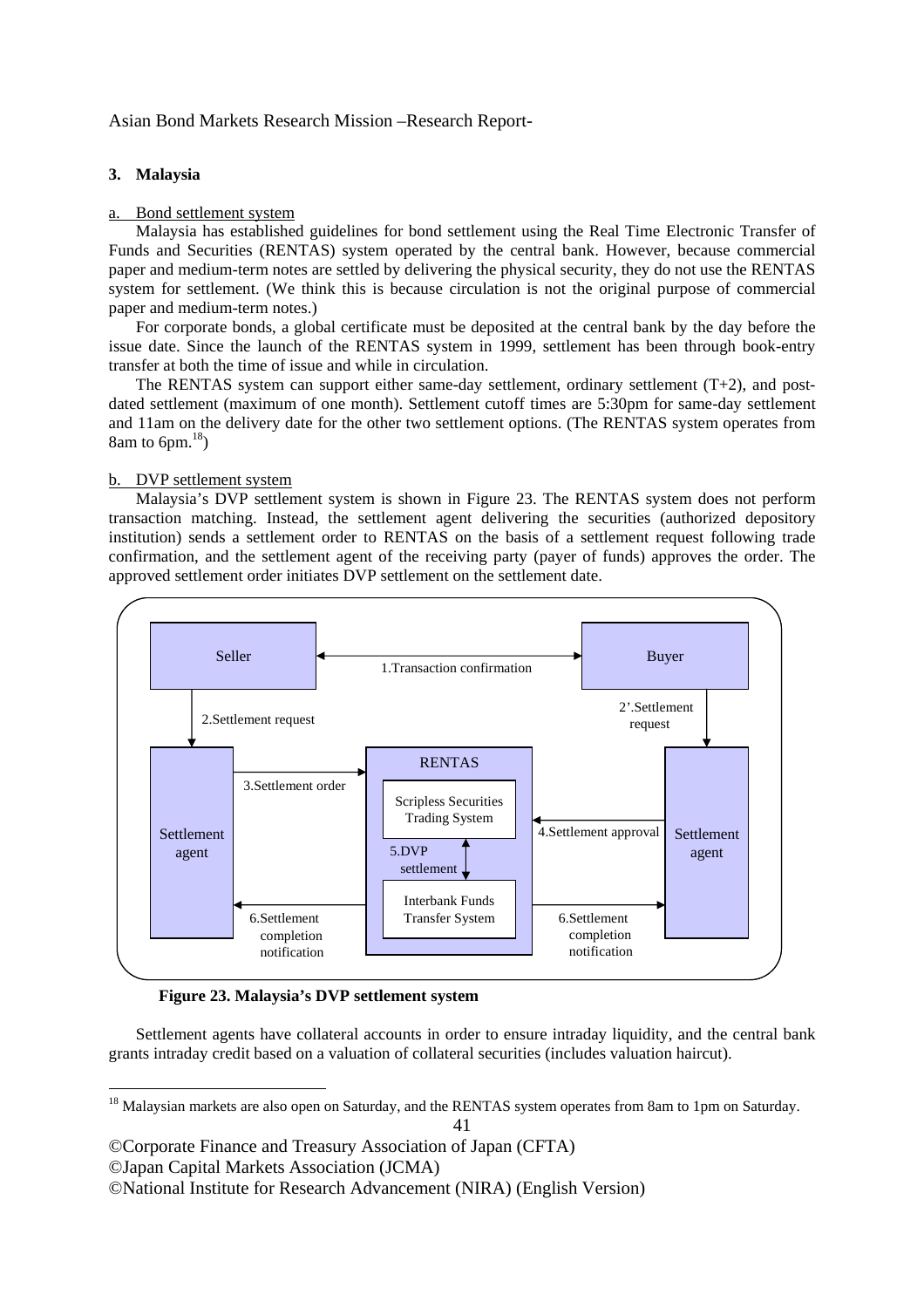## c. Future direction of settlement system reform

 Malaysia currently does not have any particular new plans for bond settlement systems now that the RENTAS system is up and running. Efforts to improve transparency in secondary markets are also generally complete as a result of launching the Bond Information and Dissemination System (BIDS) and the requirement to report information on all transactions.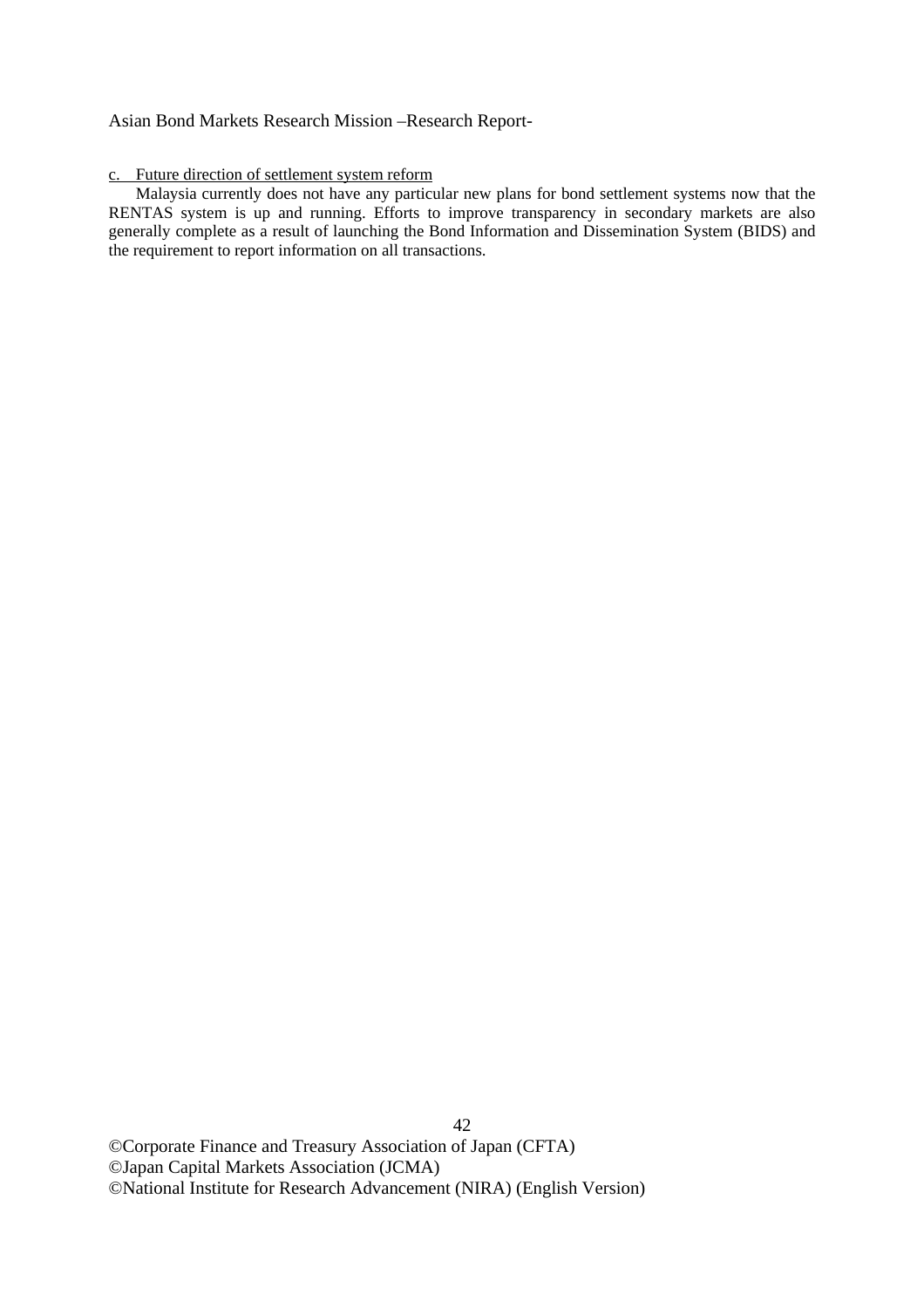#### **4. Singapore**

#### Bond settlement system

 Bond settlement is different for government bonds and corporate bonds. Government bonds are settled by the MAS Electronic Payment System (MEPS) for Singapore Government Securities (SGS)<sup>19</sup>, and corporate bonds are held in custody and settled by the Debt Securities Clearing and Settlement System (DCSS)<sup>20</sup> operated by the Central Depository (Pte) Limited (CDP), a subsidiary of the Singapore Exchange Limited (SGX). Bonds are essentially dematerialized. Government bonds are deposited at MAS and corporate bonds at SGX. Investor ownership is protected on the basis of trust law.

 Corporate bonds are settled by the DCSS through DVP settlement in combination with MEPS-ITF, which is MAS's RTGS system, or through free settlement within DCSS. DVP settlement is only available for Singapore dollar bonds, but DCSS can also manage bonds denominated in US dollars and other currencies. Actually, Euroclear and Clearstream have opened accounts as depository agents at CDP, and CDP is now able to provide securities transfer and settlement in combination with these international central securities depositories.

 Bonds are settled on a T+0 or T+1 basis. For T+0 settlement, the DCSS cutoff time is 2pm. (DCSS operates from 9am to 5:30pm.)

 Nearly all bond transactions are OTC. Though an exception, listed corporate bonds traded on SGX use net settlement via the Equity system. (Even in this case, final securities settlement is performed through a DCSS account transfer.)

 $19$ MEPS-SGS is the custody and settlement system for government bonds. DVP settlement is performed in combination with MEPS-ITF, the fund RTGS settlement system. MEPS was launched in July 1998.<br><sup>20</sup> DCSS was launched in December 1998 and linked with MEPS in 1999 to provide DVP settlement.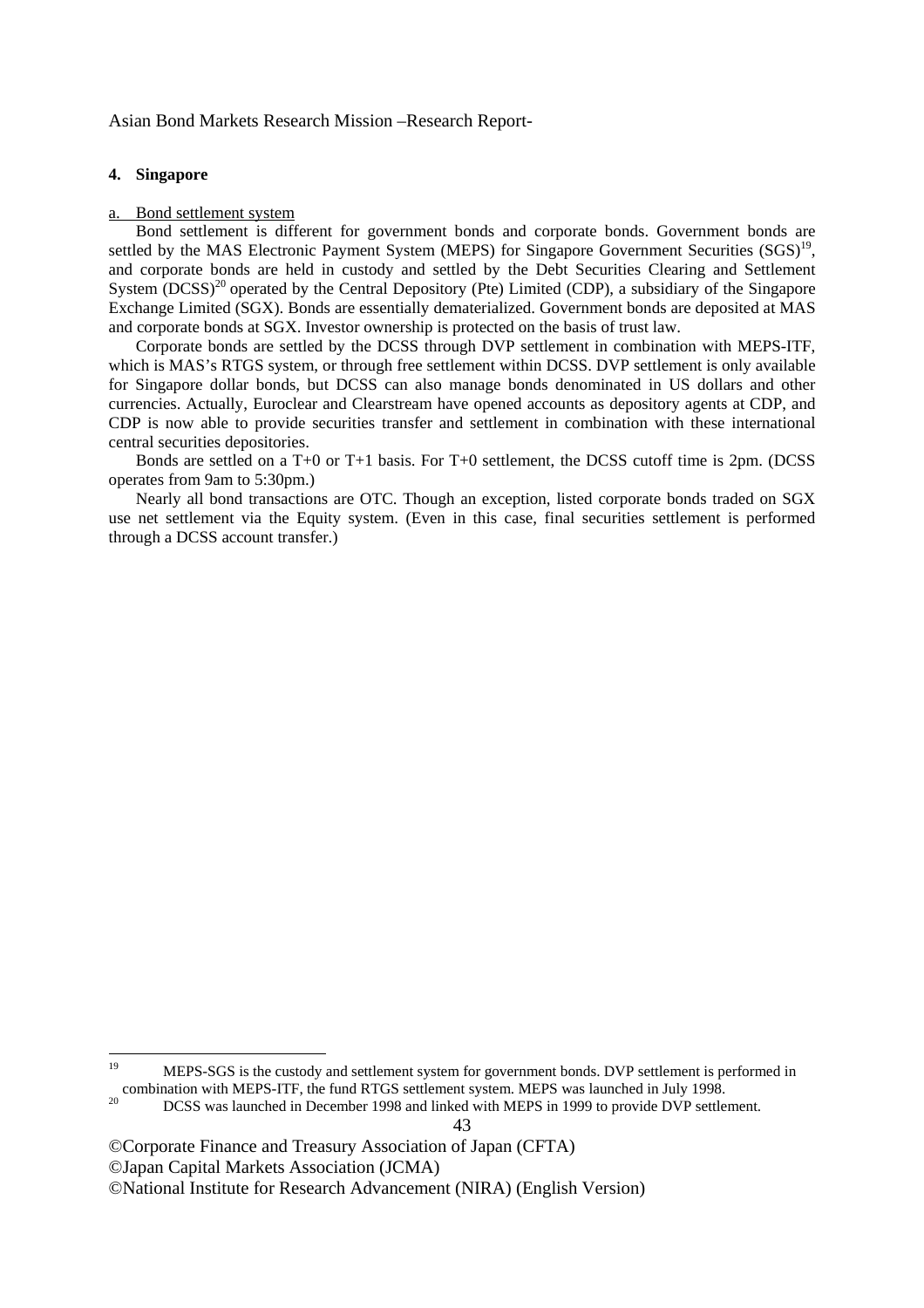#### b. DVP settlement system

 Singapore's bond DVP settlement system is shown in Figure 24. Orders placed with DCSS are continuously matched. Matched settlement orders are queued and DVP settlement is performed on an RTGS basis when the seller has a securities balance and the buyer a funds balance on the settlement date.



**Figure 24. Singapore's DVP settlement system** 

CDP provides custody services in addition to securities settlement, and pays principal and interest for deposited securities. Specifically, principal and interest is received from the paying agent of the issuer, and then principal and interest is paid to the depository agent according to the depository agent's account balance.

## c. Future direction of settlement system reform

 Singapore has no particular plans for major settlement system reform going forward, but the CDP plans to make ongoing improvements based on a recognition of the importance of its system to market expansion and intermarket competition. To this end, the CDP has opted for an organization that can perform system development entirely in-house.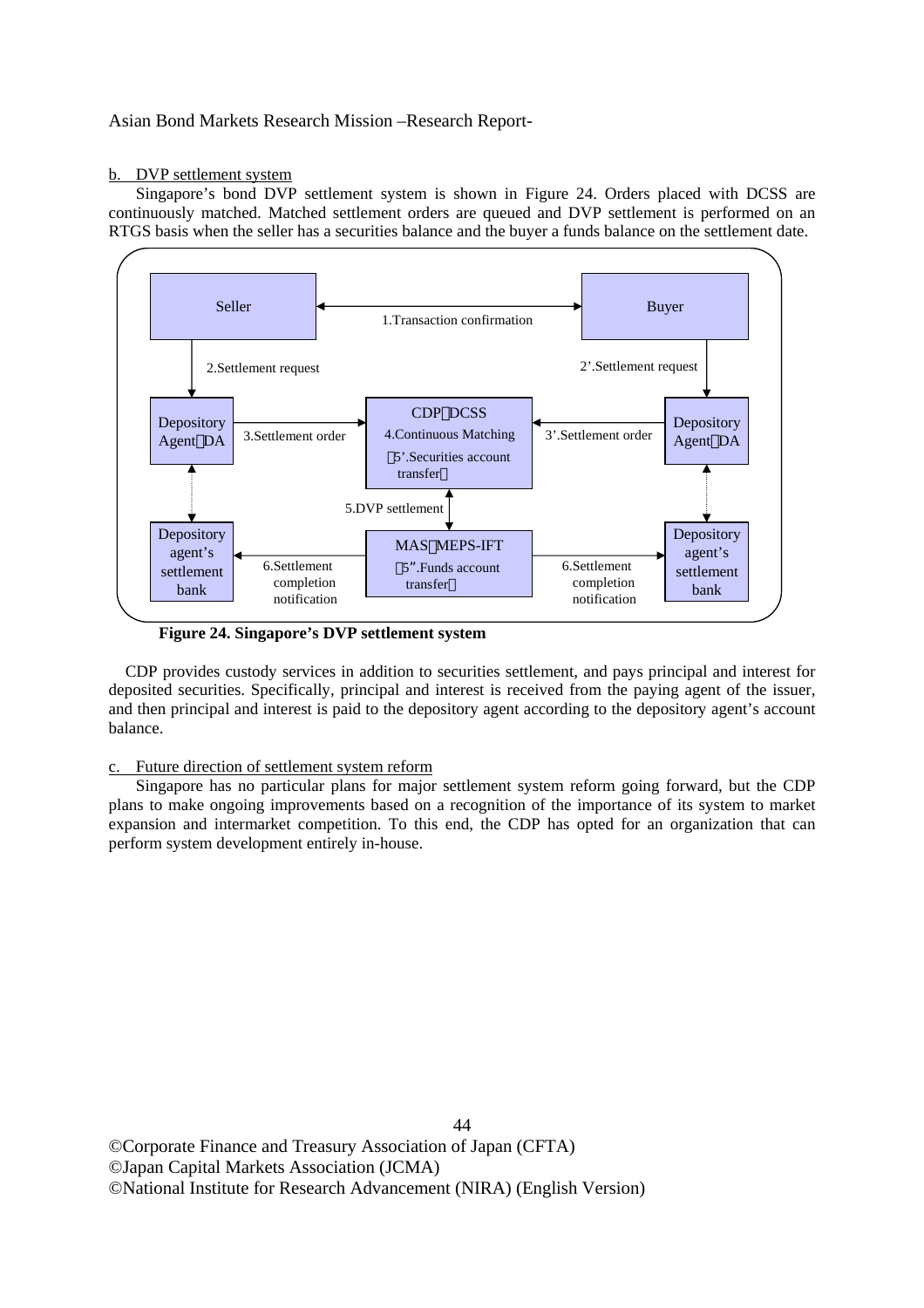#### **5. Conclusion**

#### a. Bond settlement system

 The four countries visited have all established systems for transferring and settling government as well as corporate bonds, and the ratio of paperless settlement through immobilization or dematerialization is near 100%. These countries have also established DVP settlement systems using fund settlement accounts at central banks. Hong Kong has a DVP settlement ratio of nearly 100%, and South Korea will raise its ratio to 100% within this year. Based solely on this, the development of securities settlement systems in Japan certainly lags well behind these Asian countries. Given the significant difference between Japan and these Asian countries in the time required to develop this infrastructure, we feel a strong sense of crisis that Japan has fallen completely behind. In South Korea, development of a DVP settlement system took only one year, and development of a central bank clearing interface to accompany the KSE's introduction of wholesale government bond trading took only three months. Malaysia's RTGS DVP settlement system RENTAS was developed as part of regulatory and infrastructural reform prompted by the financial crisis in 1997. This system was brought online in 1999 for a development period of approximately two years.

## b. DVP settlement system

1

 Concerning DVP settlement methods, the four Asian countries have all adopted RTGS DVP settlement. As the exception, $^{21}$  only exchange transactions use multilateral netting settlement similar to stocks. Though settlement cycles vary depending on the country, they have all developed systems capable of handling same-day, next-day, or longer settlement periods. In Japan, we think one factor delaying infrastructure development is the extremely long time being taken to decide on the settlement method. However, global standards for bond settlement systems have already been determined, and Japan needs to move forward quickly and robustly with infrastructure development under the leadership of government authorities and central securities depositories.

#### c. Future direction of settlement system reform

 The systems in Hong Kong and Singapore offer a good reference when considering the future development of a settlement system in Japan. Despite long-standing calls in Japan for the internationalization of the yen, without the development of proper infrastructure, Japan will likely proceed no further than mere discussion. In other words, for Japan to play a central role in the creation and expansion of Asian bond markets, it clearly must develop an infrastructure that is at least on par with Asian countries. Hong Kong's CMU system can already handle DVP settlement of US dollar bonds, and will become capable of handling DVP settlement of euro bonds this year. Moreover, Hong Kong's CMU and Singapore's DCSS have established mutual links with Euroclear and Clearstream, while CMU has developed mutual links with central securities depositories throughout the Asia Pacific region. If the aim is to have Japan's bond market be open to the world as a central market in the Asia Pacific region, then we must successfully link Japan's large market to these Asian markets after giving full consideration to these systems. The goal of expanding the overall Asian bond market can perhaps be achieved through such an approach.

<sup>&</sup>lt;sup>21</sup> The four Asian countries do not have corporate bonds that are actively traded on exchanges like convertible bonds in Japan. Corporate bonds are traded almost exclusively OTC.

<sup>©</sup>Corporate Finance and Treasury Association of Japan (CFTA) ©Japan Capital Markets Association (JCMA) ©National Institute for Research Advancement (NIRA) (English Version)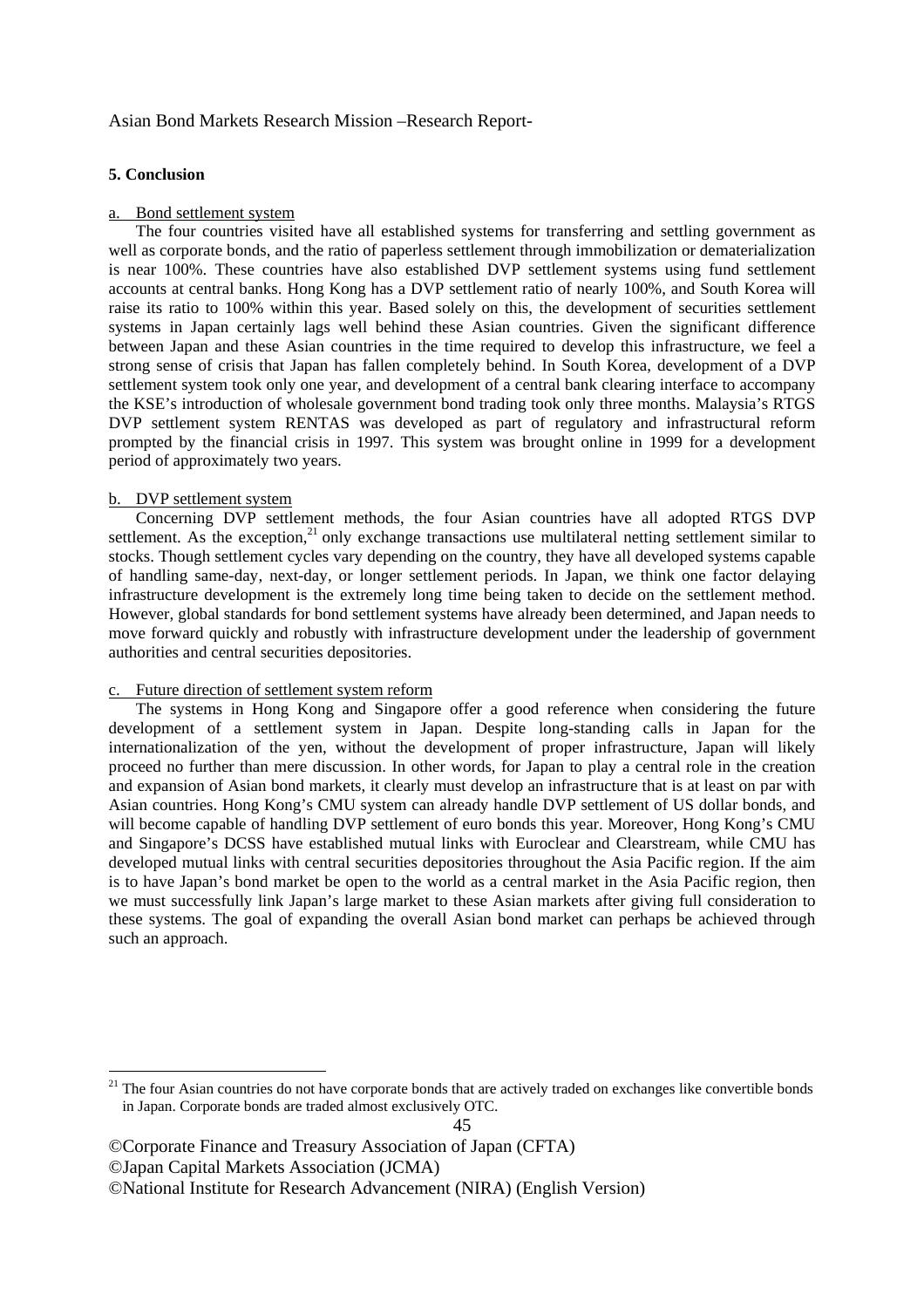## **V Recommendations for Regulatory and Infrastructural Reform in Japan**

## Chapter V key points

- 1. Recommendations for bond issuing regulatory system reform
	- a. Simplify issue application procedures and disclosure documents and switch to electronic application documents
	- b. Expand scope of disclosure requirement exemptions and qualified investors
	- c. Abolish issue suspension period regulations
	- d. Revise interest tax withholding system
	- e. Ease various reporting requirements for non-residents, etc.
- 2. Recommendations for bond settlement system reform
	- a. Quick development of paperless corporate bond transfer system
	- b. Design integrated, cross-product account management system
	- c. Provide custody services to improve administrative efficiency
	- d. Efforts to strengthen role as central Asian market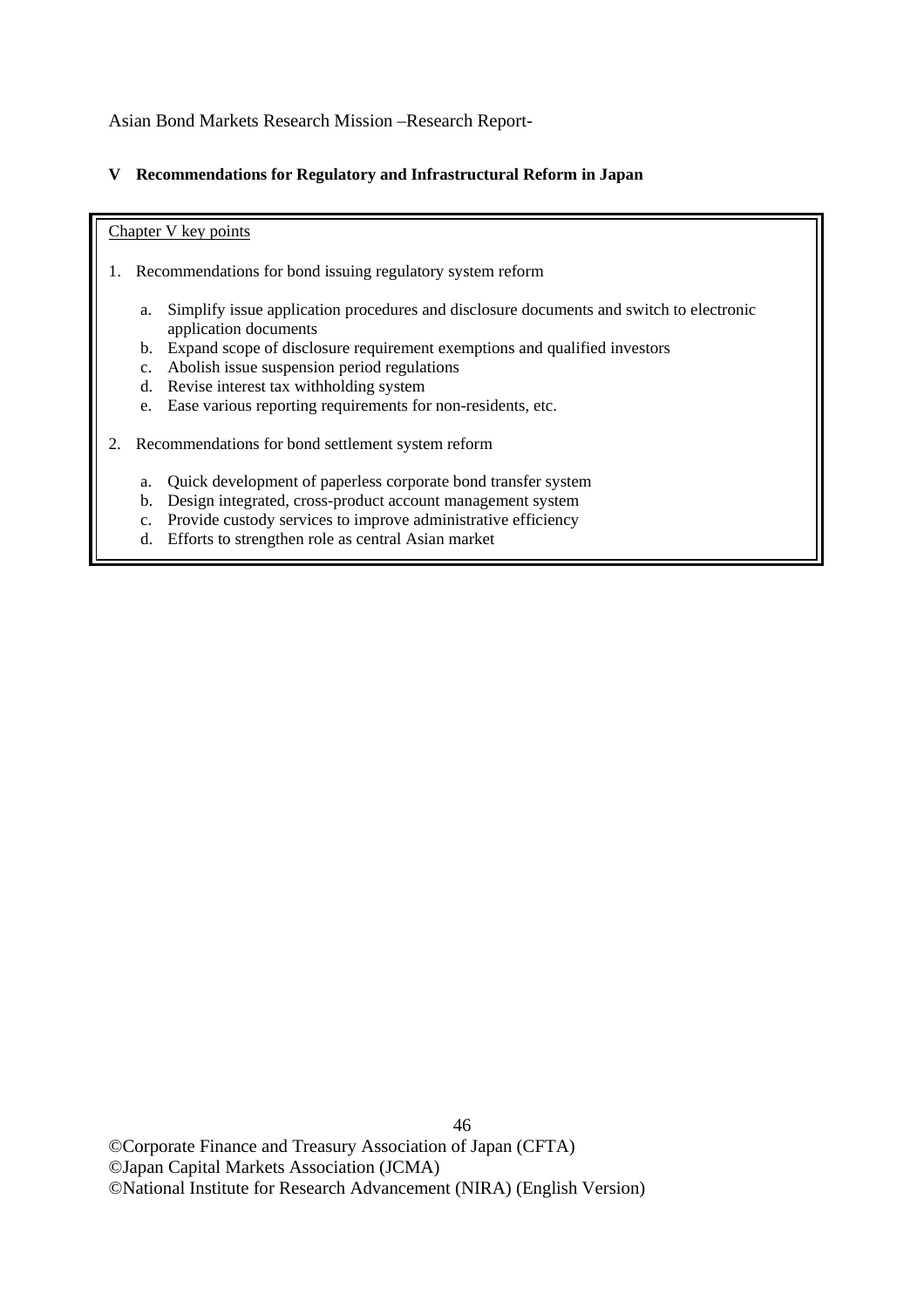#### **1. Recommendations for bond issuing regulatory system reform**

## a. Simplify issue application procedures and disclosure documents and switch to electronic application documents

 There is no major difference between Japan and the four Asian countries in the time required from issue application to approval. However, these countries have simplified the disclosure documents required for application, and the burden of preparing issue application documents is perhaps lower than in Japan. Though this is related to disclosure requirement exemptions as discussed below, by making a clear distinction in disclosure documents in terms of a prospectus for retail investors and an information memorandum for professional investors, disclosure requirements can be greatly simplified by using an information memorandum when issuing corporate bonds. Moreover, as a medium to long-term measure, we think it may be possible to simplify application documents for individual issues by having all companies that raise funds in capital markets undertake regular disclosure via EDINET or other means. This would ultimately create equal investment opportunities for retail and professional investors by providing them with the same level of information. As a result, we believe this would eliminate the necessity of having two categories of disclosure rules.

 Concerning the submission of issue application documents, introducing a web-based system like South Korea to enable the electronic submission of application documents would have the advantages of standardizing and simplifying documents as well as improving administrative efficiency for both issuers and supervisory authorities (ultimately reducing the amount of time until issue).

#### b. Expand scope of disclosure requirement exemptions and qualified investors

 As noted above, the requirements for disclosure to professional investors (prospectus exemption) as stipulated in these Asian countries allow issuers to greatly simplify disclosure documents compared to disclosure to retail investors. In Japan, however, the legal scope of professional investors, known as "qualified institutional investors," is extremely narrow, and as a result, the actual number of exemptions received is limited. Therefore, in order to make exemption provisions more effective and encourage a greater number of bond issues, the scope of qualified institutional investors must be broadened. Specifically, we believe the scope should be expanded to include wealthy individuals that meet a certain minimum criteria in terms of financial assets or income, and the hurdle for corporations should also be lowered. Moreover, a current status notification is required of qualified institutional investors, but we think eliminating this necessity (requiring confirmation of bond seller) could possibly avoid making exemption procedures more complicated while broadening the investor base.

## c. Abolish issue suspension period regulations

 The issue suspension period is a major constraint, especially for commercial paper and other shortterm securities issues, and we basically think it should be abolished. This requires a change in the current approach to issue disclosure. In other words, rather than uniform issue suspension based on regulations, an obligation of good faith (or contractual covenant) to investors should be placed on issuers and arrangers, and they should be given the discretion to decide whether or not to suspend an issue on the basis of protecting investors from being adversely affected.

 We believe this should be implemented in conjunction with the expansion of disclosure requirement exemptions for professional investors mentioned above.

#### d. Revise interest tax withholding system

 The "taxable / non-taxable" issue has already been debated, and there are plans to resolve this issue first with public bonds. The treatment of corporate bonds and other debt securities is still pending, but measures similar to those taken with public bonds will naturally follow. We anticipate prompt action.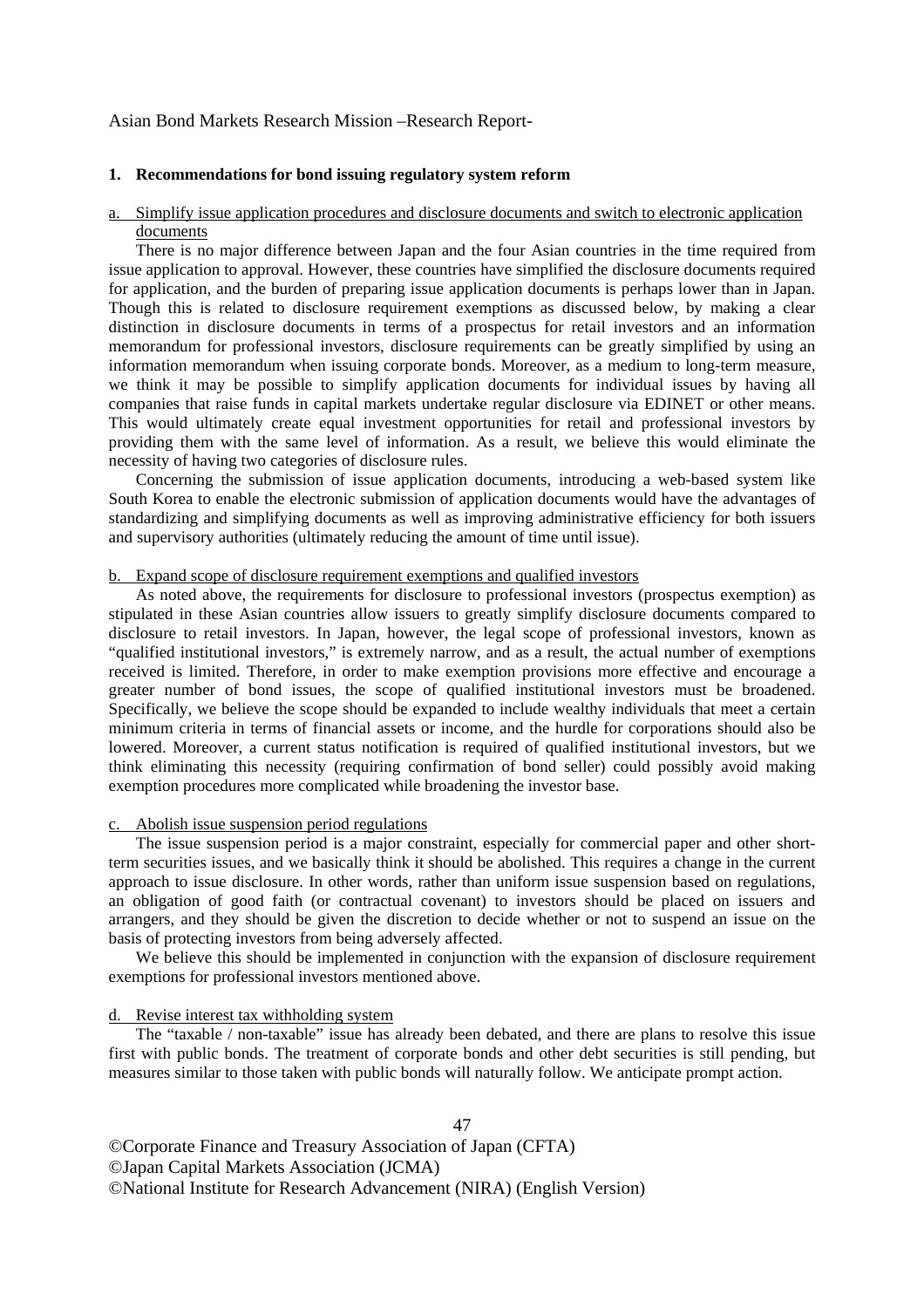In addition to current problem-solving efforts, as a forward-looking measure that would provide a major boost to the development of the corporate bond market, consideration should be given to either eliminating or reducing tax on interest. When looking at this issue, sufficient consideration must be given to the administrative burden of paying interest, and as such, we perhaps need to proceed in tandem with settlement system development, the topic of the next section.

 Securities tax reform has recently become a hot topic in Japan. Though the tax rate on interest will be cut by 10% in the near-term, taking a longer-term perspective, a radical overhaul of the current interest tax withholding system is perhaps necessary. Moreover, we think the current inefficient procedures for paying principal and interest must be simplified by switching to a paperless system. We also think "transfer organizations" should provide principal and interest payment services with a view to sharply reducing principal and interest payment fees.

#### e. Ease various reporting requirements for non-residents, etc.

 In the four countries visited, there are virtually no transactions by non-residents in South Korea and Malaysia, while trading by non-residents is extremely active, including foreign currency denominated bonds, in Hong Kong and Singapore. The unique reporting requirements for non-residents in Japan do not exist in these countries, with the exception of restrictions on transferring local currency out of the country in Malaysia and Singapore, who have established currency regulations based on foreign-exchange laws (approval of currency authorities is required to transfer currency out of the country).

 Though we understand that government authorities need information to gauge market trends and consider international money flow policies, we also think rules that restrict non-resident trading (high costs), which will continue to increase in the future along with market globalization, should be eased to the extent possible.

#### **2. Recommendations for bond settlement system reform**

#### a. Quick development of paperless corporate bond transfer system

 In Japan, there are plans to launch a transfer and settlement system for electronic commercial paper (short-term corporate bonds) this spring. Testing of this system is in the final stages. Historically speaking, this transfer and settlement system was implemented in an extremely short period of approximately one year. However, plans for a transfer and settlement system for electronic corporate bonds are still under development, and implementation is expected to take at least another two years. There is certainly a major difference with the four Asian countries in terms of speed.

 Factors requiring time include the creation of a system to manage various types of bonds and the coordination of views to address the requirements of market participants with differing perspectives. However, given that these Asian countries have developed systems to manage various bonds, from ordinary corporate bonds to ABS, within a uniform framework, we think Japan is perhaps aiming for an overly sophisticated and complicated transfer and settlement system. In other words, the critical issue now is the quick launch of a transfer and settlement system for dematerialized securities rather than the creation of a system that satisfies all requirements. We need to check with related parties to see whether they have any issues concerning the priorities of infrastructure development.

 As an analogy, Hong Kong and Singapore use IC card systems similar to the Suica system adopted by JR in Japan. In Hong Kong, IC cards are used for commuter passes and prepaid cards, and recyclable magnetic cards are used for regular tickets. In Singapore, IC cards are used for everything including tickets. There are clear differences in the complexity of ticket-taking systems. Singapore has the simplest system using only IC cards, followed by Hong Kong using both IC cards and magnetic cards. Japan, however, has a complicated, high cost system that handles various types of tickets and cards. When considering national infrastructure, one approach is to build systems like Suica that include existing old

48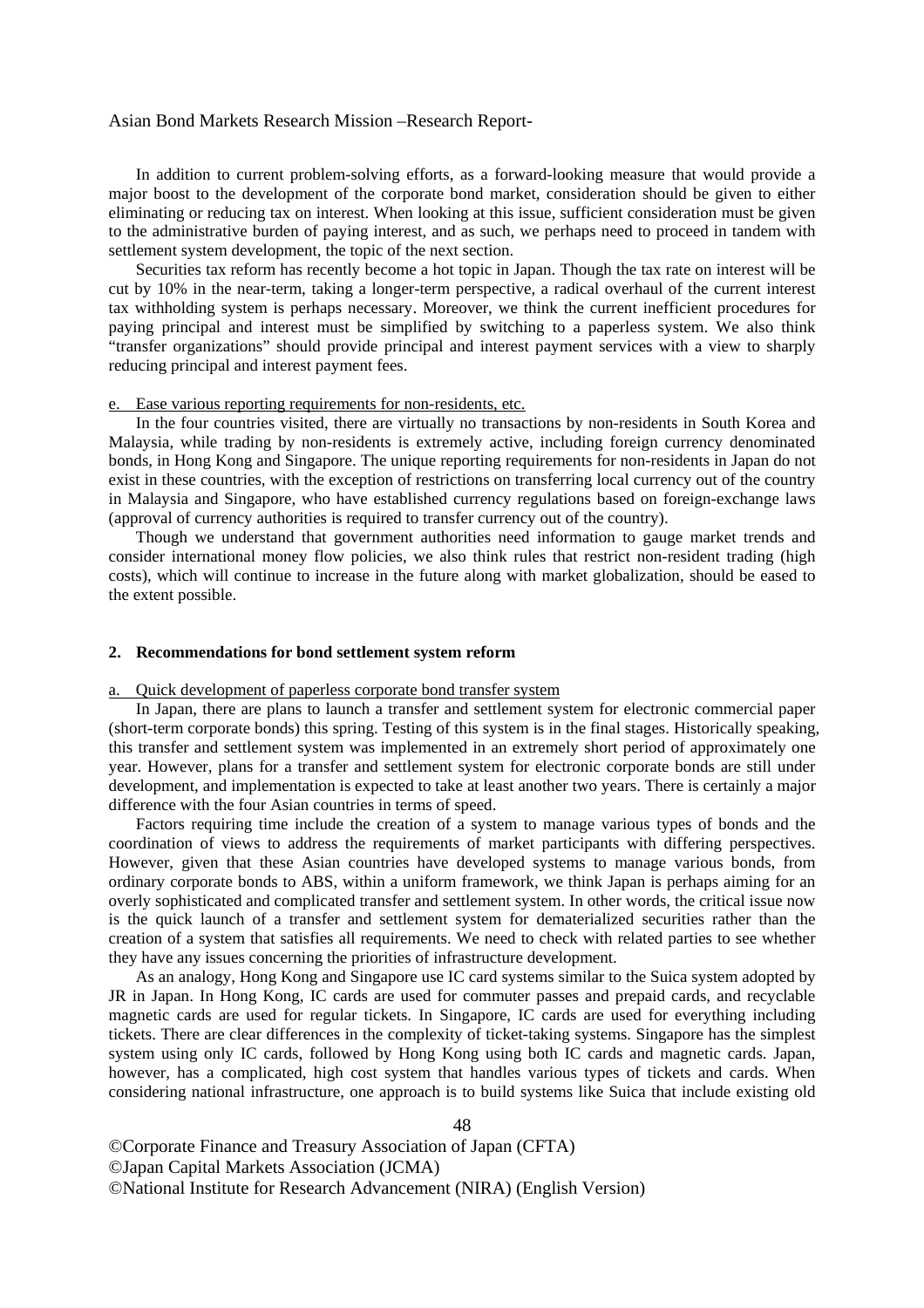systems, but what is perhaps now truly needed, is complete standardization and construction of a ticket system similar to Singapore in a short period of time.

## b. Design integrated, cross-product account management system

 In South Korea and Singapore, government bonds and corporate bonds are managed through different systems. Japan is also planning to manage government bonds and all other bonds through different systems. An important point in designing these systems is creating common rules for both types of bonds for balance management and settlement of paperless securities. Without the ability to manage each type of bond within a single framework, there is risk of double investment by financial institutions and other participants. We believe this will be reflected back in the transaction costs of issuers and investors. (With Japan's current settlement system, financial institutions have developed separate systems because the BOJ-Net and JB Net account management systems are completely different.)

 Japan achieved the dematerialization of government bonds ahead of other securities as a result of abolishing the BOJ transfer and settlement system in January this year. Because the transfer system for dematerialized government bonds is essentially based on the previous BOJ transfer and settlement system, account management methods and settlement rules are largely unchanged. Concerning the future development of a transfer and settlement system for electronic corporate bonds, adequate consideration must be given so that account management methods and settlement rules are basically the same as for government bonds (if possible, even simpler than the government bond system).

 Additionally, it is essential that the account management methods and settlement rules for electronic commercial paper (short-term corporate bonds), which are the first private-sector securities to achieve dematerialization, be inclusive of the settlement system for electronic corporate bonds.

#### c. Provide custody services to improve administrative efficiency

 Though touched on earlier in the discussion of regulatory systems, central securities depositories in the four Asian countries provide principal and interest payment support functions for deposited bonds, and depending on the institution, also withhold tax. From the perspective of lowering costs in overall bond markets, given that this is a function of national infrastructure, we believe the function should naturally be included in a new settlement system.

We therefore need to reform the tax system while developing a new settlement system, moving to simplify the tax system rather than retain the current tax withholding system.

#### d. Efforts to strengthen role as central Asian market

 Hong Kong and Singapore have already concluded several cross-border partnerships. Both countries are extremely active in cross-border trade because they position their own market as the "hub market" in Asia. Both countries also have a large number of foreign currency denominated bond issues. In Japan, the Study Group for the Promotion of the Internationalization of the Yen issued a report titled "Promotion of the Internationalization of the Yen" in January. This report advocated "developing bond markets in Asia" and "establishing infrastructure in order to develop regional bond markets." Specifically, the report cited the "importance of moving forward with efforts to establish independent settlement systems in each country, shortening settlement periods, introducing DVP, and so forth." From this perspective, it is Japan that is lagging behind in Asia. The report further calls for "future cooperation among countries in forming settlement system partnerships within the region," indicating a path toward continuing efforts to develop independent settlement systems and form cross-border partnerships.

While we agree completely with the content of this report, with respect to Japan's current settlement system, there are several issues (first, the decision to create a new settlement system) that come before efforts to form partnerships with the four Asian countries the mission visited. From this perspective, when the report talks about "expecting countries within the region to provide mutual technical support from the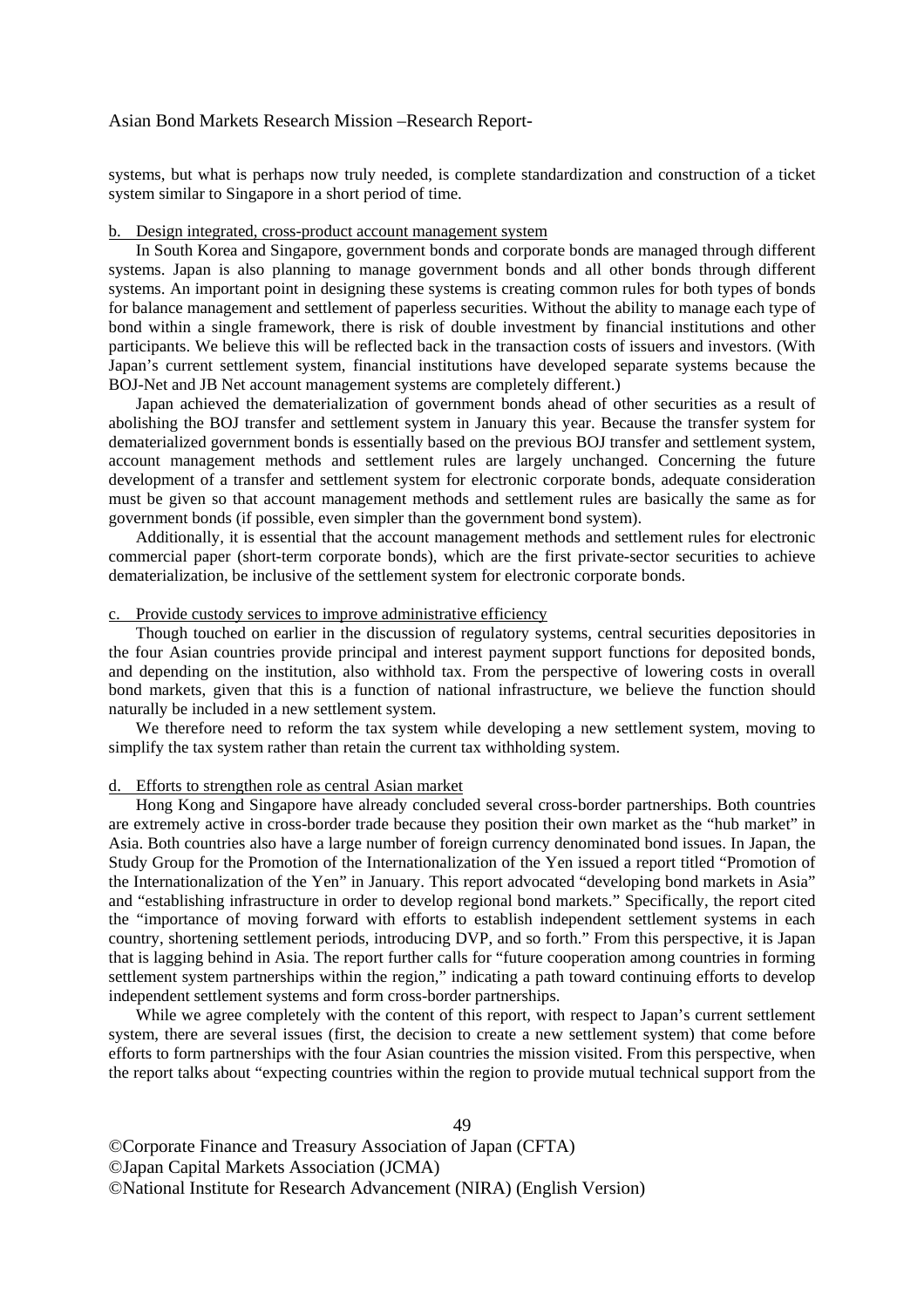standpoint of sharing their various experiences," we think that perhaps it is Japan that would benefit from receiving technical support from Asian countries.

 Though we were unable to gain a complete view of these settlement systems during this mission, we think it is necessary for market participants in Japan to take a serious look at the current status of Japan's settlement system and adopt a humble, learner's attitude toward Asian countries. We believe the system already implemented to varying degrees in these Asian countries should be introduced in Japan. At the same time, serious consideration should be given to the idea of forming cross-border partnerships. Market participants in Japan need to realize that unless Japan quickly develops a system that surpasses the settlement systems in the Asian countries the mission visited, Japan will not be the central market in Asia. Reform efforts require a sense of urgency.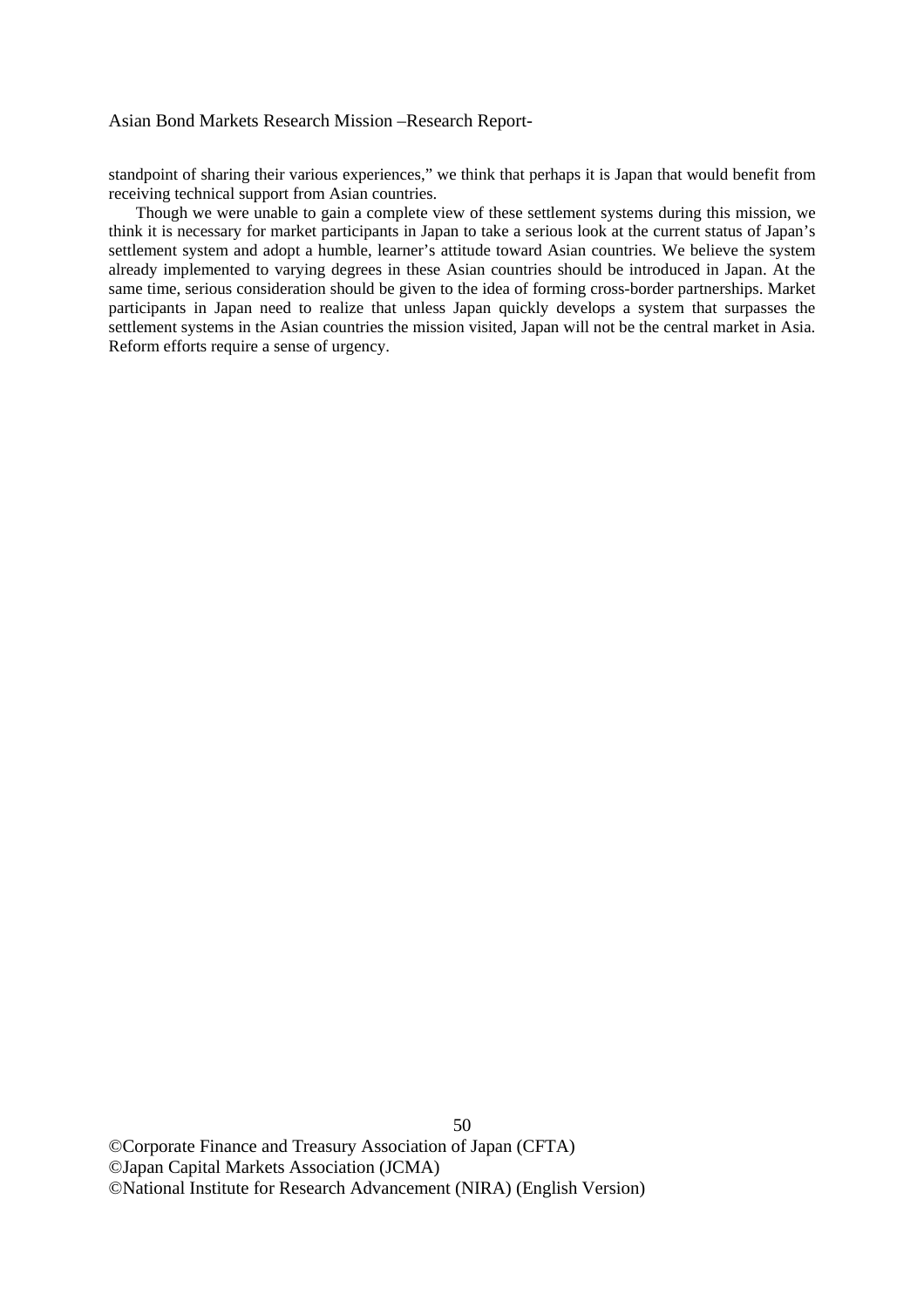#### **VI Afterword**

 Finance Minister Shiokawa and Prime Minister Mahathir held a meeting in Kuala Lumpur on January 11, the day before this research mission departed. Recognizing the importance of developing bond markets in the Asian region, they agreed that consideration of specific measures should be on the agenda of future ASEAN Plus Three meetings. This agreement was extremely timely, and in all four countries visited, people expressed their expectation for Japan to take the initiative in developing Asian bond markets. Or course, this was due largely to the "size" of Japan's market, and they had little knowledge about the current status of Japan's bond settlement system. Our ability to meet the expectations of Asian countries depends on a strong resolve to move forward quickly in reforming Japan's securities settlement systems and developing infrastructure.

 We felt a strong sense of "determination" when meeting with supervisory authorities and central securities depositories in these countries. In each instance, we witnessed junior staff members (as they would be viewed in Japan) in positions of responsibility strongly promoting reform. We believe Japan is most lacking in strong leadership and long-term commitment. In Japan, development of the regulatory system appears complete with the passage of the Corporate Bond Transfer Law. In reality, however, regulatory system reform has still not been implemented, and it is important to establish a long-term personnel system that can "carry reform through to the end." In creating this system, we feel it is necessary to appoint younger market specialists with no vested interests who would be given the full support of government authorities.

 More than enough time has been spent on forming "agreement" in Japan. Given that infrastructural reform is not proceeding smoothly, the time for "agreement" has already passed, and "determination" is now required.

 The CFTA and JCMA have made recommendations for creating electronic commercial paper in a report on the "European settlement system research mission" two years ago, and recommendations for Japan's first dematerialized securities settlement infrastructure in a report on the "electronic commercial paper grand design" last year. We believe it is necessary to look squarely at conditions in Asian countries and Japan in light of the results of this research mission, and to make ongoing and determined efforts to promote securities settlement system reform in Japan.

51

(End of the report)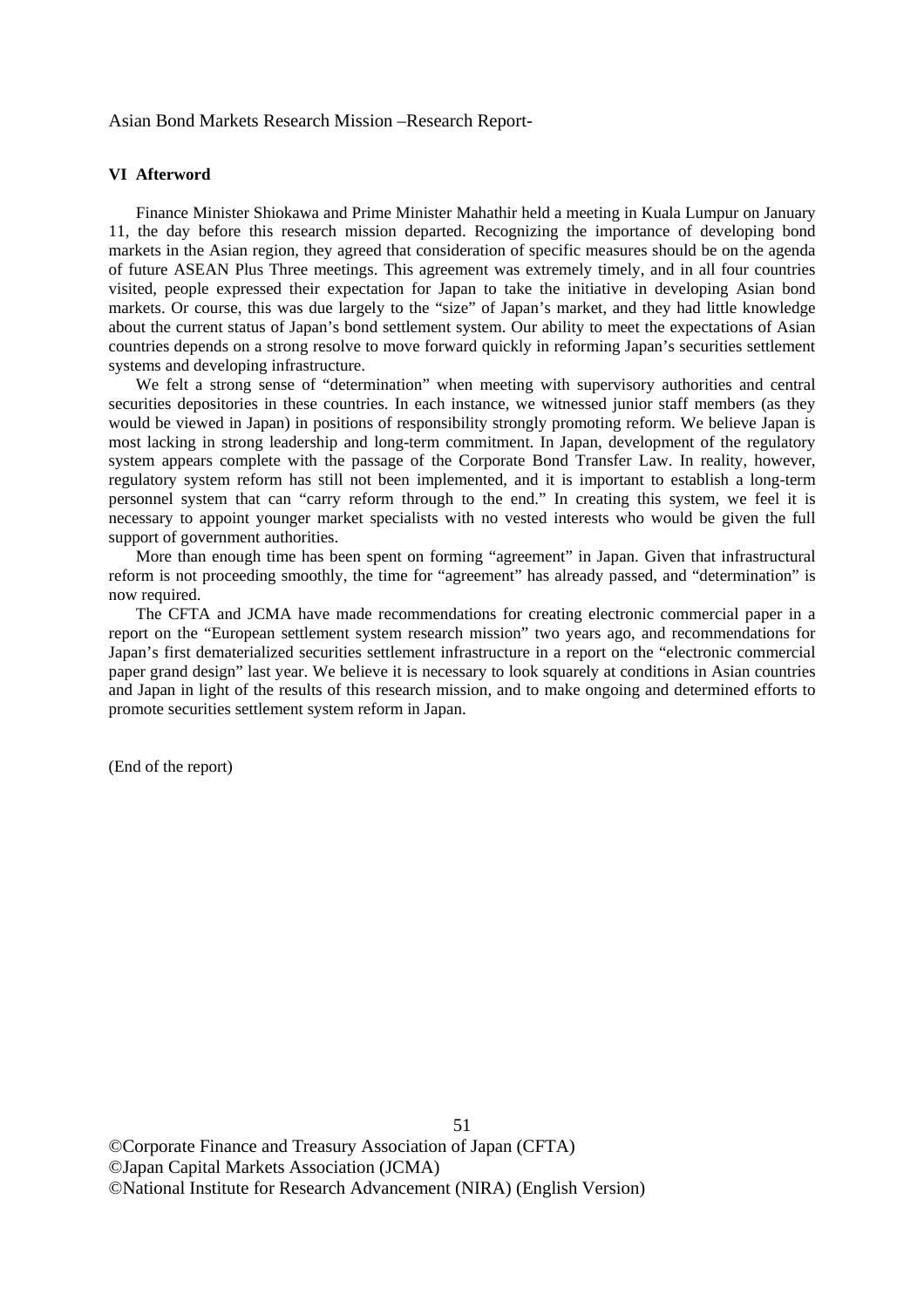# **Questionnaire / Meeting Agenda for Asian Capital Market Research Mission**  *Focusing on "Debt Market Development" & "Securities Settlement System Reform"*

## *1. Purpose of the research*

## **1-1. What's happening in Japan?**

In Japan, major regulatory reforms on securities settlement systems are underway toward dematerialization and book-entry settlement. A set of new regulations toward dematerialized securities went into effective from Feb.2002 for Commercial Paper (CP) followed by government and corporate bonds from Jan.2003. However, settlement infrastructures for these dematerialized securities are not ready except for Government bonds. Japan Securities Dealers Association (JSDA) announced a report "Towards Japan Securities Settlement Systems and Infrastructure Reform" on Nov.2002 and key milestones are defined. Please see attached "English Summary<sup>22</sup>" of the report for more details.

## **1-2. What are we trying to do?**

Along with regulatory and infrastructure changes, tax framework and various market common practices need to be reformed toward more efficient and less costly capital markets. From corporate issuers standpoint, there remains following issues even after new regulations and new infrastructure are introduced.

- 1. Timely issuance (suspension period, disclosure requirements, etc.)
- 2. Restriction of investors (qualified institutional investors, private placement)
- 3. Reporting requirements (non-resident trade report, etc.)
- 4. Taxation (withholding tax, tax report requirement, etc.)
- 5. Non-resident requirements (identification requirement, restricted stocks, etc.) (These issues are revisited in later sections.)

 In the past two years, we mainly focused on regulatory changes to materialize dematerialized securities and its settlement infrastructure. Now, we widen our focus toward our final goal, which is smoothening corporate financing and cash management in Japan based on new regulation and new infrastructure. Thus, we are going to make efforts on eliminating unnecessary and obsolete common practices.

1

<sup>&</sup>lt;sup>22</sup> http://www.kessaicenter.com/kisha/suishin-yoyaku\_e.pdf http://www.kessaicenter.com/kisha/hokoku623\_e.pdf

<sup>©</sup>Corporate Finance and Treasury Association of Japan (CFTA) ©Japan Capital Markets Association (JCMA) ©National Institute for Research Advancement (NIRA) (English Version)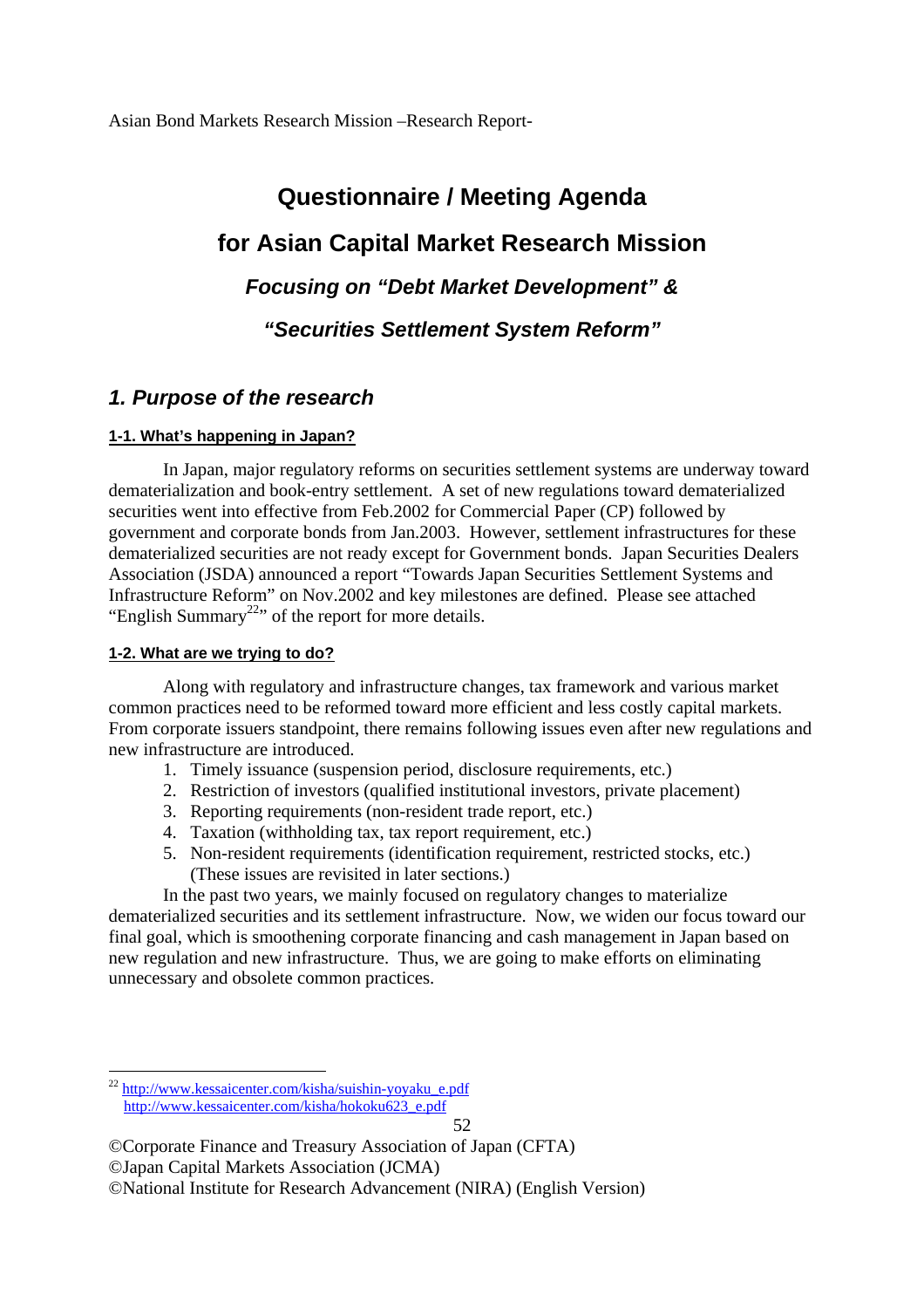## **1-3. What do we expect from this mission?**

Asian markets, as most recently developed and highly growing markets, will provide us new insights on creating better capital markets. Also, lessons learned through the recent course of actions in Asian capital markets will be beneficial to promote reforms in Japan.

Through this research, we intend to develop a set of recommendation on reforming regulatory and tax framework, common business practice and securities settlement system in Japan.

# *2. Visiting members*

## **2-1. Who we are?**

 This research mission is sponsored by the Corporate Finance and Treasury Association of Japan (CFTA) and the Japan Capital Markets Association (JCMA) both of which were formed by major Japanese corporate issuers to represent issuers opinions towards regulatory bodies and market infrastructures such as CSD.

Member firms of CFTA and JCMA are major Japanese corporate issuers and most of JCMA members are also members of CFTA. CFTA mainly focuses on regulations and legal frameworks and JCMA mainly focuses on business processes and market common practices.

## **2-2. Delegates**

Delegation members of this mission are as follows.

Shigehito INUKAI

Secretary-General, Japan Capital Markets Association

Deputy General Manager, Corporate Strategy & Research Dept., Mitsubishi Corporation Senior Fellow, Policy Research, National Institute for Research Advancement

Junichiro ANDO, CMA

Manager, Finance Dept. and CI & Public Relations Dept., Hitachi Capital Corp.

Takashi KATO

Manager, Corporate Finance and Treasury Association of Japan Secretariat, CFTA and JCMA

## Mamoru FUJIMOTO

Managing Director & COO, TradeWin Co., Ltd. (Consultant of this research mission)

# *3. Questions / Meeting Agenda*

Please note that all of the questions may not be relevant for all of the interviewees. Some questions may be only applicable for CSD or underwriter.

## **3-1.Market size and its growth history**

1) Market size from the following point of view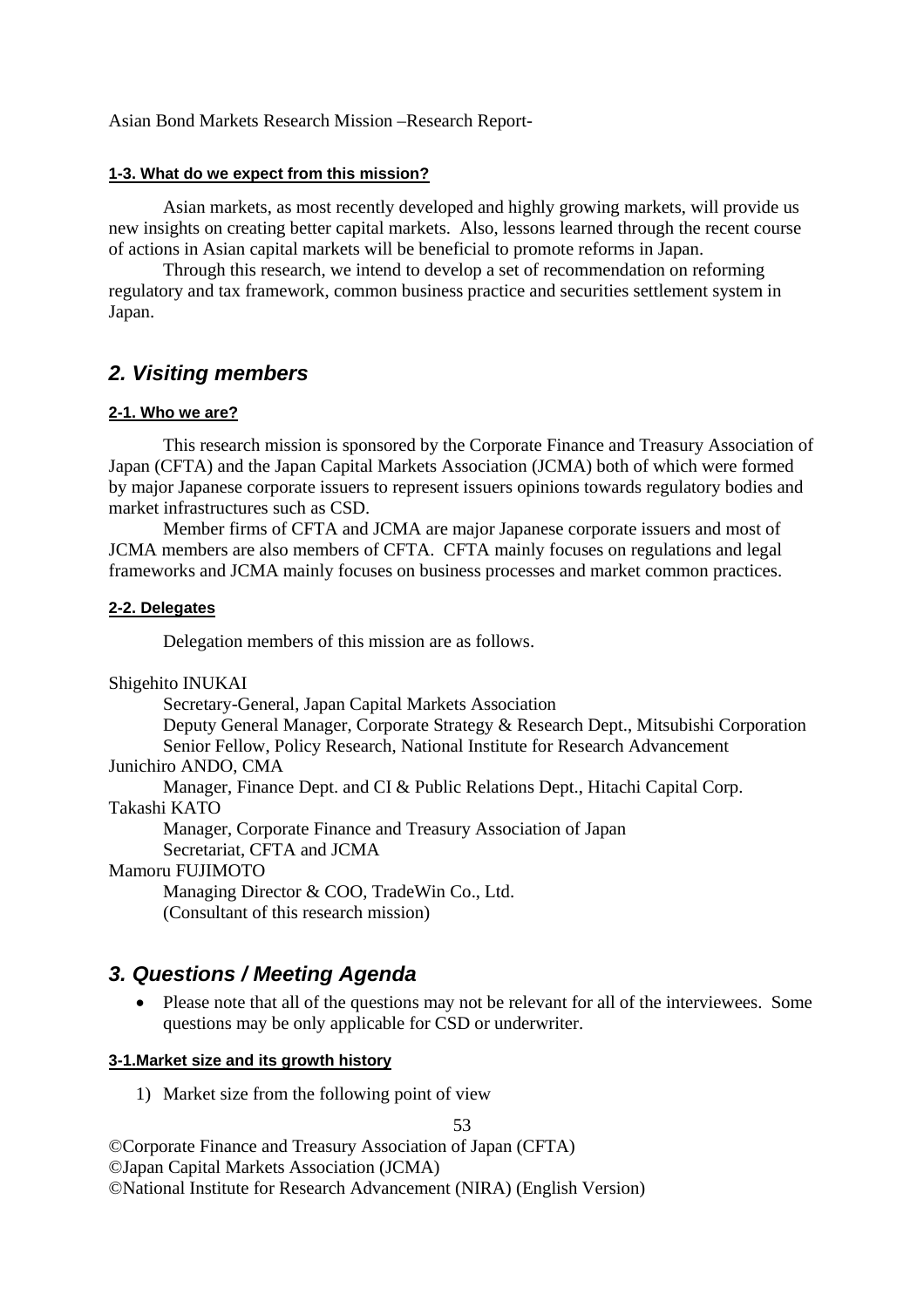- Direct financing vs. In-direct financing (bank loans)
- Direct financing instruments and their outstanding amount
- Domestic financing vs. International financing
- $\Box$  Public placement vs. Private placement
- Primary market vs. Secondary market
- 2) Main players in the market
	- $\Box$  Type of issuers (domestic vs. international, financial vs. non-financial)
	- $\Box$  Type of investors (banks, institutional investors, etc.)
	- $\Box$  Underwriters (banks, investment bankers, etc.)
	- Fiscal Agents (banks, custodians, etc.)
- 3) History of Debt Market development
	- $\Box$  Historical growth by instrument type
	- $\Box$  Major events which trigger the market growth

## **3-2. Regulatory and tax framework**

- 1) Issuing debt instruments (Issuer's regulation)
	- $\Box$  Registration / filing approval requirements
	- $\Box$  Disclosure requirements (filing, prospectus, etc.)
	- Credit rating requirements
	- $\Box$  Exemptions for private issues
	- Exemptions for specific instrument type, e.g. CP, MTN
	- Minimum lead time (number of days) for registration approval
	- Availability of shelf registration and associated documentation requirements
	- $\Box$  Regulated suspension period (this may relates to investor protection)
	- **Q** Other requirements
- 2) Buying debt instruments (Investor's regulation)
	- $\Box$  Restrictions for investors (investment grade, etc.)
	- Definition of Qualified Institutional Investors if exist
	- Non-resident requirements / restrictions
- 3) Tax requirements
	- $\Box$  Withholding tax for CP, Bonds and other instruments (wholesale, retail)
	- Tax reporting requirements for issuer / paying agent
	- $\Box$  Tax exemption requirements for non-residents
- 4) Regulatory reporting requirements
	- Reporting requirements in case of direct deal between issuers and investors
	- $\Box$  Reporting requirements in case of cross boarder deal
- 5) Challenges / Expected changes
	- $\Box$  Issues on current regulations
	- Expected regulatory reforms

## **3-3. Securities settlement system**

- 1) Legal definition of debt instruments
	- $\Box$  Existence of uniform legal framework for all types of securities
	- $\Box$  Dematerialization / Immobilization vs. Physical securities

54